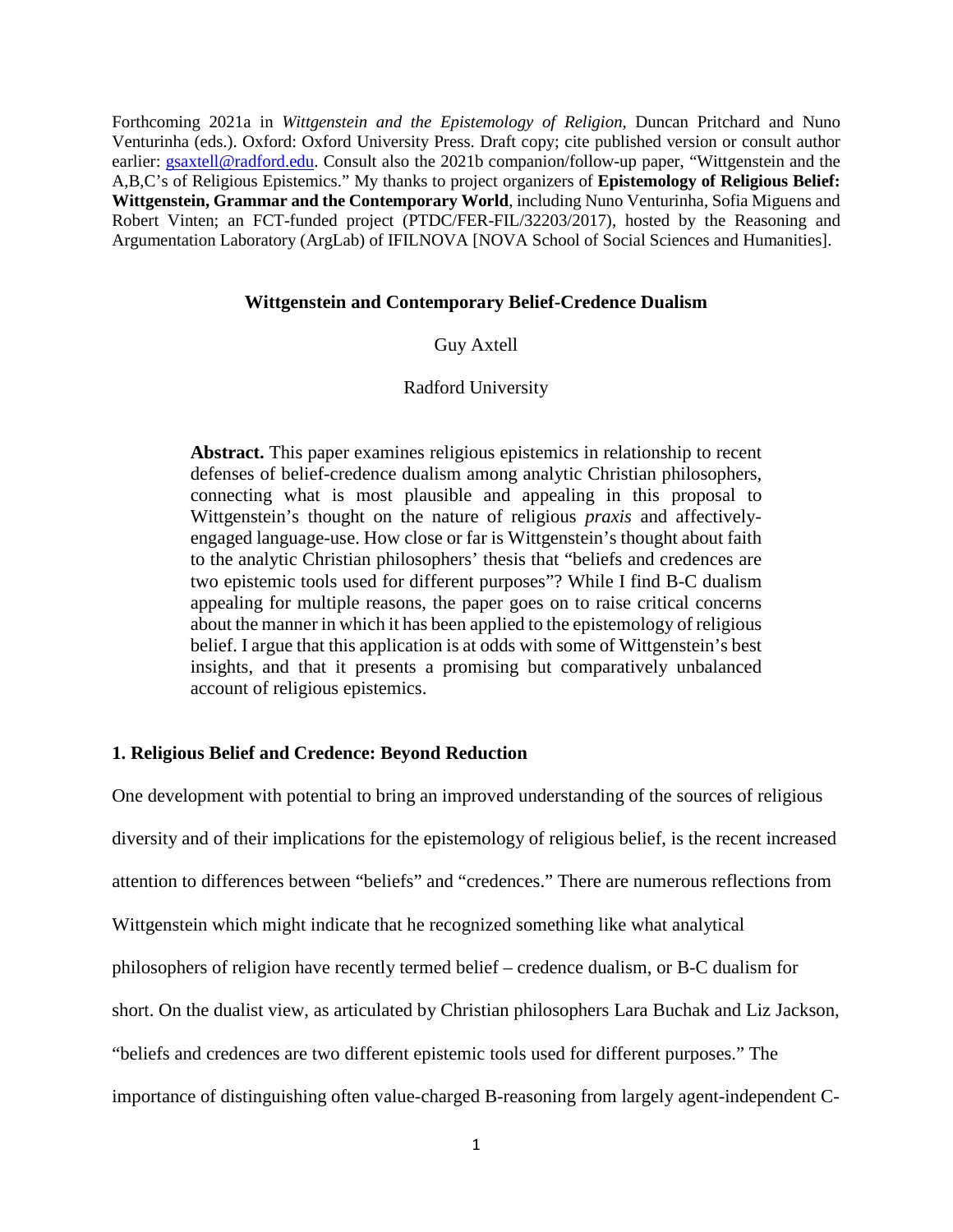reasoning, while giving place to both, shares considerable overlap with Wittgensteinian thought, especially through connections with his own distinction between two different but not unrelated ways of treating evidence: as criterial (grammatical) or as symptomatic (inductive).<sup>[1](#page-1-0)</sup>

B-C dualists contend that what they take to be different sorts of reasoning, evidence, and doxastic attitudes have been subject to reductionism or eliminativism in mainstream epistemology. [2](#page-1-1) On a closer view, they argue, there are many epistemological advantages to differentiating these concepts and how they should be philosophically approached and related. These suggest resources for a rapprochement between Continental and Analytic approaches in philosophy of religion, and still more so, between discussion of religious epistemics, and contemporary philosophy of luck and risk.

<span id="page-1-1"></span><span id="page-1-0"></span>Section 2 introduces B-C dualism through its leading proponents, pointing out some of the general philosophical advantages they allege for it, including the support it provides for a permissivist ethics of belief (Jackson), and its manner of connecting the various normative tasks of epistemology with assessment of different types of risk or risk-taking (Buchak). Section 3 develops overlaps between B-C dualism and Wittgenstein's account, beginning from his distinction between treating evidence as symptomatic (inductive evidence) or as criterial.<sup>[3](#page-2-0)</sup> It considers how Wittgenstein and the B-C dualists each understand their core distinction applying to faith-based belief as distinct from inductively well-grounded belief, and to the reasonability of doxastic faith venture. Some Continental thinkers might be put off by analytic philosophy and thus by analytic approaches such as B-C dualism which are enjoying a gain in popularity. But we explore how B-C dualism similarly affords an alternative to evidentialist thinking about intellectual entitlement to a person's religious faith venture.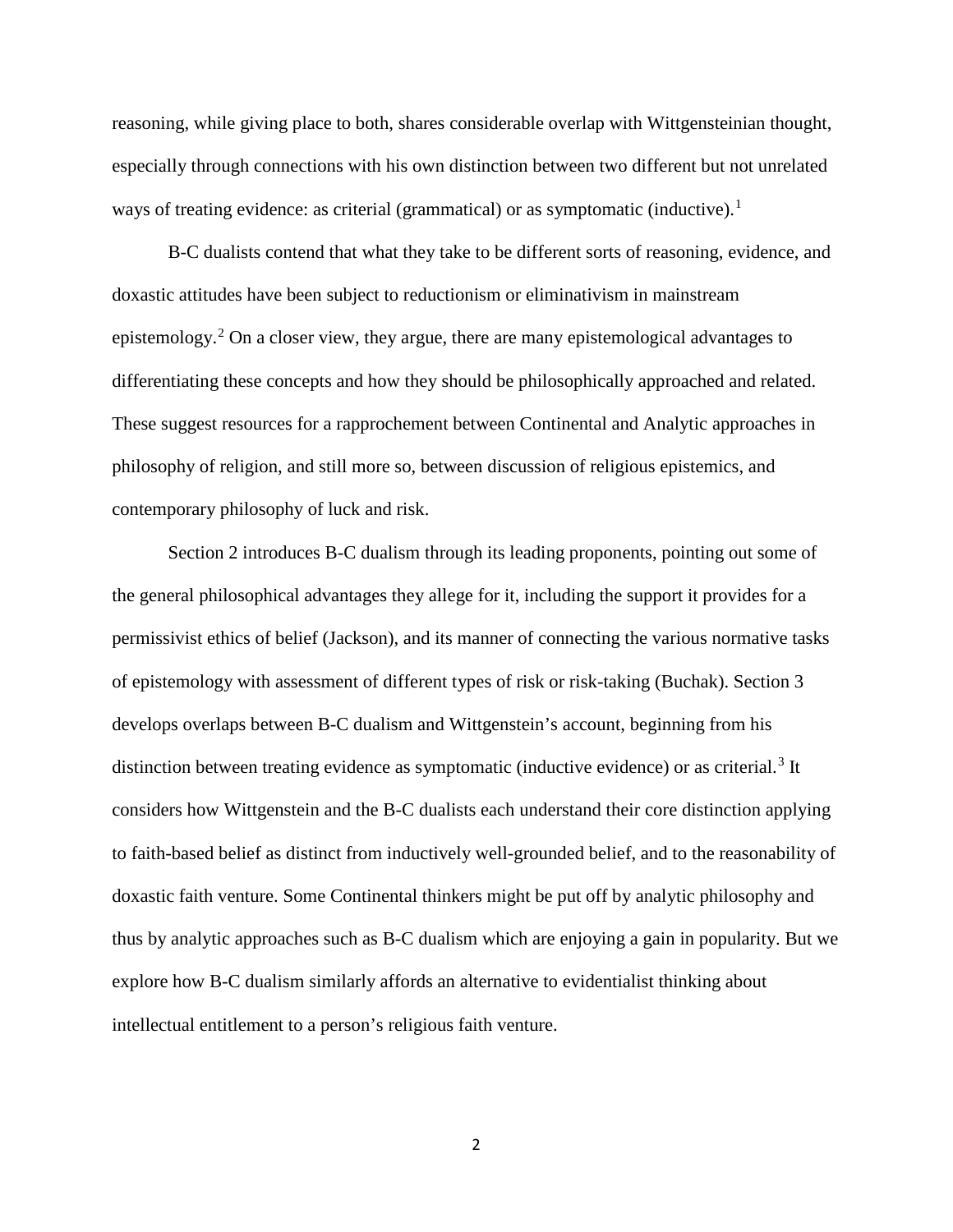Section 4 goes on to argue that while philosophers of religion should accept some version of the *distinction* which B-C dualists and Wittgensteinians share recognition of, they should not accept the *dualism* by which Buchak and Jackson characterize it, nor all of the religious apologetic purposes to which they (or some self-described Wittgensteinian theologians) might put it. Since Gorazd Andrejč and Thomas Carroll have worked to show that a closer reading of Wittgenstein resists, and even undercuts some misappropriations of his thoughts about religious belief, I take my project to be generally complementary to theirs.<sup>[4](#page-2-1)</sup> My critical comments should also be taken as friendly modifications which allow for rather than undercut a fuller application of the belief-credence distinction to the epistemology of religious belief. I will highlight – and tie together in a way that neither of them have – Buchak's *risky commitment account* of faith and Jackson's argument that doxastic *states pluralism* (the dualist thesis) each ties into legitimate concern with unsafe aetiology of belief and with the kinds of evidence which CSR draws upon. I conclude that while creeds *are* not credences (faith-based belief affirmations differ dramatically from C-based affirmations), doxastic risk and doxastic responsibility in faith ventures *are* coordinate concepts. Risky commitments anticipate rewards, but they also reinforce concerns about religious enthusiasm and point out possibilities of epistemic injustice and the need for "riskaware" religious epistemics.

### <span id="page-2-1"></span><span id="page-2-0"></span>**2. The Attractions of B-C Dualism**

<span id="page-2-2"></span>Among contemporary Christian philosophers who have begun to make more explicit use of a formal distinction between credence and belief are Lara Buchak and Elizabeth Jackson. Their papers highlight the differences between these respective foci of assessment, both for general epistemology *and* in application to epistemology of religious belief.<sup>[5](#page-2-2)</sup> Differences between ascribing no-belief or a state of belief or disbelief to an agent, and ascribing a degreed credence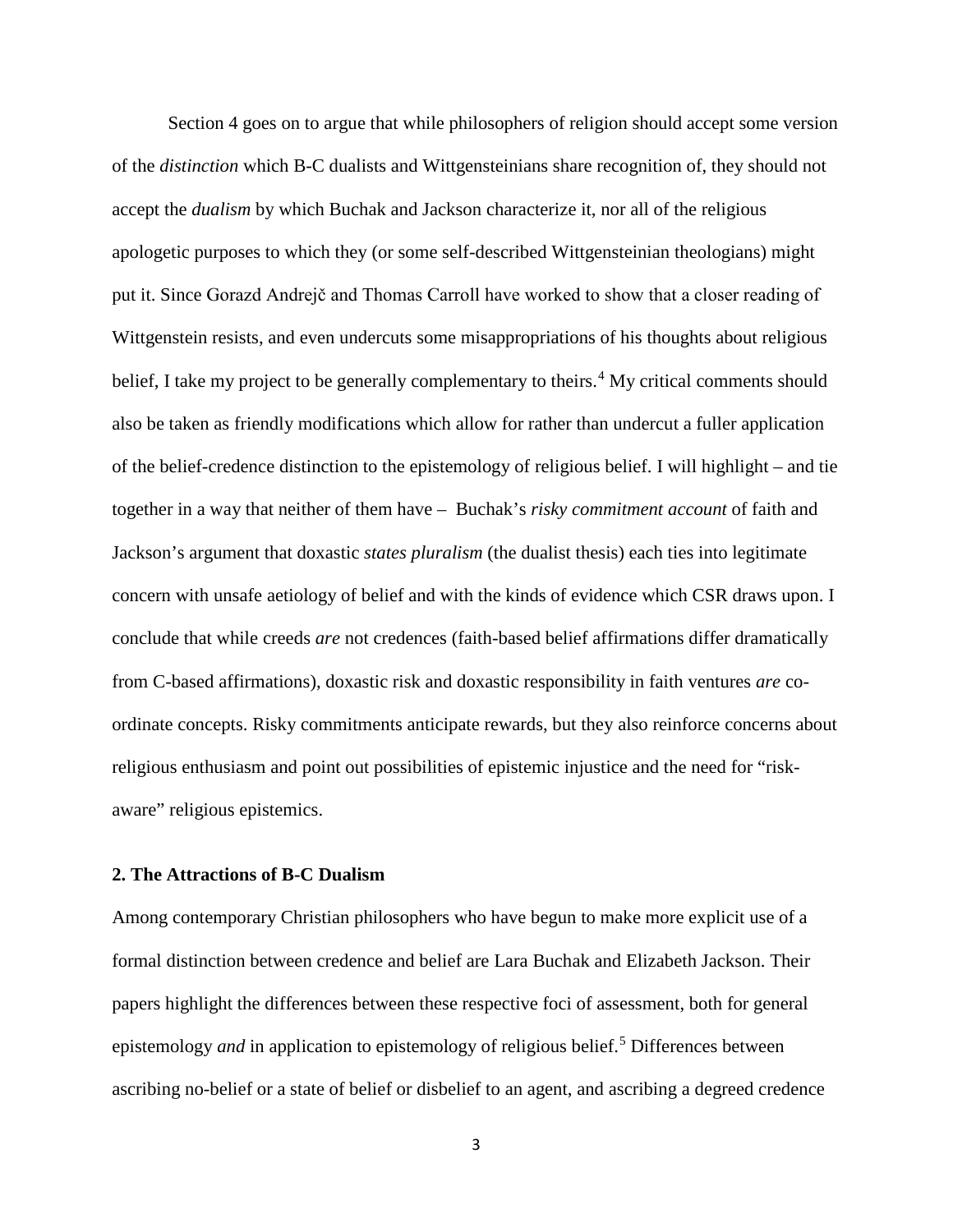to that agent, have been discussed by epistemologists outside of the context of philosophy of religion. So Buchak and Jackson want to show that epistemic or doxastic states "pluralism" - in contrast to a monistic view which either is eliminative or reductive of the language of one of the two states - has definite explanatory advantages with respect to problems *other* than those in philosophy of religion. Acknowledging the irreducibility of the one doxastic attitude (or type of reasoning) to the other is alleged to afford a more satisfying account of a wide range of central problems in philosophy. This makes Buchak's and Jackson's further arguments for applying epistemic states pluralism, in the specific form they call B-C dualism, all the more appealing. If it helps to resolve a range of other problems, why should it not also be applicable to religious epistemics?

<span id="page-3-0"></span>In contrast to approaches which largely ignore the difference, or treat one of these two concepts as eliminable in favor of the other, Buchak, Jackson and others argue that the eliminative views are suspect: Neither concept obviates the need for the other. Belief and credence, they go on to argue, are each responsive to *different features* of a body of evidence. Self-described "B-C dualists" reject the view that the concept of belief can either be reduced to credence, or eliminated altogether when characterizing the norms governing ideally rational agents.

<span id="page-3-1"></span>We should mention at the outset that Buchak introduces beliefs and credences as "attitude-types." This way of speaking characterizes both beliefs and credences as doxastic attitudes, but takes credences, unlike beliefs, to come in degrees. "Belief is the attitude of taking some proposition to be the case or representing it as true. Belief is a categorical attitude in the sense that it is not degreed; either one believes a proposition or one does not." Credence "represents the extent to which an individual *takes* a proposition to be supported by her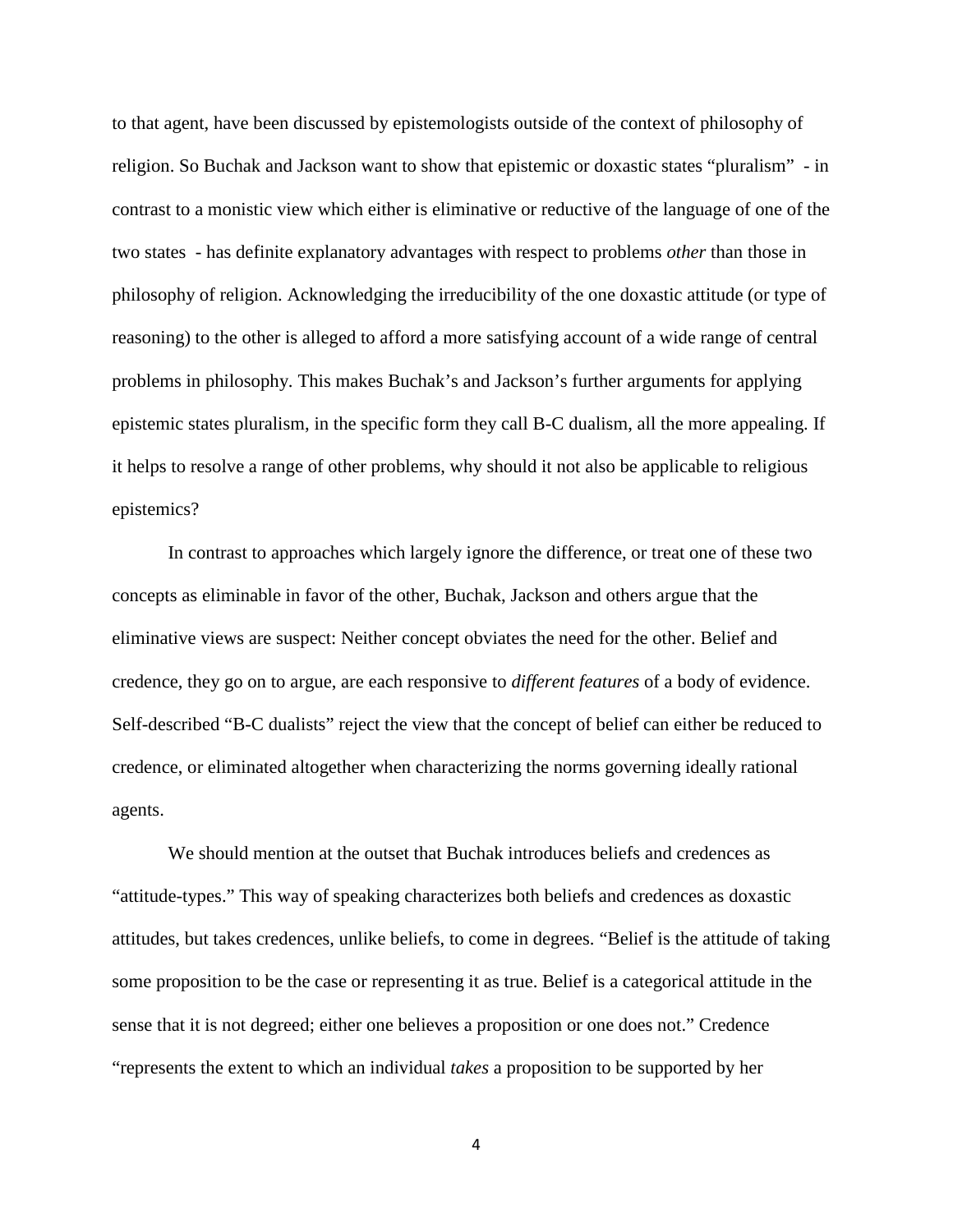evidence."[6](#page-3-0) This distinction retains a close connection with evidence, since rational credence and rational belief are partly distinguished by their being sensitive to different features of evidence. Faith-based beliefs are neither based upon evidence, nor describable in terms of low or high degreed credences, so their reasonableness needs to be evaluated differently. We will later return to a particularly interesting aspect of Buchak's account of religious faith, her account of it as "risky commitment."

<span id="page-4-3"></span><span id="page-4-2"></span><span id="page-4-1"></span><span id="page-4-0"></span>Jackson's development of B-C dualism follows Buchak's in most regards, although she casts the relevant distinction into one between "B-evidence" and "C-evidence," which language I do not find in Buchak's work. In either case, they allow ample traffic across these divisions though holding that they *answer to different norms*. I find no easy translation between speaking of distinct attitude-types to speaking of the distinctness of B and C "evidence," and of course the "distinct attitude types" thesis is controversial as well. So, I will favor a third and more minimal option of speaking of "B-reasoning" (or "B-taken evidence") and "C-reasoning" (or "C-taken evidence") later in the paper, which is intended to focus, as Buchak does, on what is prioritized by an actual agent (or by a particular model or exemplar of religious faith)*.*

<span id="page-4-5"></span><span id="page-4-4"></span>In papers including "The Relationship between Belief and Credence," and "Belief and Credence: Why the Attitude Type Matters," Jackson discusses multiple cases aimed at motivating belief-credence dualism even apart from interest in the epistemology of religious belief. Lottery cases for example are handled better by B-C dualism, and the latter, dualistic or pluralist view has similar advantages with other problems which have concerned epistemologists. I should hesitate to move, without direct confirmation, from "it's very unlikely I won" to "I believe I lost," even as statistically I move from poor to still poorer odds. Worse still, of course, is moving to "I know I lost" (or will lose) on the basis of statistical information about odds. The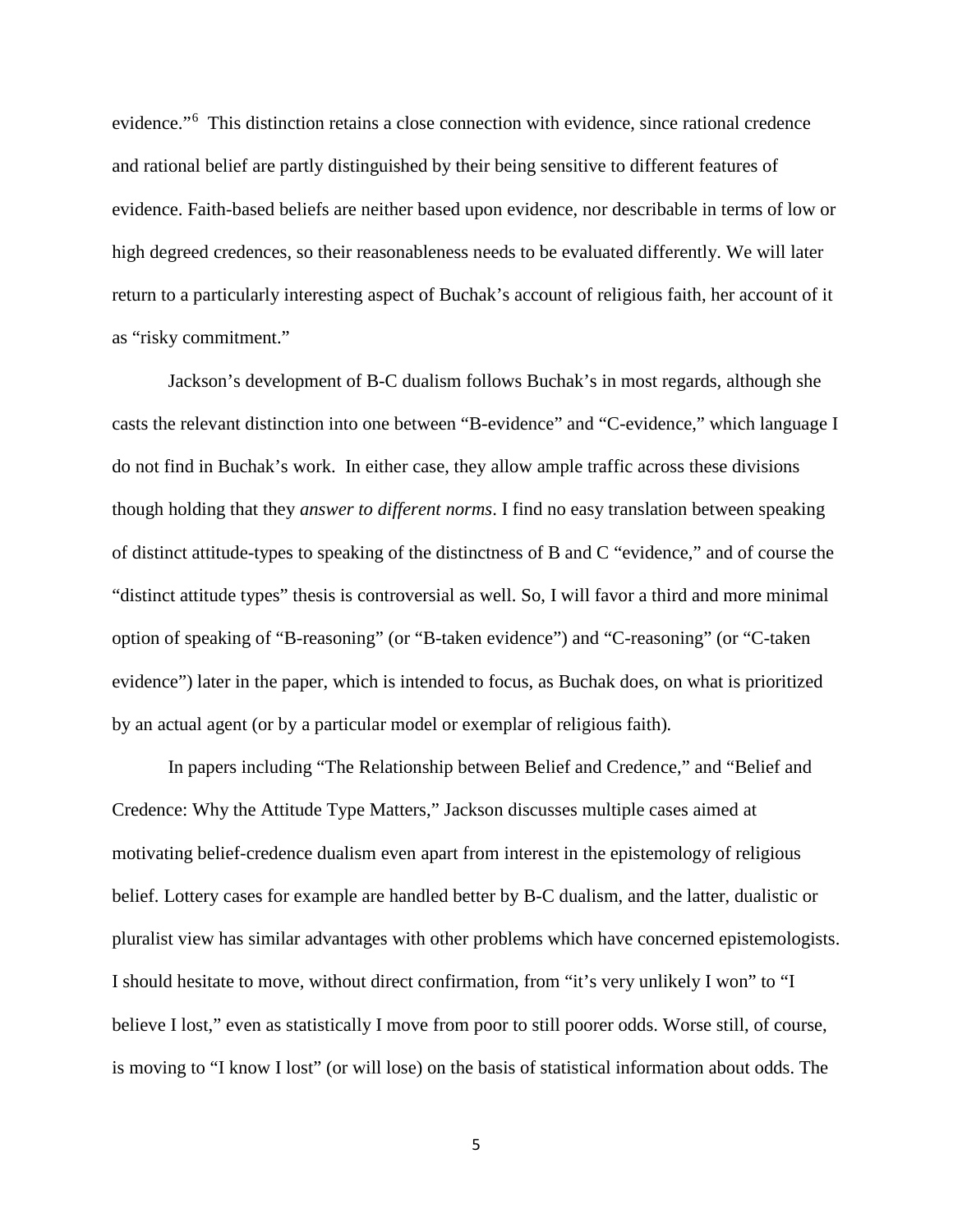upshot of our intuition that we do not "know" we lost without seeing sure confirmation of the fact, is that sometimes one's evidence generates a rational high credence but not rational belief. And conversely, "While most of our evidence is both belief-generating and credence-generating, certain types of evidence ought to affect one's credences more than one's beliefs."[7](#page-3-1)

<span id="page-5-0"></span>Dualism thus enters the scene to explain the role that beliefs play that high credence cannot. Our B-C dualists think that serious conflation occurs when epistemologists assume that only beliefs or credences *exist,* or that both may exist but that epistemologists may still easily reduce the normative standards of one to the other.<sup>[8](#page-4-0)</sup> These conflations lead to fixation on problems that are treated more satisfactorily when one recognizes that belief and credence do not necessarily 'march in step,' but instead exhibit substantial independence. Descriptively, belief and credence respond differently to evidence, and most important for Jackson in this regard is the difference between unhedged and hedged assent, or assent which does or does not make salient the possibility of error or falsehood:

*"C*-*evidence.* Evidence for p that makes salient the possibility of not-p. *B*-*evidence*. Evidence for p that does *not* make salient the possibility of not-p."<sup>[9](#page-4-1)</sup>

According to Jackson "We often get B-evidence when we get evidence that a proposition p is true without qualification, such as when someone asserts p [or one has an experience they take to be veridical]. We get C-evidence for p when we get statistical evidence for p, but also when we get evidence for p that is hedged or qualified in some way." B-evidence includes "many cases of testimony and perception, especially e.g. flat-out assertions, clear perceptions of medium-sized objects," while C-evidence includes "evidence for lottery propositions; statistical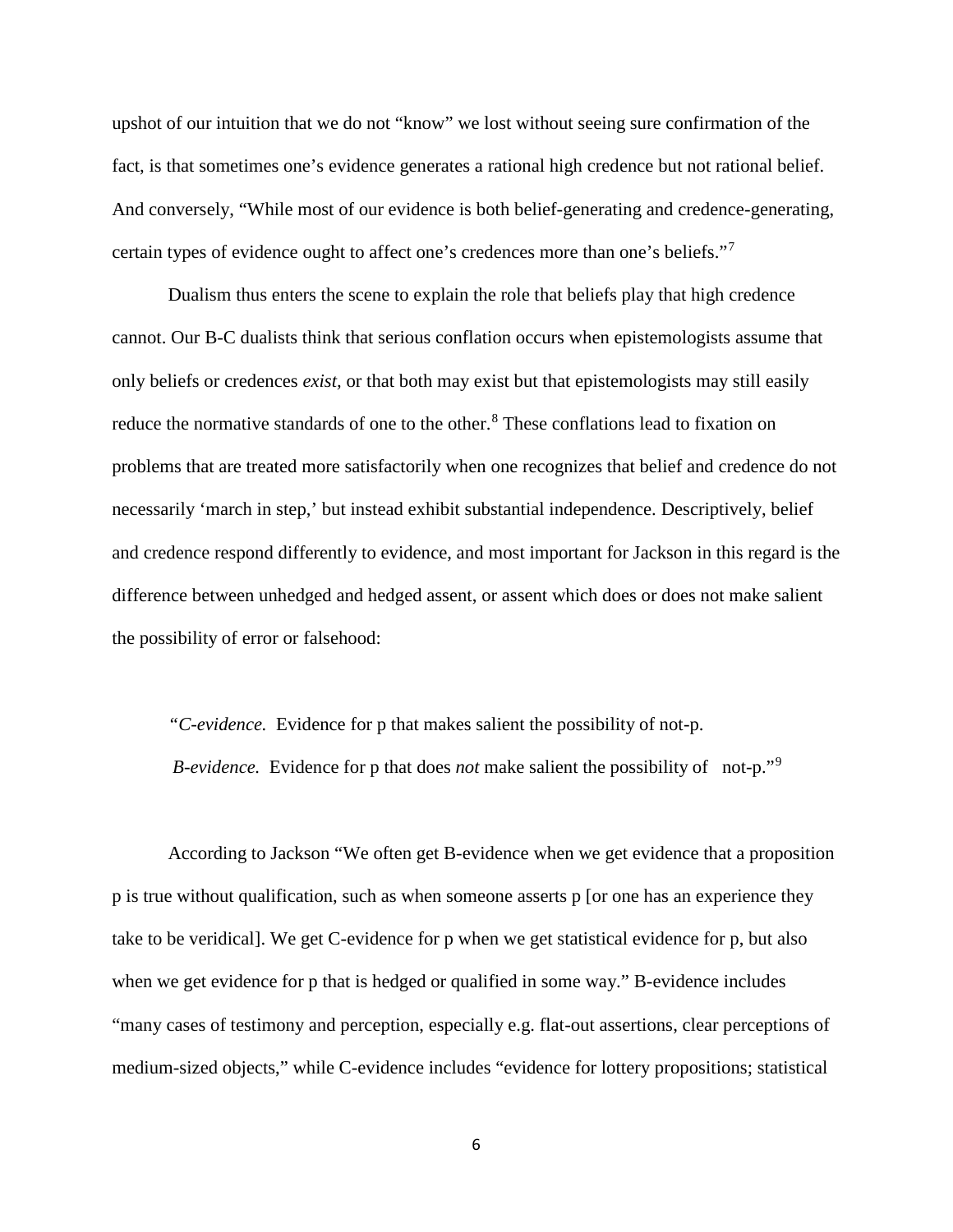evidence."[10](#page-4-2) The descriptive characteristics of these attitudes are different, and their normative characteristics are as well. The distinction between descriptive and normative concerns is vital for assessing B-C dualism and its competitors.<sup>11</sup> Normatively, Jackson thinks these features lead us to how "the distinction between B-evidence and C-evidence does important work with respect to the question of how rational belief and rational credence respond to evidence."[12](#page-4-4) This she thinks implies that "rational belief" should not be equated merely with a threshold of probabilistic support; whatever justifies belief isn't merely a high probability that the believed proposition is true.

<span id="page-6-0"></span>C-reasoning is a 'quantifiable balance' mode of reasoning, but does not well represent holistic judgments of multiple different kinds of evidence and argument. Probabilistic reasoning is primarily applicable to *synchronic* or time-slice assessment of the justificational status of propositions considered discreetly, and does not mesh well with assessment of agents making life-choices or undertaking diachronic projects.<sup>[13](#page-4-5)</sup> This is an additional advantage claimed for B-C dualism in so far as it can lend support to intra and interpersonal permissivism. Arguments for the distinctive role belief plays which cannot be played by credence support a more permissive viewpoint than is typically supported by credence-focused epistemology, with its obvious connections to evidentialist principles, and to religious and skeptical rationalism.[14](#page-5-0)

<span id="page-6-3"></span><span id="page-6-2"></span><span id="page-6-1"></span>In summary, cases of naked statistical evidence, lotteries, and hedged assertions are some of the *non-religious* cases the B-C dualists discuss, in which rational belief and credence seem to respond differently to evidence. To be sure, there are certainly cases where the distinction *isn't needed* by epistemologists; these concepts need not *always* come apart. But if there are cases where they do not function the same way, then the two forms of eliminativism we find defended by epistemologists, belief-first and credence-first, will fail to explain them.[15](#page-6-0)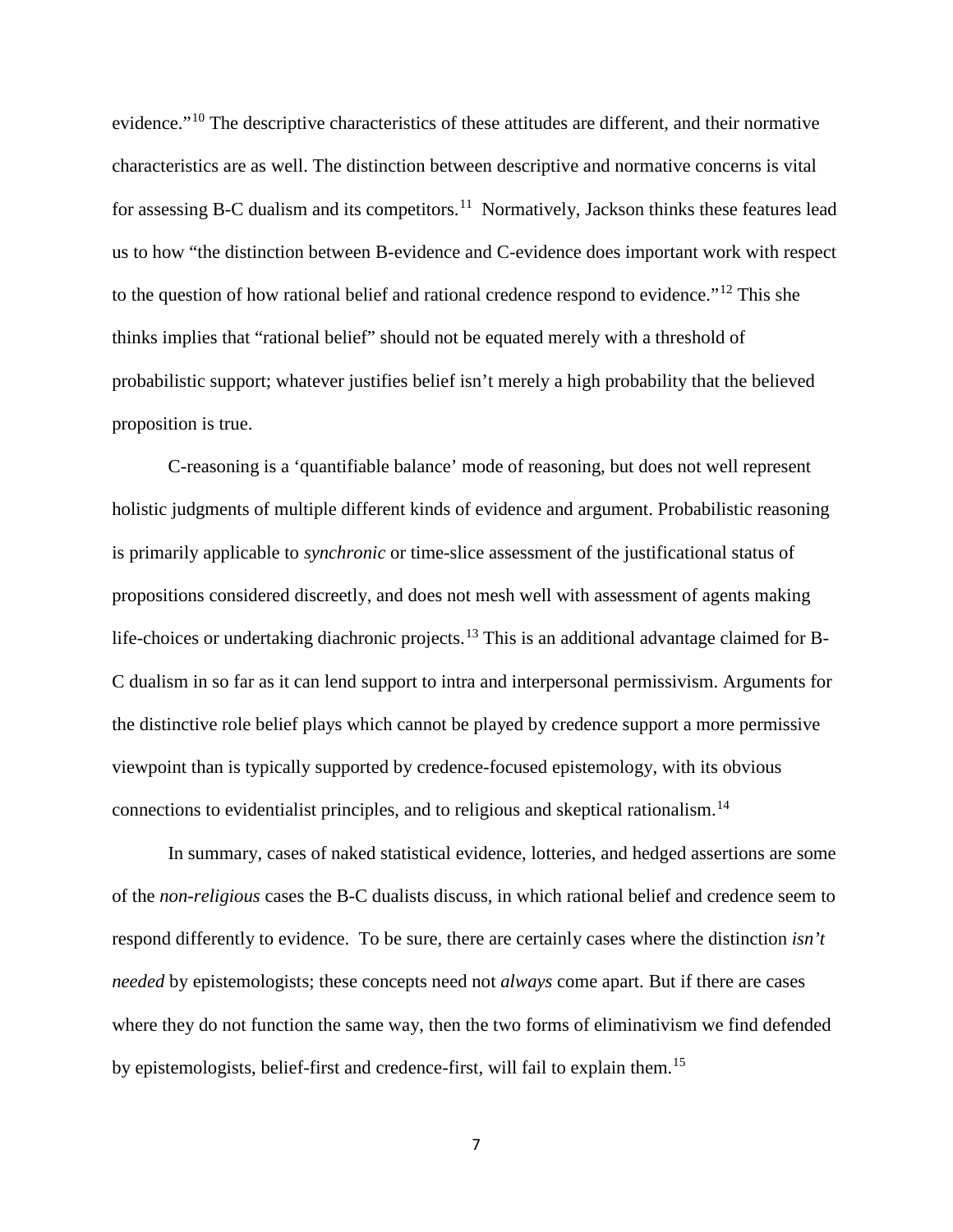<span id="page-7-0"></span>This introduction was necessary to understand the application of B-C dualism to philosophy of religion. Epistemic states pluralism is a resource for responding to what Buchak and Jackson describe as the over-simplistic opposition of proof and faith that skeptical rationalism, verificationism, and evidentialism, and perhaps some forms of theology give rise to. Evidentialism, in particular, have adopted the "uniqueness" principle as holding in all cognitively meaningful domains of discourse, and the literature in 'epistemology of disagreement identifies the acceptance or rejection of a universally-case uniqueness principle with impermissivism and permissivism, respectively: "Proponents of uniqueness deny permissivism, maintaining that every body of evidence always determines one rational attitude, so even if one's choice of doxastic attitude is underdetermined by *the evidence*, it may not be underdetermined in general."<sup>[16](#page-6-1)</sup>

Permissivism by contrast is an underdetermination thesis, and the dualist proposal, by distinguishing belief permissivism with or without credence ('creedal') permissivism,  $17$  helps explains the range of cases where evidence underdetermines a uniquely rational doxastic attitude toward p. "On a dualist picture, credal permissivism and belief permissivism can potentially come apart quite a bit."[18](#page-6-3) I will return to this issue later, but so long as the view is able to establish limits, I agree that the dualists' support of permissivism is an advantage: limited permissivism allows for recognition of reasonable disagreement, tolerating doxastic faith ventures so long as they are tolerant themselves.<sup>[19](#page-7-0)</sup>

<span id="page-7-3"></span><span id="page-7-2"></span><span id="page-7-1"></span>There is considerably more to the dualist account, but in its application to epistemology of religion what is important, the dualist holds, is that "the cases that support this thesis about belief can be extended to cases of faith. In the same way that rational belief is not merely a matter of probabilistic support, rational faith is also not merely about probabilistic support"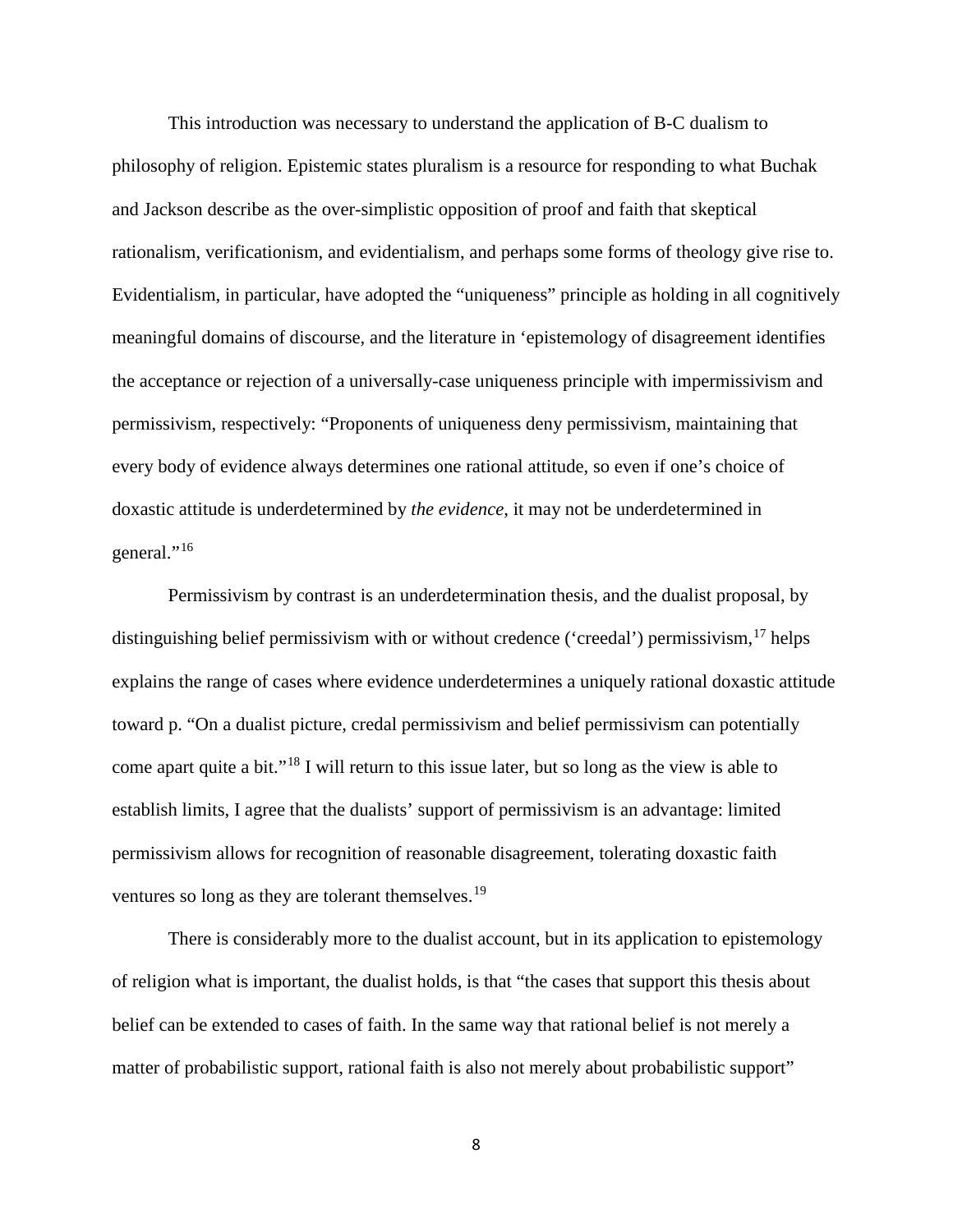(2019c, 9). Like many other religious philosophers, the B-C dualists think we need an account that respects and makes sense of the *resilience* of faith. Buchak (2017, 113) writes,

It is sometimes said that faith is recalcitrant in the face of new evidence, but it is puzzling how such recalcitrance could be rational or laudable. I explain this aspect of faith and why faith is not only rational, but in addition serves an important purpose in human life. Because faith requires maintaining a commitment to act on the claim one has faith in, even in the face of counterevidence, faith allows us to carry out long-term, risky projects that we might otherwise abandon. Thus, faith allows us to maintain integrity over time.

Relatedly for Jackson, faith is more sensitive to B-evidence than C-evidence, and this helps to explain both the manner in which faith 'goes beyond the evidence,' and the manner in which faith is normatively (i.e., *genuine* faith vs. tepid) *expected* to be especially resilient to Cevidence which might impact it negatively. If so, then B-C dualism has especial benefit in potentially assuaging the vexed debates over the epistemology of religious belief. Let us look at a longer passage where Jackson discusses how the distinction helps make sense of faith's resilience or steadfastness:

<span id="page-8-0"></span>Uncontroversially, rational faith's steadfastness will depend on the weight of the evidence for and against the proposition of faith. However, the point here is that the type of evidence also matters; rational faith is not a mere matter of probabilistic support. Rational faith, like rational belief, can remain steadfast in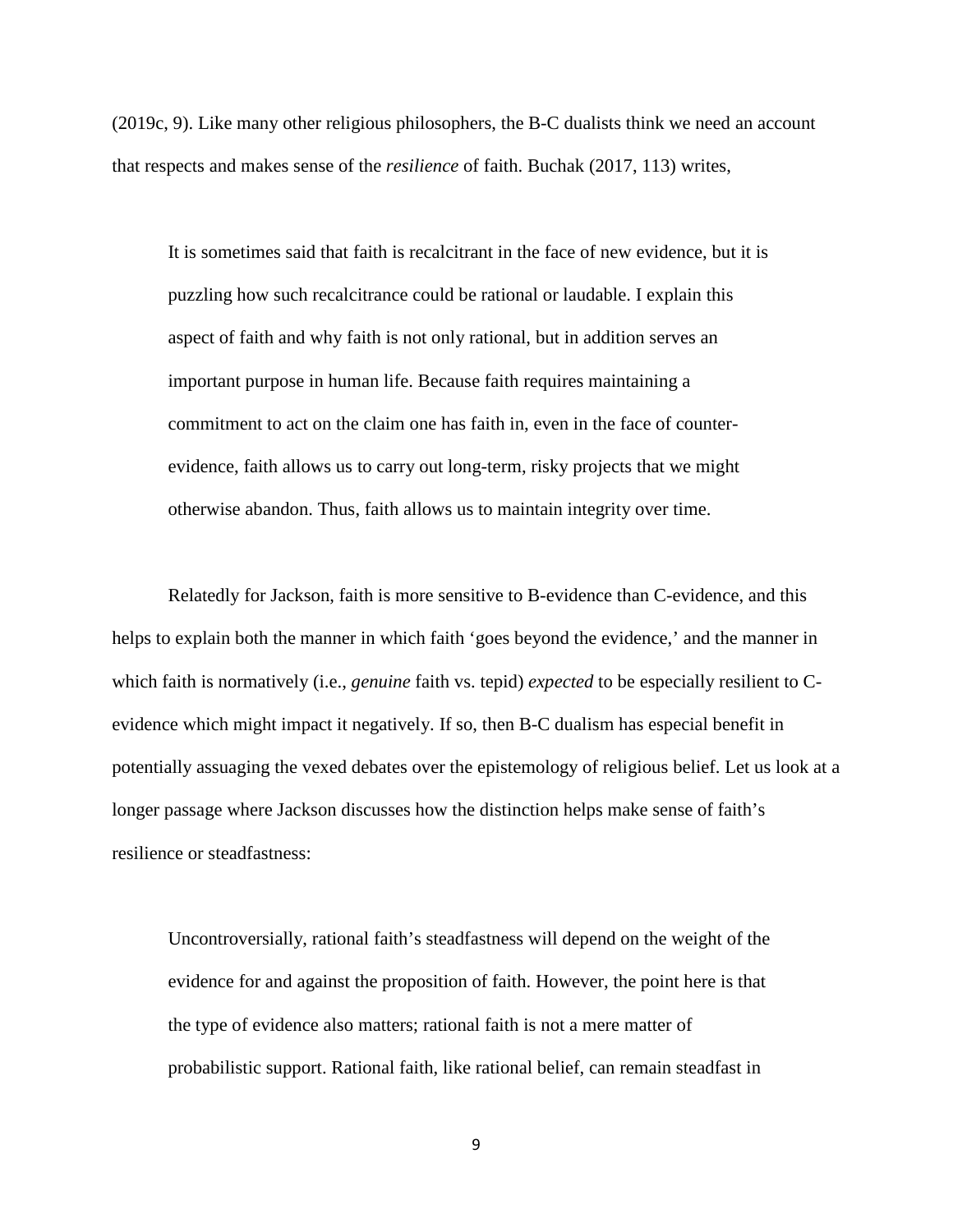cases where it otherwise would not, if it is supported by good B-evidence and has merely or mainly C-evidence going against it. Thus, I maintain that if rational belief is more sensitive to B-evidence than to C-evidence, then rational faith is more sensitive to B-evidence than C-evidence as well. The cases that support this thesis about belief can be extended to cases of faith. In the same way that rational belief is not merely a matter of probabilistic support, rational faith is also not merely about probabilistic support. $^{20}$  $^{20}$  $^{20}$ 

<span id="page-9-1"></span><span id="page-9-0"></span>The B-C dualist wants to detail ways in which B-reasoning is more sensitive than is Creasoning to personal experience and to testimonial transmission. B-reasons have a kind of stickiness for people that is not well-captured as quantifiable C-reasons, and the differences between impersonal argumentation, experience, and testimony as sources of belief are, again, not easily weighed on a scale of probabilistic inference. Of course, the sense in which religious belief tends to be abiding or steadfast across time, and emotionally-engaged, also is not well-captured when all evidence types are reduced to a credence function.<sup>[21](#page-7-2)</sup>

<span id="page-9-2"></span>Part of the reason why faith is said to be more given to B than to C reasoning (or more sensitive to B-evidence than C-evidence, in Jackson's terms), is that the difference between them overlaps with the distinction between *trust and mere reliability* (Buchak 2017a; Siebert 2018).<sup>[22](#page-7-3)</sup> In broader view, the trust/reliability distinction informs the debate between testimonial reductivism and non-reductivism. While religious epistemology of religious belief typically takes a non-reductivist view of testimony, this still makes allowance for potential defeaters to testimonial trust, acknowledging that, as Henderson (2018, 115) puts it, "warranted testimonial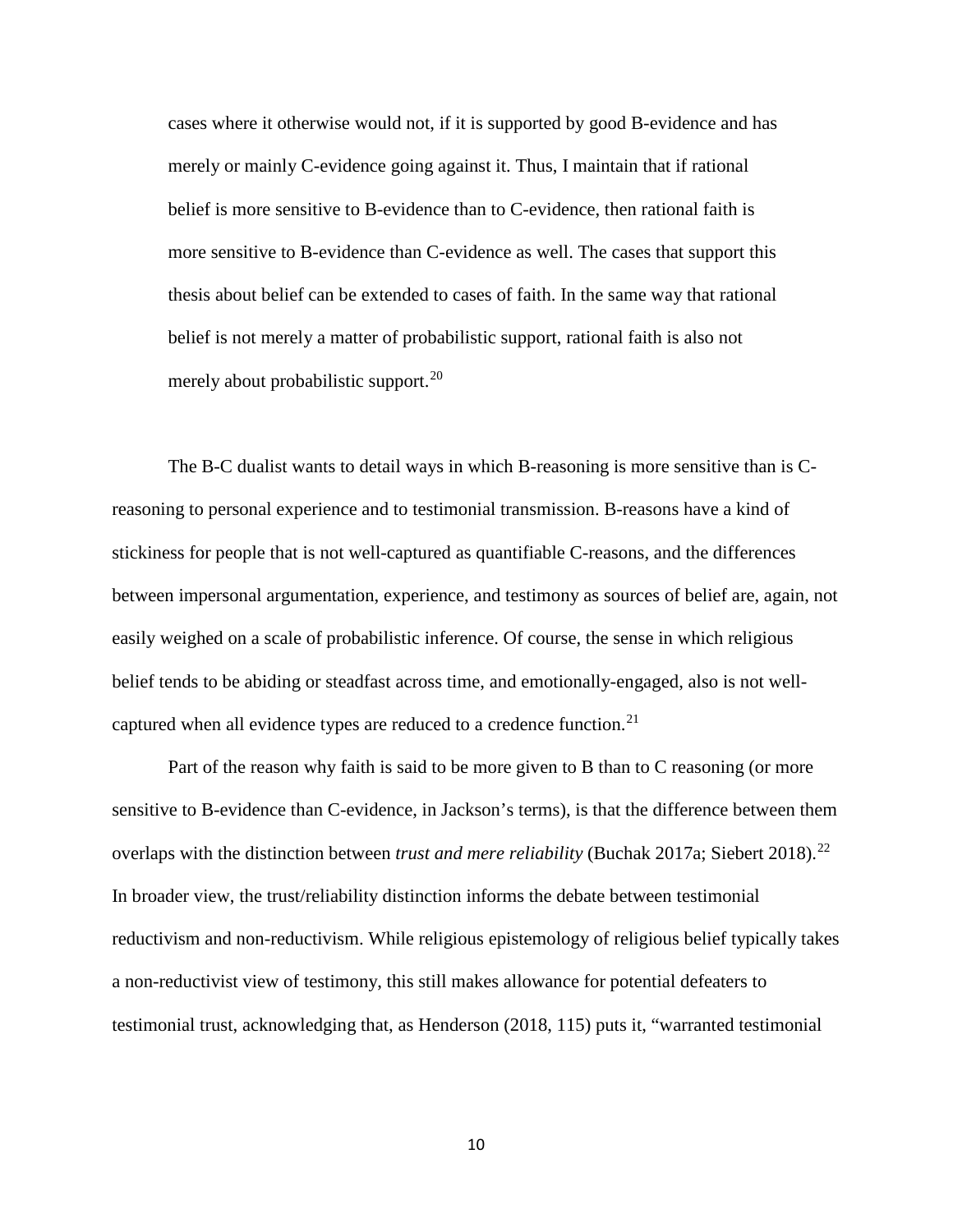belief formation on the part of normal adult humans must be regulated by a rich acquired sensitivity to indicators of degrees of trustworthiness."

<span id="page-10-0"></span>Trust naturally raises concerns about trustworthiness, and about risks both for ourselves and affected others. So, we can conclude this section with noting the centrality of risk on Buchak's account. Buchak's *risky commitment account* of faith prescribes that one "must not be certain of the proposition on the basis of his evidence alone—his evidence must leave it open that the proposition is false." In a rough approximation of her view, "A person has faith that *X*, expressed by *A*, only if that person performs act *A* and performing *A* constitutes taking a risk on *X*."[23](#page-8-0)

<span id="page-10-2"></span><span id="page-10-1"></span>We will return to issues of risk and rewards in doxastic faith ventures in Section 4, but the more general point from this section I would draw is that this account of faith shows again that the epistemology of disagreement and the ethics of belief are bound to be impacted by assumptions not just about attitude-types, but about different kinds of risk incurred through our doxastic methods or strategies. Several methodological points will help us in the remainder of the paper should be clear: First, there has been too little recognition of how approaching epistemological assessment through belief or through credence affects the framing and treatment of a range of problems important to philosophers; Second, "epistemologists ought not slide between attitudes, and should be careful making an argument considering only one attitude and then taking their argument to generalize."<sup>[24](#page-9-0)</sup> Third, if we determine that belief and credence really do come apart and are thus tools we use for different purposes, then the relationship them is a central issue for epistemology, including (and perhaps especially) epistemology of religion and, more broadly, domains of controversial views (morals, politics, religion, and philosophy).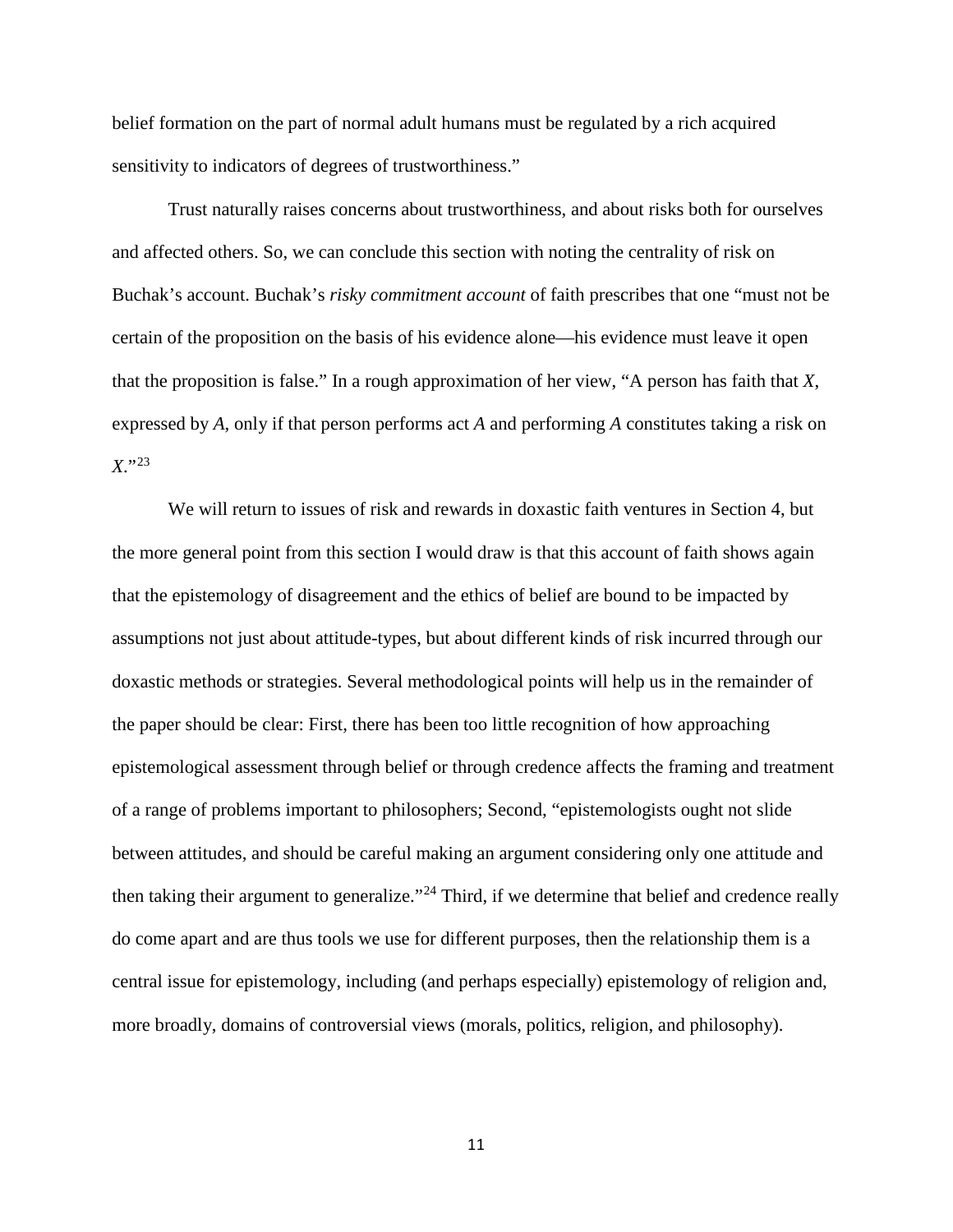#### <span id="page-11-0"></span>**3. Wittgenstein on the Grammatic and Symptomatic**

In order to identify connections with Wittgenstein and with Continental philosophy more generally, Wittgenstein's distinction between criterial (grammar) and symptomatic is the connection to B-C dualism we should first focus upon.<sup>[25](#page-9-1)</sup> How close or far is Wittgenstein's thought about criterial and symptomatic uses of language to the analytic Christian philosophers' thesis that "beliefs and credences are two epistemic tools used for different purposes"? If it presents a possible rapprochement between Continental and Analytic approaches, and is rife with connections to Wittgenstein's thought, Wittgensteinian philosophers of religion should not overlook B-C dualism simply because it uses the tools of analytic epistemology. They have in common that faith is a "certainty." But I will also show that where they differ over religious epistemics, Wittgensteinian attention to the force of inductive norms for epistemic assessment of agents and their beliefs often proves to be a helpful corrective. There is an ethics to 'knowing' and to 'being certain' which demands we cannot completely banish inductive normativity. The dialectic with inductive norm-respecting perspectives on doxastic responsibility is conducive to gaining perspective between religious and secular philosophy, as well as between fundamentalist ideologies of any kind. [26](#page-9-2)

<span id="page-11-1"></span>Wittgenstein held that we confer normative or empirical status on certain expressions by *using* them in a particular way on a given occasion. He emphasizes this point in terms of his distinction between "criteria" and "symptoms," concept distinguish not just by logical differences but by specific uses, practices, and contexts of inquiry. "We can treat certain evidence either as symptomatic (inductive evidence) or as criterial, that is, due to the grammar of the terms involved." For example, we can treat benevolence either as a criterion or a mere symptom of love, by accepting or ruling out the legitimacy of calling 'love' an emotion unaccompanied by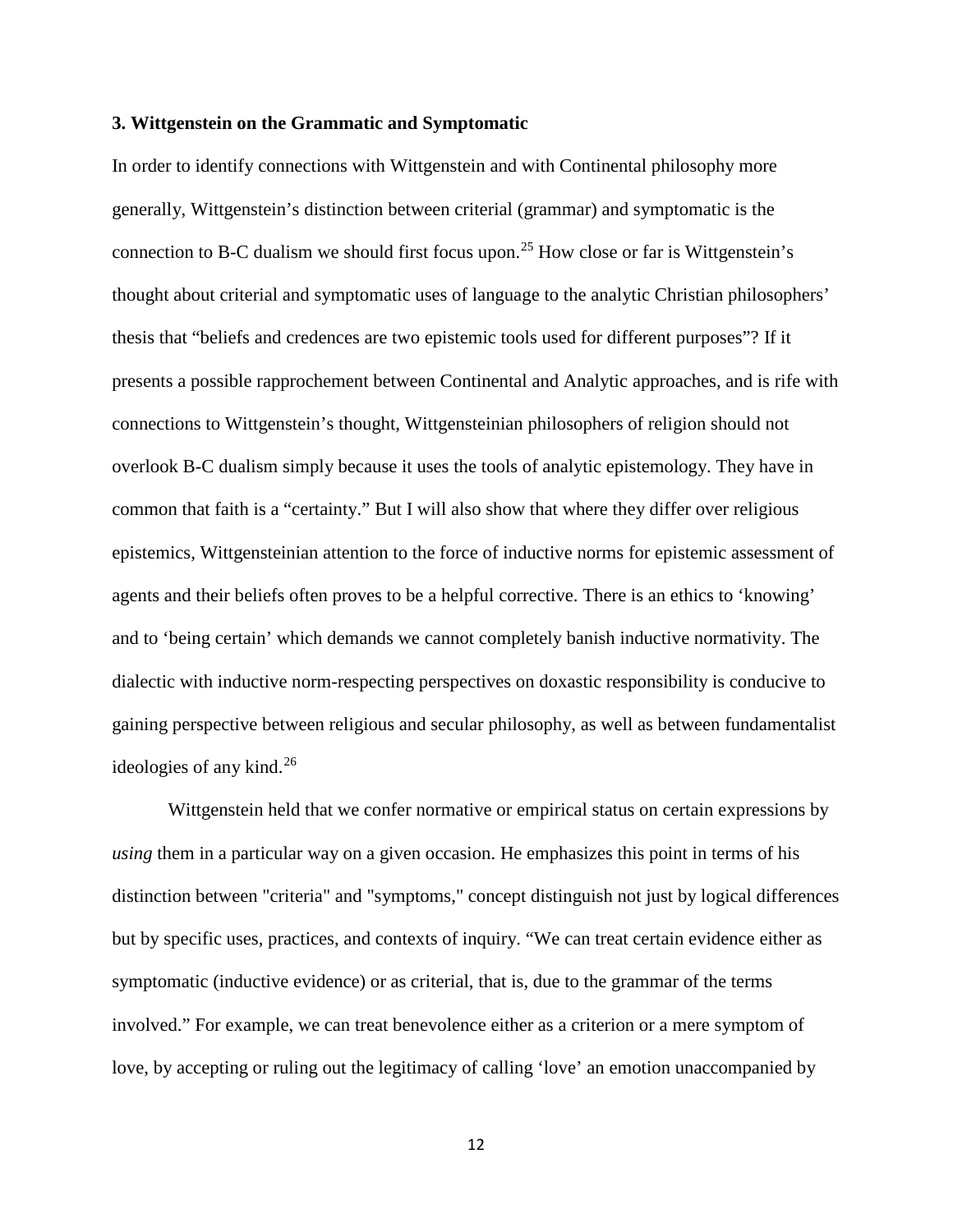benevolence" (AWL, p.90). Elsewhere he develops connections which I will not detail here, between criterial ways of taking evidence, and grammar, writing in clear allusion to John Henry Newman's *An Essay in Aid of a Grammar of Assent,* [1901] that "Grammar tells us what kind of object anything is. (Theology as grammar.)" (*PI* §373).

Wittgenstein main example focuses on the different grammars of a professed Day of Judgment believer, and another person who does not have that belief. They are seen as often talking past one another, and their communication is poor: "These controversies look quite different from any normal controversies. Reasons look entirely different from normal reasons" (48). Wittgenstein is comparing and not *merely* contrasting fideist assent with philosophical or scientific questions of the objective "grounding" of belief. He goes on to comment, "In a religious discourse we use such expressions as: 'I believe that so and so will happen,' and use them differently to the way we use them in science. . . . [T]here is this extraordinary use of the word 'believe.' One talks of believing and at the same time one doesn't use 'believe' as one does ordinarily" (49).

<span id="page-12-0"></span>Wittgenstein says that the Day of Judgment teaching and others like it are in one sense "well-established" for the adherent of a testimonial faith tradition, but in another way not. They are well-established in the sense of being a regulating principle of that person's life, or practice. Special concerns arise, I interpret Wittgenstein to be indicating, with an intention to speak of events and sacred narratives as having grounds in the way of literal – historical propositions. The description of the faith-commitment as a "belief" in contrast with some other doxastic attitude may play "an absolutely minor role," he emphasizes. Historical claims and related 'believing that' are not well-grounded, due both to logically underdetermination and to the simple fact that faith, and more particularly Wittgenstein's understanding of Christian faith, is *prescriptively*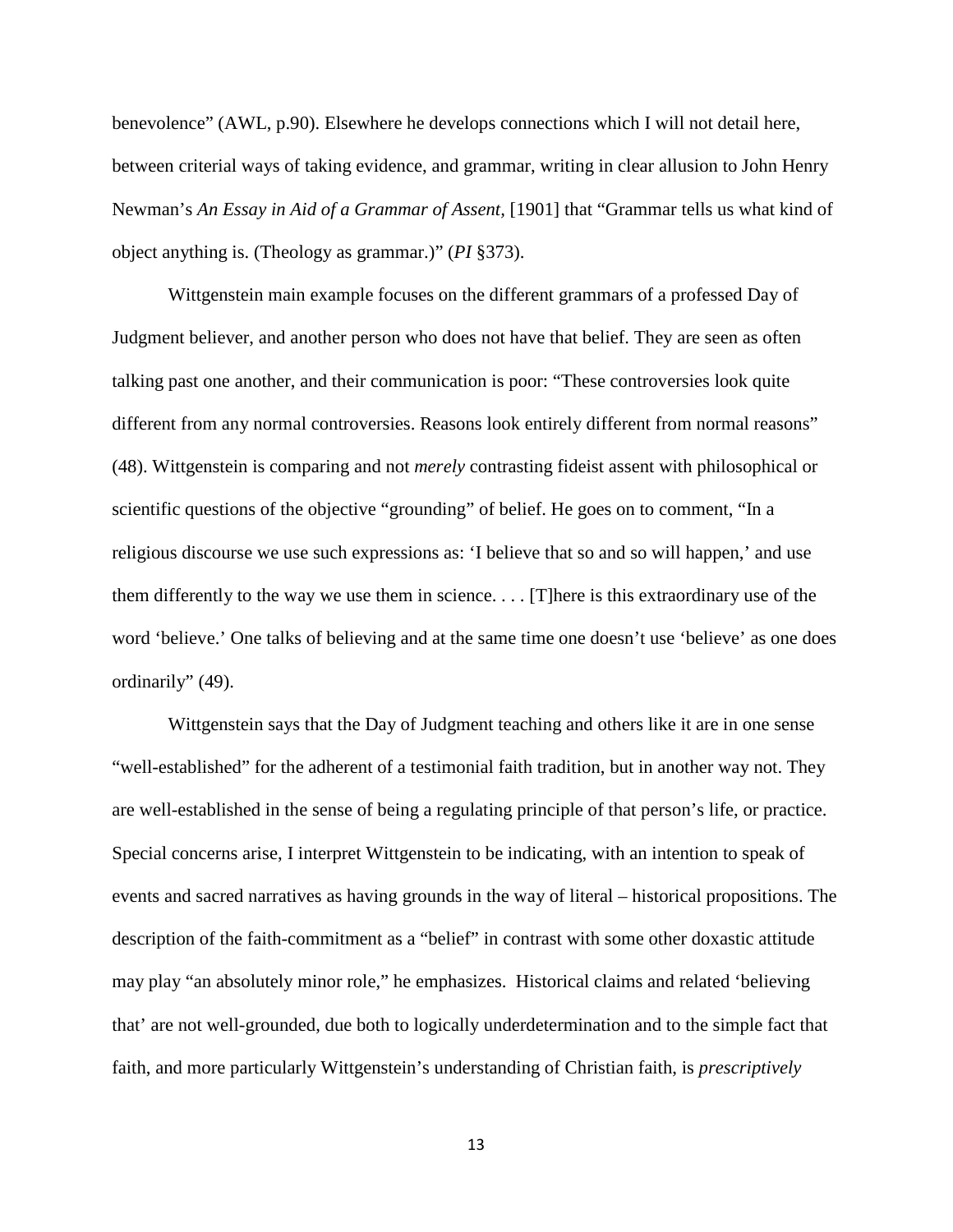<span id="page-13-0"></span>*fideistic.* Grammatical uses of language are then potentially conflated with symptomatic uses, and with norms of evidential reasoning. But this occurs typically post hoc, since the teachings a person may defend through philosophical or theological reconstructions were not acquired through reasoning from evidence.

<span id="page-13-1"></span>Rather than this, attributing belief to others (and even to oneself) is best determined from finding it employed as guidance for a person's life, which may involve giving up some things, and taking up risky projects. If not based on (scientific) evidence, a belief will normally not be unsettled by counter-evidence. This is why religious beliefs are usually referred to as dogmas, creeds, conviction, or confessions rather than opinions, conjectures, hypotheses, research projects, etc. It is also why religious faith is often seen as consistent with hope, where possibility is sufficient, or with *believing* in, where affective-valuative engagement is sufficient, rather *than*  belief. It is not just that the Day of Judgment belief is unlike scientific belief, but that it is unlike everyday beliefs, or all others which we have experience of. But these differences over how to understand the relationship between faith-base and reason-based belief, while important, do not preclude seeing both sets of terms above ("confessions" and "convictions" as properly differentiated from "conjectures" and "hypotheses") etc. as, for philosophical purposes, categories of speculative thinking. The paradoxicality of Christianity invites reflection that while it rests on an historical basis, "it doesn't rest on an historical basis in the sense that the ordinary belief in historical facts could serve as a foundation." This is what the application of the Wittgensteinian distinction between the grammatical & symptomatic might address or assuage, even if not the paradoxes can never be fully resolved.

<span id="page-13-2"></span>The epistemological implications for Wittgenstein are these: "We don't talk about hypothesis, or about high probability. Nor about knowing. In a religious discourse we use such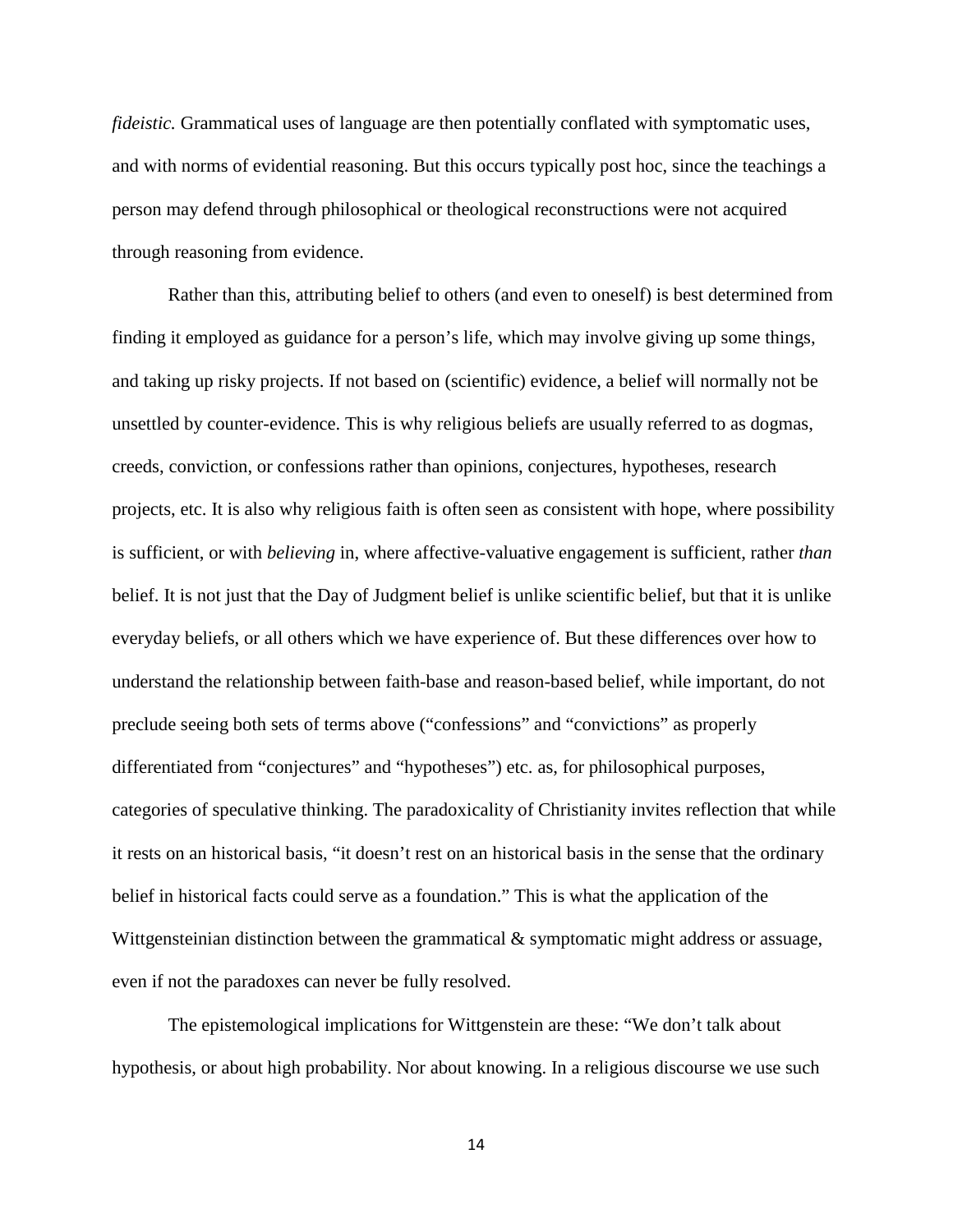<span id="page-14-0"></span>expressions as: 'I believe that so and so will happen,' and use them differently to the way in which we use them in science. Although the temptation is great to think we do. Because we do talk of evidence, and do talk of evidence by experience."[27](#page-10-0) Going back to OC, "Having compelling grounds makes one's certitude objective 'I have compelling grounds for my certitude.' These grounds make the certitude objective. What is a telling ground for something is not anything I decide." (OC, §271-272). So, the Day of Judgment reflects an "entirely different kind of reasoning" (LRB, 56). Wittgenstein says that either beliefs of this sort "are not treated as historical, empirical, propositions" or they are treated as "historical facts that are different from a belief in ordinary historical facts."<sup>[28](#page-10-1)</sup> This is an important divergence, so let us elaborate these options further.

<span id="page-14-1"></span>The first option may push us the direction of an Independence model of science and religion that conservative thought will resist. Indeed, this passage might be used to explain a dividing point between so-called "Left" and "Right" Wittgensteinians, insofar as liberal theologians of testimonial faith traditions tend to take this first option while conservative thought favors the more highly fideistic view that the unique authority of the home religion's scripture 'proves' the literal – historical nature of its narratives.<sup>[29](#page-10-2)</sup> The second option, that they are historical facts but 'in a different way' seems to lead to paradox. Being at odds with everyday uses of "believes" or "is certain of" doesn't necessarily make the usage subject to criticism. But if we use Lessing's 'ugly, broad ditch' to represent the *prescribed* underdetermination of faith by evidence, it seems that the one who take this path imagines truth and other epistemic aims achieved by not-epistemic means. In *Problems of Religious Luck* (2019) I described this as the urge to 'have one's ditch, and cross it, too.' In short, Wittgenstein's "two ways" seem to divide those who display an intellectual humility in the face of the 'ugly, broad ditch,' such that they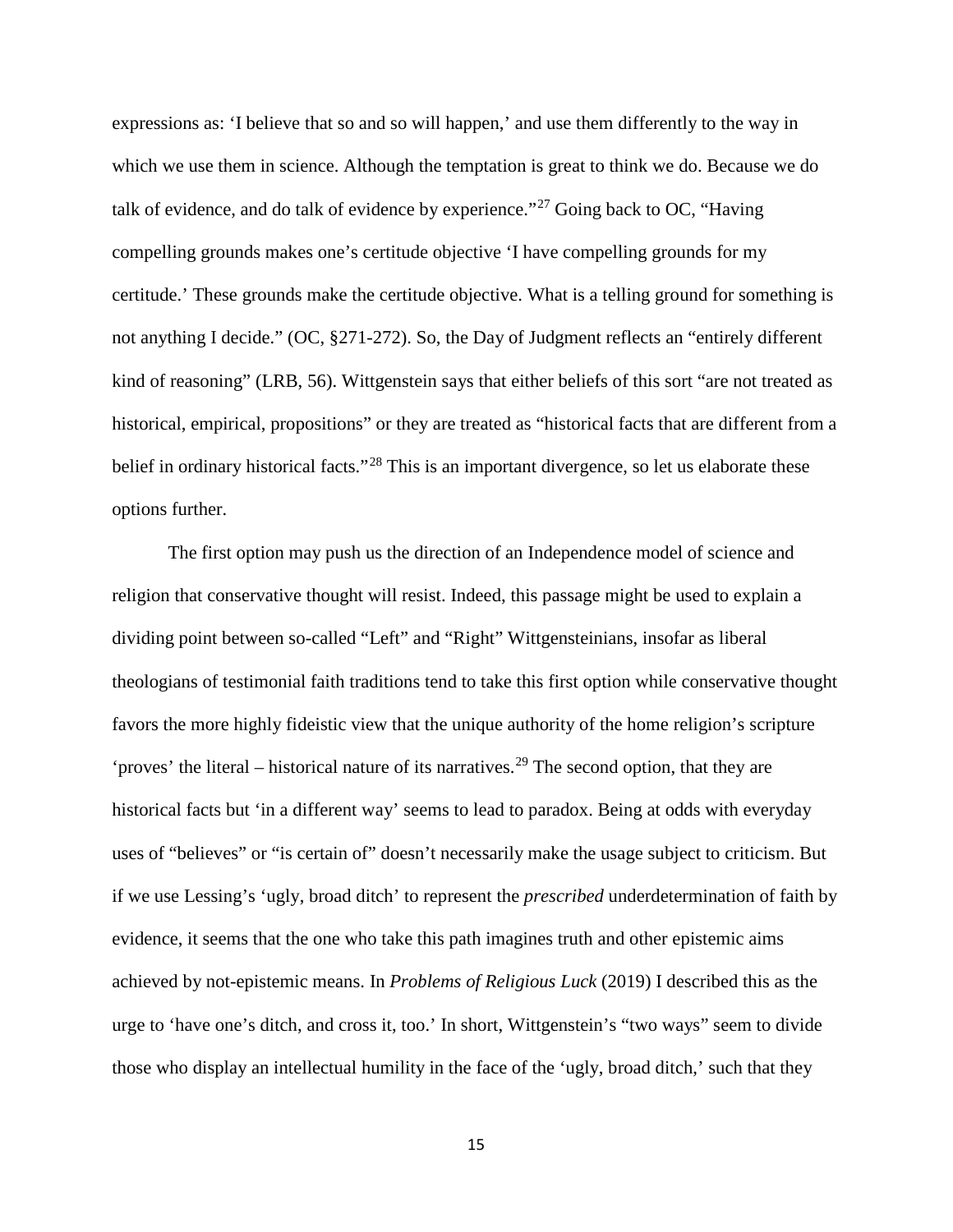"do not talk about knowing," while those who take the second option award themselves all epistemic goods, and like Craig take themselves to have crossed it, though they falter at saying how.

<span id="page-15-1"></span><span id="page-15-0"></span>However, one answers the question about natural theology's value, that *faith* is not construed by the faithful, nor faithfully reconstructed by theologians or philosopher as an inference from C-taken evidence, is something widely acknowledged. It is evident especially of belief in teachings of particular faiths, and of testimonial uptake, and follows from the very definition of faith as risky belief the B-C dualist offers. [30](#page-11-0) This is true even of belief that God exists, but risk obviously increases with scriptural teachings. With beliefs about transubstantiation and virgin birth, Wittgenstein concedes instances in which there could be "contradiction" between what a religious believer tries to state, and what their interlocutor states. But even here, to generate a contradiction it appears that the claimant must *intend* their affirmation be taken in a specific-enough sense that the other *could* deny it. Wittgenstein seems to suggest trying out description as an *alternative* to finding contradiction. Lots of describing, and little sure judgment of contradiction –on both sides of the division between believers and non-believing interlocutors, whether religionists of another sort, or philosophers, or scientists. Wittgenstein indicates that even if it would be rare to find the other's speech a "blunder" in some neutral sense (because this would presuppose a full understanding of it), it may still and more easily be found to be a blunder within the particular system or game, as he takes O'Hara to make himself ridiculous by treating his Day of Judgment belief as both faith-sprung and grounded (doxastically justified) at once. [31](#page-11-1) This would be like saying that the belief is the result of both B-Reasoning and C-Reasoning.<sup>[32](#page-12-0)</sup> But having "compelling grounds" is just what B-Reasoning lacks, and what recognition of risky assent in the B-C dualist's account of faith logically implies. So,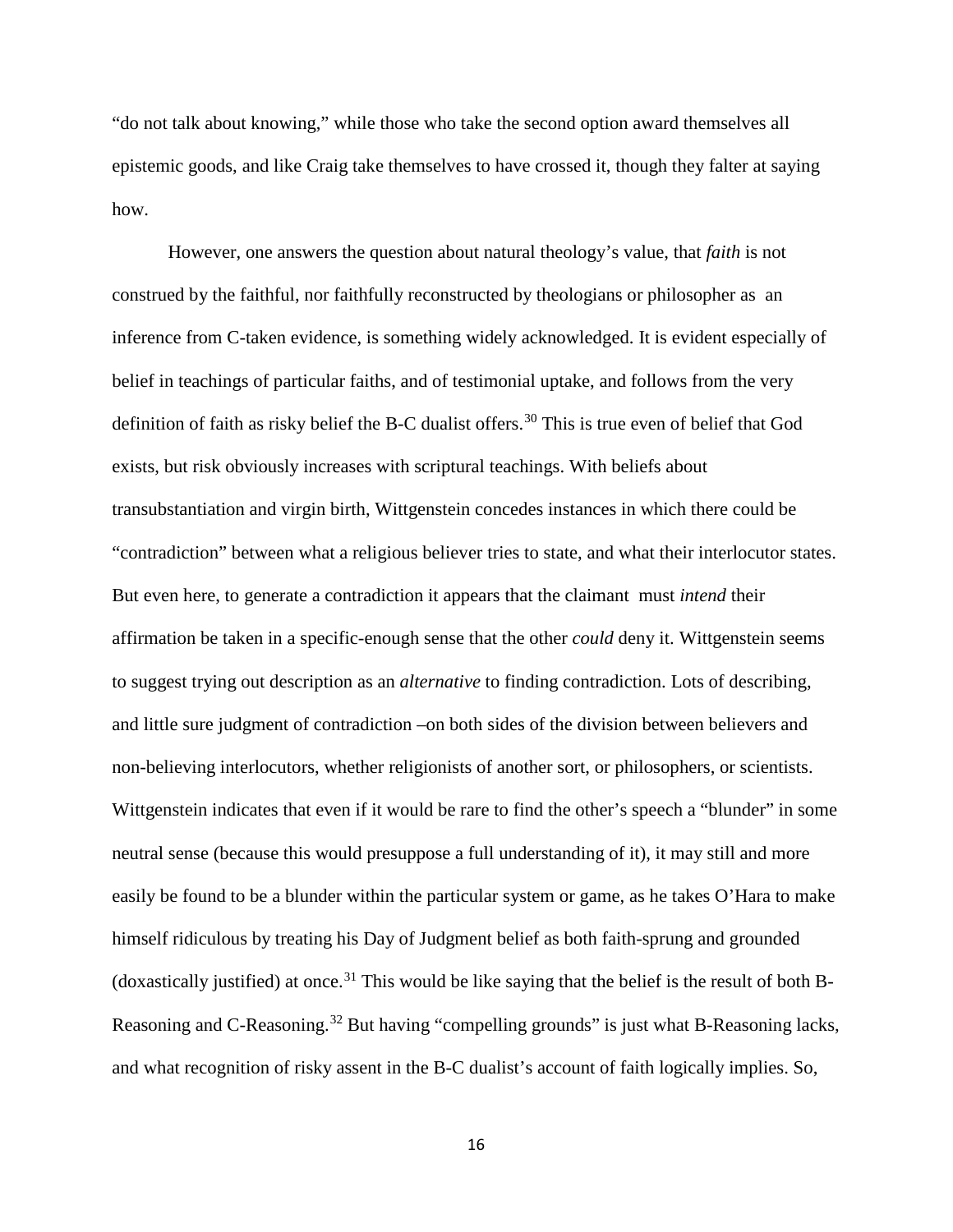both accounts seem able to allow a means for O'Hara, or at least an outsider, to recognize his "blunder."

There are many more cases, however, where beliefs that *need* not rub-up against each other nevertheless do, perhaps because a speaker is pushed to give clear propositional content to what she claims as religiously true. In these cases, further philosophical issues arise of what constitutes "grounds" and why lacking grounds is important or not. If affective "steps" up what William James called the "faith ladder," rather than a chain of logical reasoning is the psychological reality of in religious assent or conviction, then thinking of religious belief on the purely cognitive model of inference from C-taken evidence cannot but misdescribe how religious language is affirmed and utilized in religious practice.<sup>[33](#page-13-0)</sup> Again on this matter Wittgenstein, James, and the B-C dualists agree.

#### <span id="page-16-0"></span>**4. Critique of B-C Dualists**

As we have seen, the independence of reasons to support B-C dualism makes for a strong initial motivation for applying it to epistemology of religious belief as well. However, I am concerned that B-C dualism's application to epistemology of testimony and of religious belief invites repetition, in a new vocabulary, of many of the 'insulating and isolating' moves that religious philosophers have sometimes justified through appeal to Wittgenstein's reflections.<sup>[34](#page-13-1)</sup> I write as a secular or non-affiliated philosopher interested in psychology and cognitive science of religion as well as philosophical theologies. Some of the concerns I will raise mirror criticisms sometimes voiced *against* Wittgenstein (or at least his 'Right-Wittgensteinian' interpreters), while others I try to show Wittgenstein's reflections on religious language and *praxis* already provide a correction for.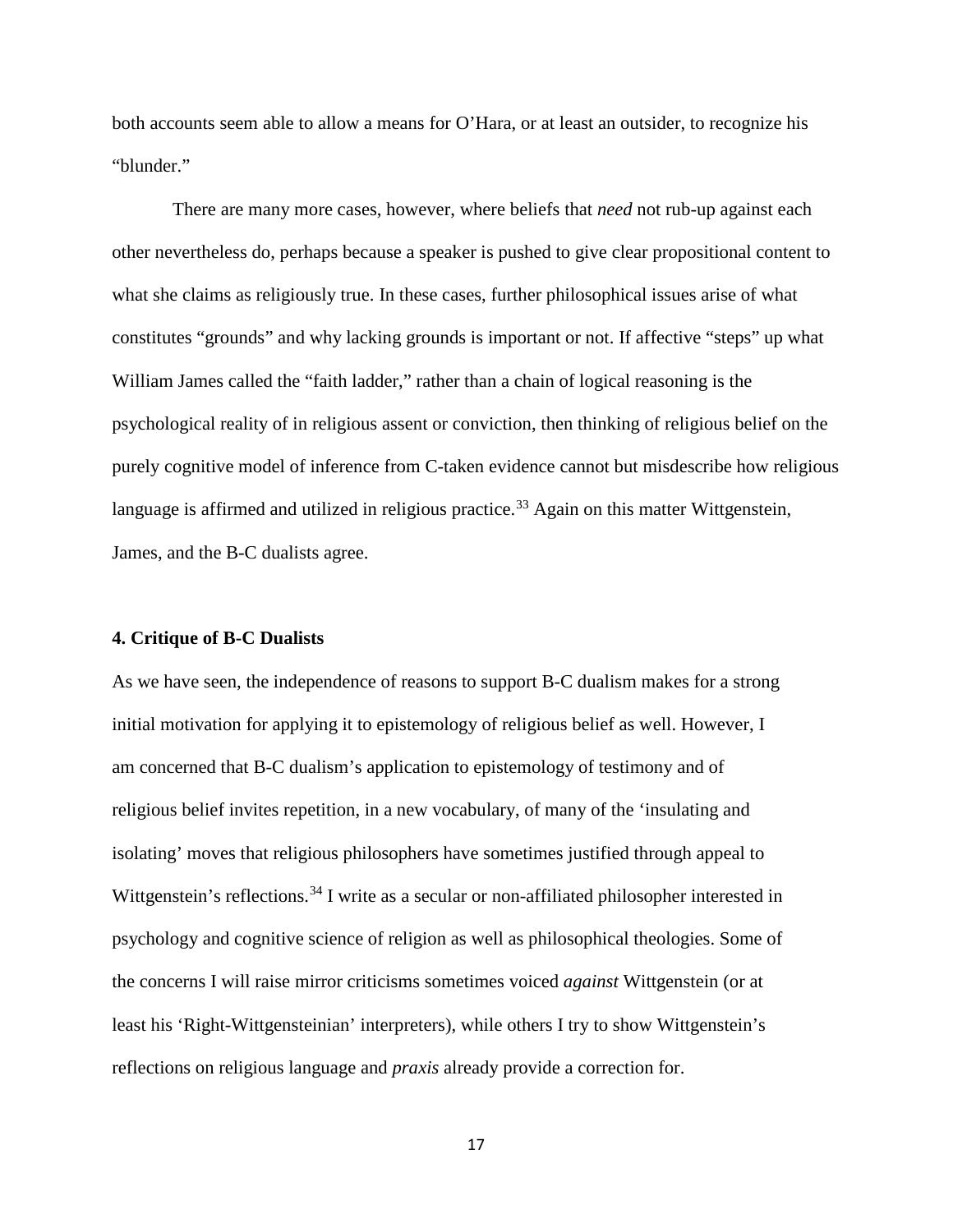<span id="page-17-0"></span>Jackson's claim that B-reasons "need not compromise *epistemic* rationality" is compatible with the present account. But that B-taken evidence does not "make salient" error possibilities comes into tension with the observation that the more our beliefs and attitudes mirror known personal or social biases, the more salient these possibilities *should be* (whether or not the agent allows them to become). Continental and analytic approaches might coalesce around the intersection between doxastic states pluralism and Wittgenstein's moderate skeptical fideism. But to do so Jackson's permissivism in regards to the reasonableness of faith ventures needs to be *limited,* and associated with philosophy of luck and risk; and Buchak's account of the riskiness of beliefs motivated in B-reasoning needs to go beyond the first-personal or *existential risk* viewpoint, to a social epistemological perspective on risk that includes the risks of epistemic injustices toward religious outsiders. Note however that I only contend that B-C dualism *could* be used in much the manner that post-liberals (mis)use Wittgenstein, not that B-C dualism is necessarily in that camp or that its extant proponents are.

<span id="page-17-1"></span>Doxastic states pluralism seems to deliver some of the goods that defenders of reasonable disagreement seek. The believer and agnostic don't share a belief, but neither do they disagree. While Wittgenstein says little about different religions, he would presumably emphasize contrariety while de-emphasizing contradiction. Left-Wittgensteinians tend to see things this way, and take it as advantageous, while Right Wittgensteinianism, and other religious conservatives like Robert Plant, the truth of the home religion must remain absolute, and thus the paradox of the ugly, broad ditch is ignored. Here again we have a theology of glory, as Labron (2009) puts it, in comparison with Wittgenstein's more reflexive theology of the cross.<sup>[35](#page-13-2)</sup> Where the believer refrains from casting tenets of faith as literal-historical truth claims, and the agnostic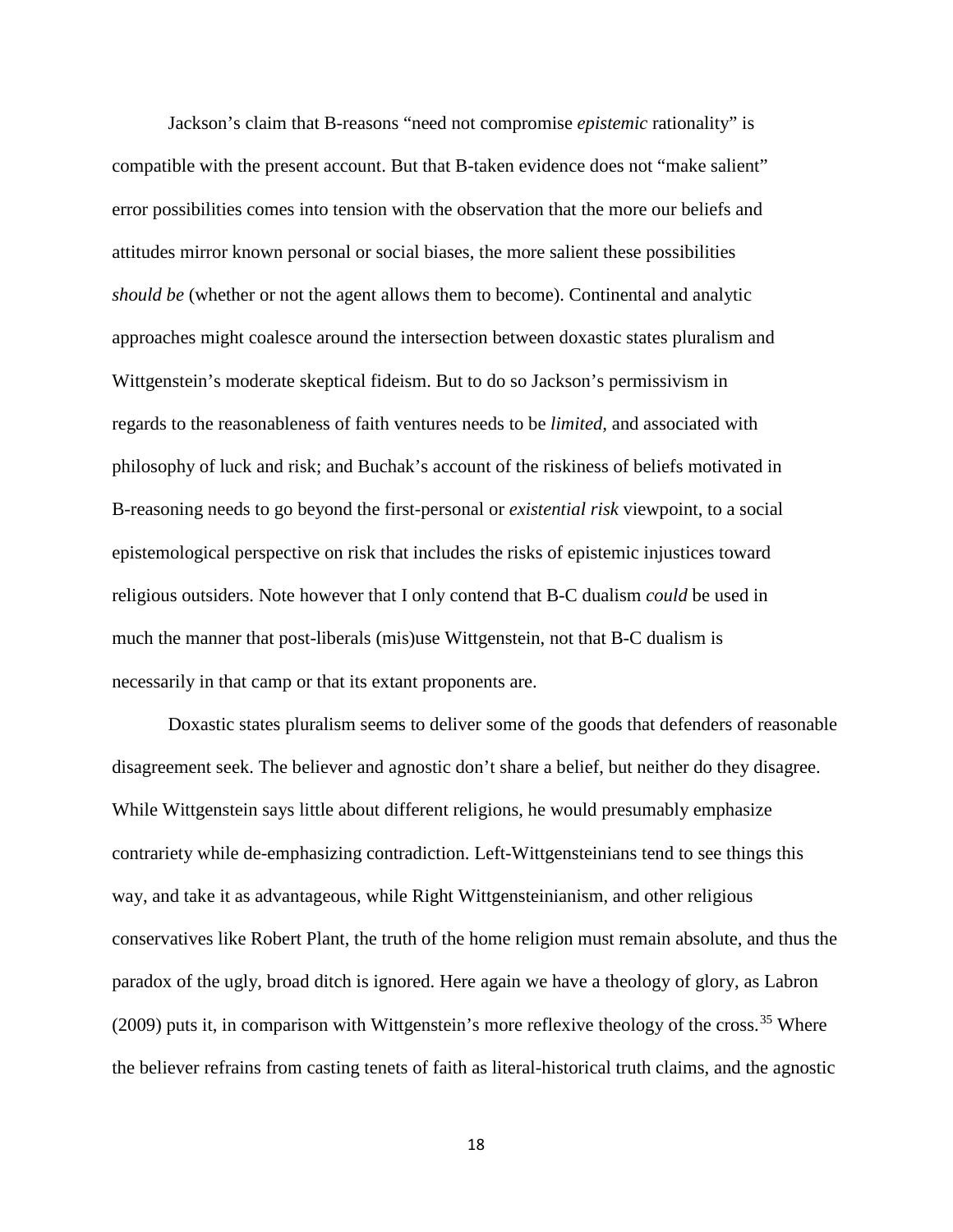refrains from turning their own preference for agnostic suspension as a universal duty of reason, different faith traditions, and indeed even religious and humanist ideas might be seen as enjoy a compatibility, or at least broader overlap. The more so as beliefs are sourced in *narrative* testimonies and in their own affectively-driven testimonial trust in one such source as authoritative to them, acceptance of teaching may be something more internal to the framework which the narrative supplies, than external in a way that generates contradictions and "religious" disagreement."

<span id="page-18-1"></span><span id="page-18-0"></span>This is not, however, what we find in Buchak's or Jackson's application to B-C dualism to the epistemology of religious belief. A first concern about the compatibility of B-C dualism and Wittgensteinian thought which I will not pursue in-depth is that the dualist defends "rational propositional faith," while Wittgenstein's discussions of Father O'Hara show him as uninterested in, or even skeptical of apologetic projects aimed to support the epistemic rationality and warrant of religious beliefs.[36](#page-14-0) He more clearly divided faith from knowledge in order to preserve its reasonableness.[37](#page-14-1) The deflating of the epistemic assessment of beliefs such as those of a Day of Judgment amounts to his finding that the evaluation of such a belief neither meets nor aims to meet the criteria for objectively grounded belief.<sup>[38](#page-15-0)</sup> A related difference between Jackson's and Wittgenstein's thought is that while the former tends to focus only on the contrast of belief and credence, placing faith in the former category, Wittgenstein sometimes also contrasts believing, or at least knowing, with doxastic attitudes expressing hope and fear, thus problematizing the propositional view of faith. Relatedly, one can worry that the B-C dualists are being overly prescriptive in focusing on propositional faith, faith *that* p, and that sub-doxastic conceptions of faith are being closed off.<sup>[39](#page-15-1)</sup> In the mutualist language which the B-C dualists employ, a person, apparently irrespective of what religion or testimony the hail from, can be not just pragmatically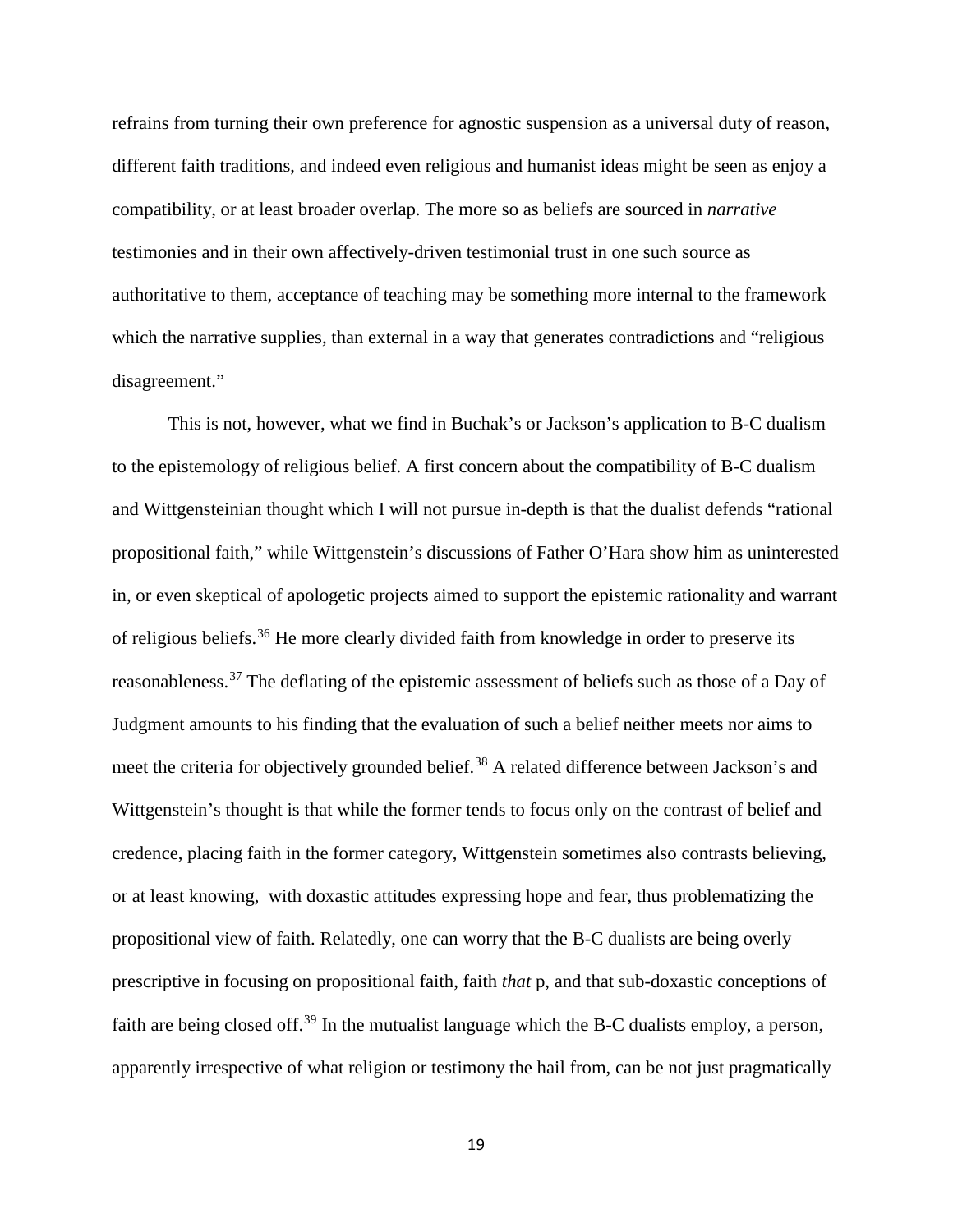<span id="page-19-0"></span>but epistemically rational in accepting B-reasons as grounds. For Buchak for example, epistemic rationality requires only a self-consistency, a consistency between one's doxastic attitude and what one *thinks* the evidence indicates.

Buchak writes,

On my analysis faith can also be epistemically rational: that one has faith in *X*  implies nothing about one's degrees of belief or the consistency thereof. Therefore, one can clearly meet the requirements of epistemic rationality, as I've stated them, while having faith—whether one has faith is completely separate from whether one is epistemically rational because it is separate from whether one has appropriately evaluated the evidence one has.<sup>[40](#page-16-0)</sup>

While I find this argument and associated conception of rationality far from compelling, I would simply point to Howard-Snyder and McKaughan who offer a related critique of Buchak's account. They urge Buchak to embrace an account of faith broad enough to have comparative application, and consistent with holding "that conative and cognitive attitudes are also essential to faith and none is more faith-expressive than the other."<sup>[41](#page-17-0)</sup>

<span id="page-19-1"></span>The purposeful deflation of the epistemic status of faith-based belief is neither incidental nor accidental to the trio of Kierkegaard, James, and Wittgenstein.<sup>[42](#page-17-1)</sup> It is instead, as I take Wittgenstein to be showing us, co-extensive both with the *special value* accorded to faith, and with the battle against bewitchment of intelligence by means of language. Moreover, this deflation is not taken as inimical to the value of faith ventures, since personal existential risk and genuine faith are fused for each of these writers. Testimonial faith traditions are poor candidates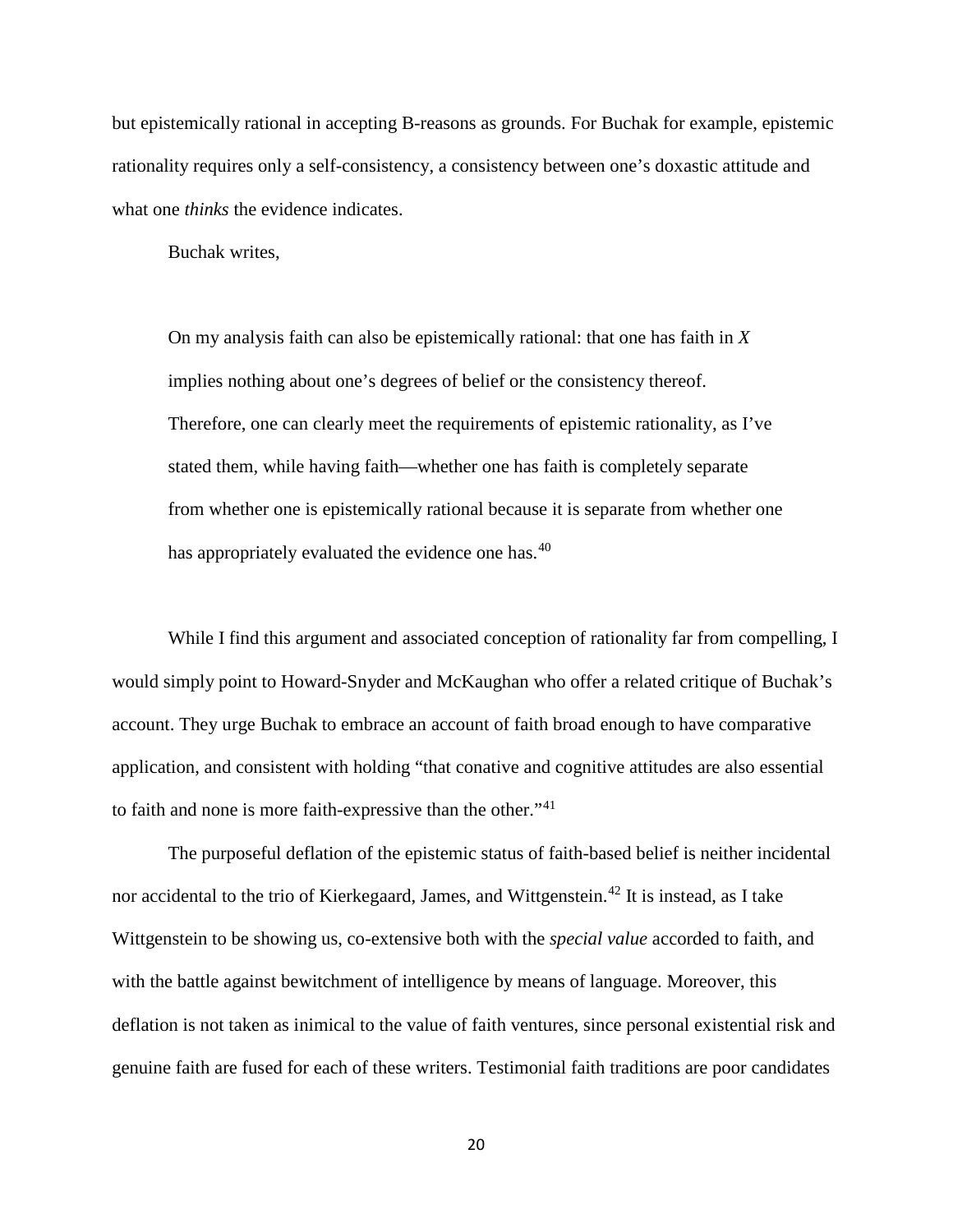for knowledge or objective justification. Their very conceptions of faith presuppose and demand that faith *not* be so based, or consequently treated like a hypothesis. But moderate fideism - *made* moderate by just this sort of acknowledgment -- is decidedly no disagreement-motivated religious skepticism. People can thereafter improve their epistemic situation, and of course some do come to reflect upon and revise their own beliefs even consistent with an orthodox insistence of the constancy of faith.

<span id="page-20-0"></span>Wittgenstein's recognition of a close connection between inductive normativity and epistemic assessment raises many interesting concerns. He was interested in connections between cognitive and conative processes in religious consciousness, and it is important to see that he contrasted those processes with inductive processes, and with knowledge. The connections between inductive processes and epistemic assessment were, firstly obvious to him. Objectivity and inductive normativity are closely connected in in philosophical and scientific reasoning, as well as our everyday lives. In the *Tractatus* 6.363 "The process of induction is the process of assuming the simplest law that can be made to harmonize with our experience." The close association of the "symptomatic" use of evidence with inquirers who abide by inductive norms raises serious problems for the question of whether belief which suspends or violates inductive norms is warranted belief.

<span id="page-20-1"></span>In Wittgenstein's *Lectures on Religious Belief*, these concerns are again explored. In the case of such particular beliefs, thinking is utterly different than thinking in terms of patterns and predictions based upon them "The best scientific evidence is just nothing. A religious belief might in fact fly in the face of such a forecast, and say 'No. There it will break down.'" He depicts the faith-based believer as thinking in this way: "No induction. Terror. That is, as it were, part of the substance of the belief" (LRB p. 56-7).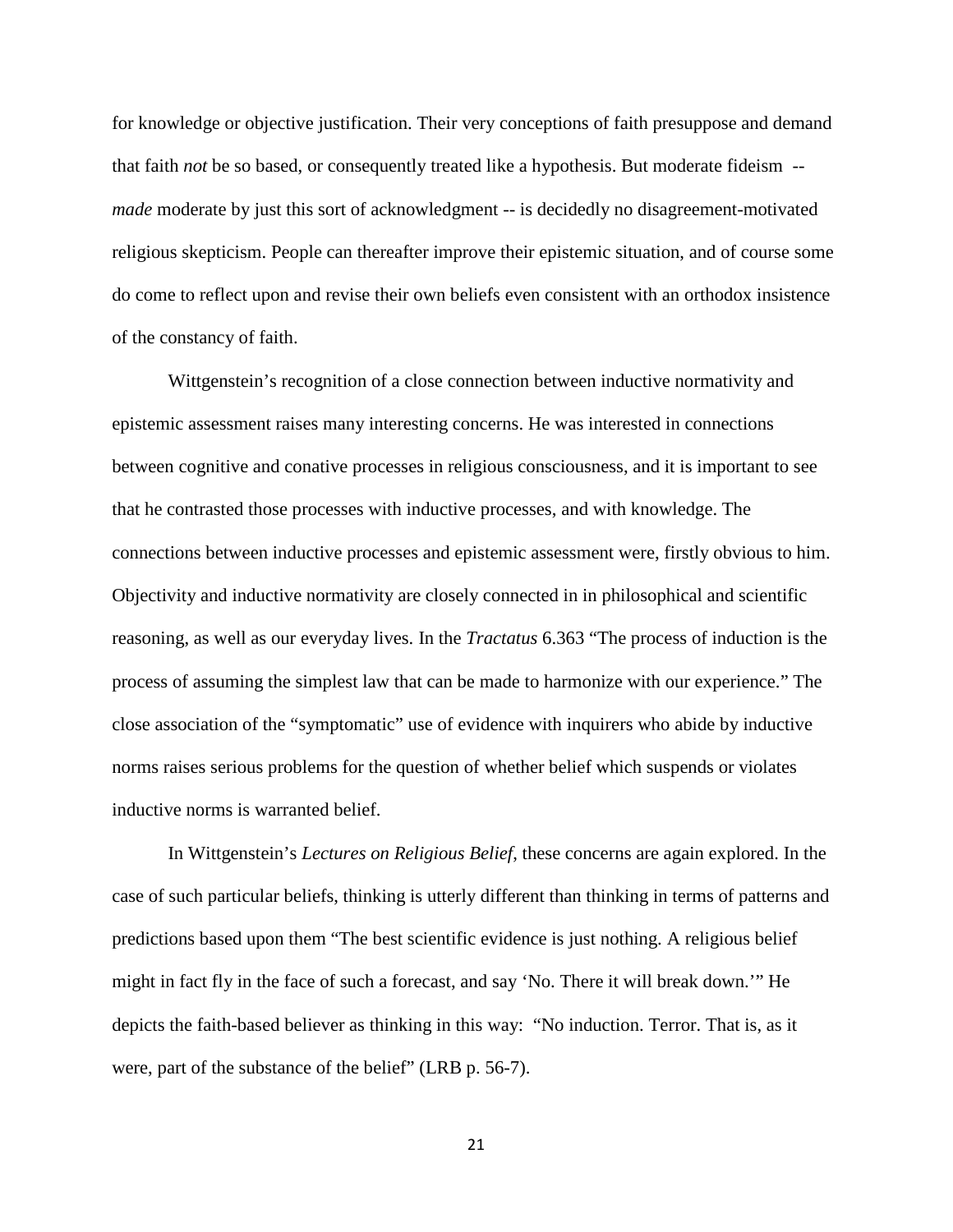Epistemically, risk and violation of inductive norms are closely linked. This raises the riskiness of trust in one testimonial tradition among others, especially when there is much contrariety in their teachings.<sup>[43](#page-18-0)</sup> Wittgenstein offers this intriguing reflection: "And mightn't I hold fast to my belief, whatever I learned later on? But is my belief then *grounded*?" (*On Certainty* §194). Both faith's special connections with positive B-reasoning and its prescribed resilience to evidential challenges suggests doxastic risk; doxastic risk in turn implies doxastic responsibilities which individuals and communities bear.<sup>[44](#page-18-1)</sup>

<span id="page-21-2"></span><span id="page-21-1"></span><span id="page-21-0"></span>How does this bear upon the resilience of faith, and its purported tendency not to allow error possibilities to be salient? Howard-Snyder and McKaughan provide some useful qualifications to the dualist's discussions of the resilience of faith, by explaining "how resilient reliance dovetails with limitations-owning to promote the aims of inquiry and personal relationships." [45](#page-19-0) This connects faith-based belief directly with research on intellectual and moral humility, but what is also needed are the further connections between humility and philosophy of luck and risk.[46](#page-19-1) It also leaves us with a more critical conception of the "certainty" alleged for faith, since believing *with certainty* what is evidentially underdetermined appear to be in tension with, or even incompatible with limitations-owning in these same domains.<sup>[47](#page-20-0)</sup> On the basis of moderate permissivism, an individual might still be doxastically responsible and virtuous in a religious or secular faith venture, even while evidence is deeply ambiguous and while the evidentialist's demand for "synchronic evidential fit" between their propositional attitude and their evidence goes unmet. As Paul Sands rightly points out in a study comparing Kierkegaard, James, and Newman, "One might say that evidentialism sacrifices faith on the altar of probabilism, while fideism substitutes self-assertion for adjudication when challenged by religious pluralism."[48](#page-20-1) This self-assertion, then, must be very different not just than skeptical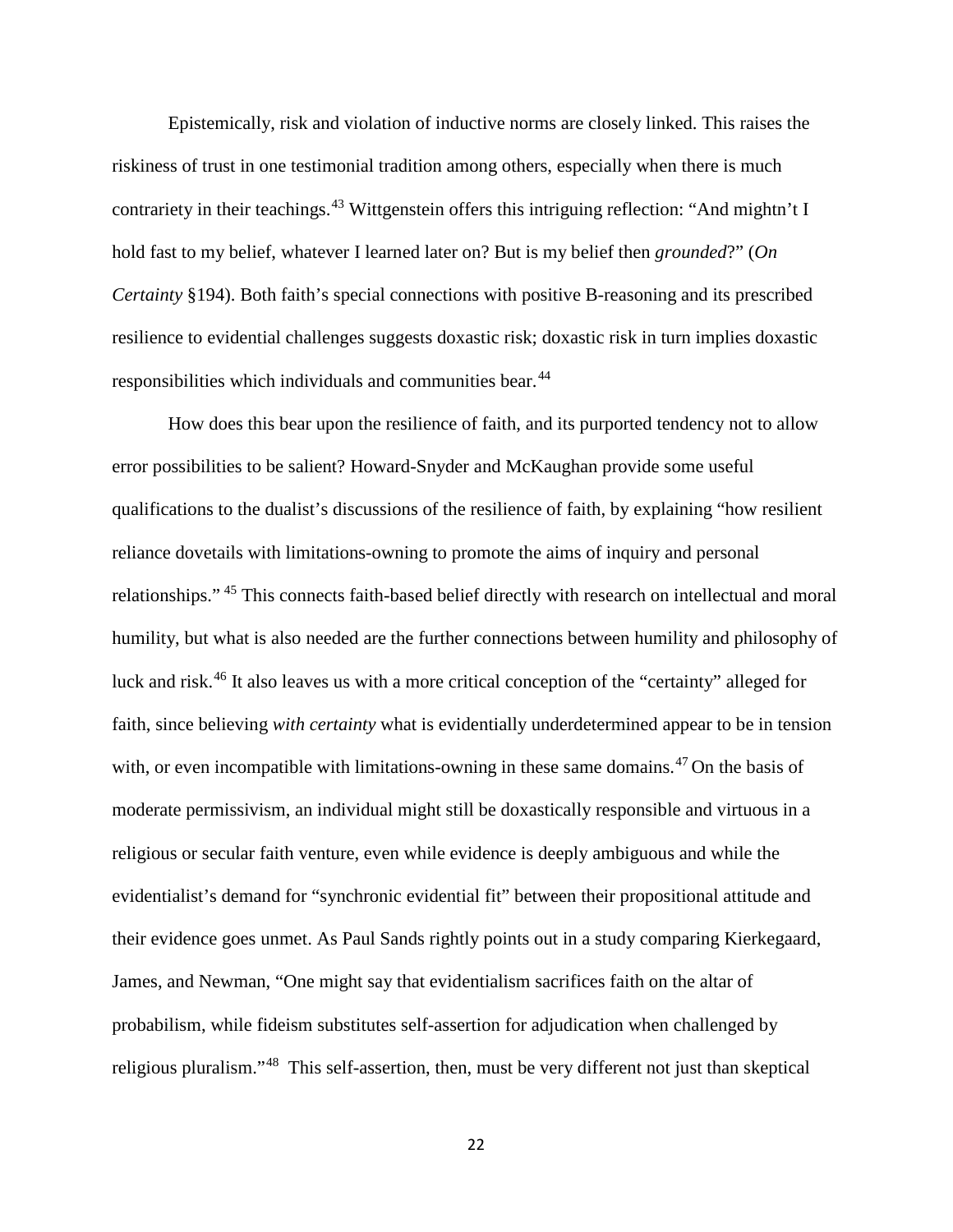evidentialism, but also of religious evidentialism. Some religious traditions value natural theology, or systematic theology of another sort, and some value only scriptural reasoning; but all religious *practitioners* value *practice* and active living in a moral community. In this they have their closest connections with Wittgenstein account, who held that "*Practice* gives the words their sense"  $(CV, 85)$ .<sup>[49](#page-21-0)</sup>

<span id="page-22-1"></span><span id="page-22-0"></span>That "belief" is sensitive to certain kinds of evidence and insensitive to others is an interesting descriptive claim. But it does not easily follow that there are no special normative concerns with doxastic strategies which separate out a set of beliefs insensitive to counterevidence.[50](#page-21-1) *Counter-inductive* thinking – thinking that flies in the face of normal inductive reasoning – is arguably always epistemically suspect due to being a highly risky way of seeking true belief or other epistemic goods (justification, understanding, doxastic responsibility, etc.).<sup>[51](#page-21-2)</sup> Jackson concedes that an agent's coming to lower their credence in a proposition may well affect belief as well as credence.<sup>[52](#page-22-0)</sup> But it seems to me that "insensitivity to certain kinds of evidence" (where this may mean insensitivity to possible defeaters on one kind or another), together with the special resilience of faith shouldn't be given this blank check that renders the ensuing belief "epistemically rational." A risk profile noting this insensitivity is part of the description of the agent's doxastic state.<sup>[53](#page-22-1)</sup> But this seems to me to lead directly on to normative concerns, and to recognition that some strategies are *censurably* risky.[54](#page-22-2) Buchak's *risky commitment account* of faith prescribes that one "must not be certain of the proposition on the basis of his evidence alone—his evidence must leave it open that the proposition is false." So, while the evidence leaves it open, the agent does not.

<span id="page-22-2"></span>The application of B-C dualism to philosophy of religion by its leading proponents Lara Buchak and Liz Jackson presents a still unbalanced account. It reduces reasonableness by appeal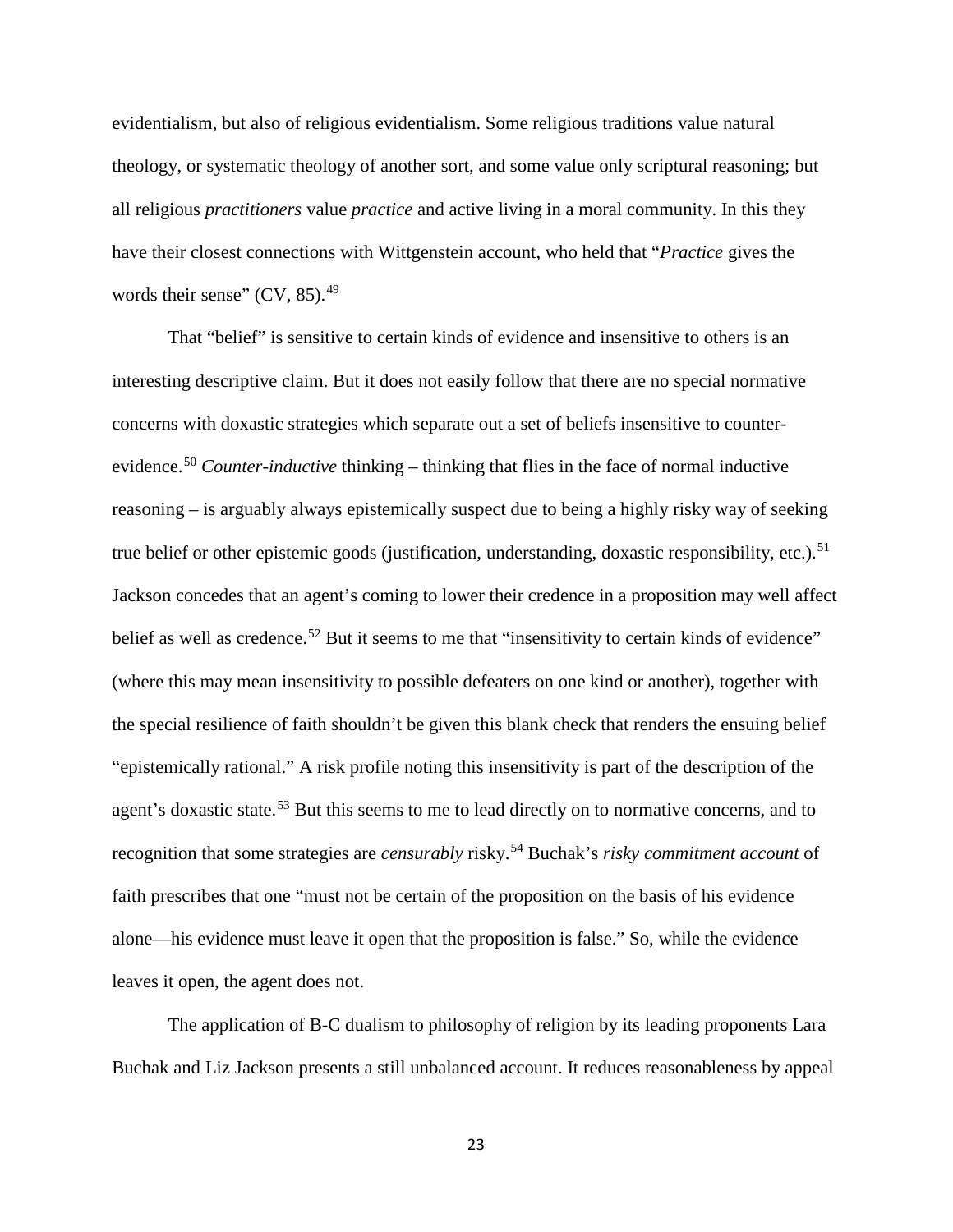<span id="page-23-1"></span><span id="page-23-0"></span>to religion-specific B-reasons such as their trust in a particular testimonial tradition, while ignoring both the epistemic injustice issues arising out of theological intolerance, and challenges arising from inductively strong evidence of aetiological symmetries in testimonial uptake across testimonial traditions (aetiological evidence, or A-reasoning). Creedal assent, if that is how someone wants to talk of propositional faith, is not a matter of credence-level on evidence, and the radically underdetermined commitments which Buchak calls risky often means that holding one's self or one's testimonial tradition to be alethically or metaphysically true occurs through not just in risky, but in epistemically lucky manner. For epistemic risk and luck are both modal concepts. "State pluralism" opens us broader investigation of not just faith, but other concepts where there is debate over whether it requires propositional content or belief. It invites a much fuller application of contemporary psychology and philosophy of risk/luck, but this is missed when B-taken evidence is held to devalue commonalities and to focus only on the content uniqueness of one's home religion.

<span id="page-23-3"></span><span id="page-23-2"></span>Concerns about epistemic injustice have been raised by risk-aware social epistemologists. Central to risk-focused social epistemology, I argue, is the problem of inductive norm violation/suspension. It is a problem both about *how* people think in counter-inductive ways, and it is a problem about doxastic responsibility, the *rationality or reasonableness* (in a moral risk engaging sense), of the manner in which an agent attributes a trait -- a moral, intellectual, or theological virtue or vices, for example -- to group insiders and outsiders. These risk-related concerns dramatically grow, I argue, where the insensitivity in question includes insensitivity to the *counter-inductive* nature of one's thinking, insensitivity to whether one's judgments "mirror" known biases, or insensitivity to the real of potential epistemic injustices of beliefs or attitudes one holds about others.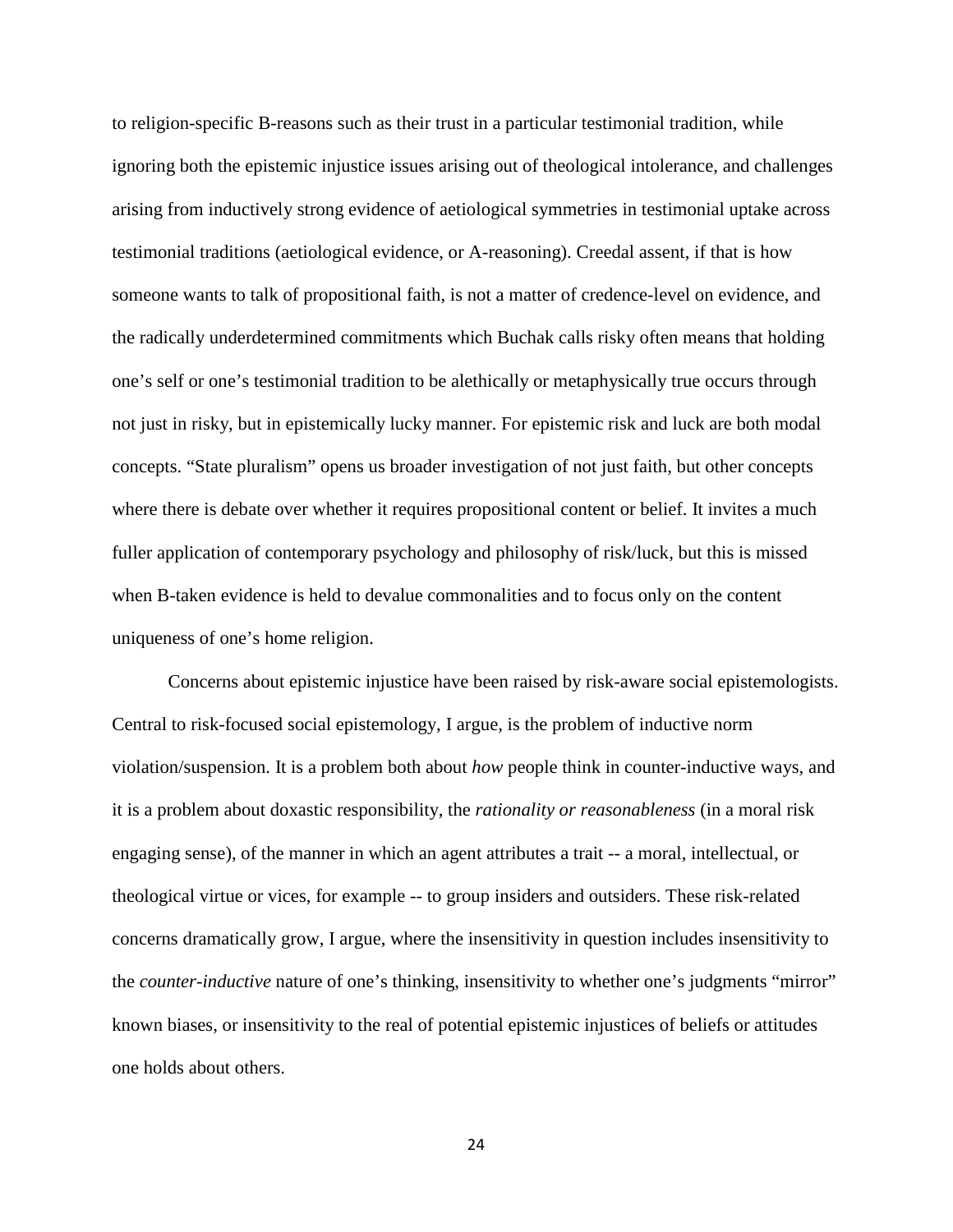These claims are general to our beliefs in domains of controversial views, and I simply maintain that religious discourse is no principled exception to them. Thus, I term my account of risk-limited permissivism the *inductive risk* account. When being epistemically rational is defined so weakly as the B-C dualists define it, appeal to the potential epistemic rationality of propositional faith does nothing to assuage these normative concerns. Sometimes reasonability is looser than rationality, but sometimes it requires more than being "epistemically rational" as Buchak defines that. I would be a "pluralist" here and insist on no reduction of reasonability to rationality as the B-C dualists. If chauvinism is a sin for comparative philosophers, how contend that it is not so for theologians? Authentic faith and acknowledged risk are closely tied (McKaughan 2013). There are close connections between epistemic permissivism and reasonable pluralism (Rowland and Simpson, 2020). Reasonable pluralism in turn suggests *risk-limited permissivism* (Axtell 2021a and b)*.* This shared focus on risk and risk-management encourages theologians to hold luck-free soteriologies. Risk-limited permissivism includes the need for riskaware theologies, but the respect due to faith ventures (religious or secular) which *are* appropriately risk-aware should be how we understand to challenge of the Enlightenment.

This underscores that the Rawlsian burdens of judgment cannot be shaken by making the home religion's supremacy a matter of accepting an exclusivist soteriology as an article of one's faith.<sup>[55](#page-23-0)</sup> The epistemic reasons to expect and accept reasonable disagreement, are not simply trumped by a received setting the religious domain, or one's own purported revelation, apart: The burdens of judgment extend across the domains of controversial views, religious soteriology included. While resilience and commitment to action under conditions of uncertainty are often admirable traits, they become vices rather than virtues whenever they "mirror" known us-them, or ingroup-outgroup, biases.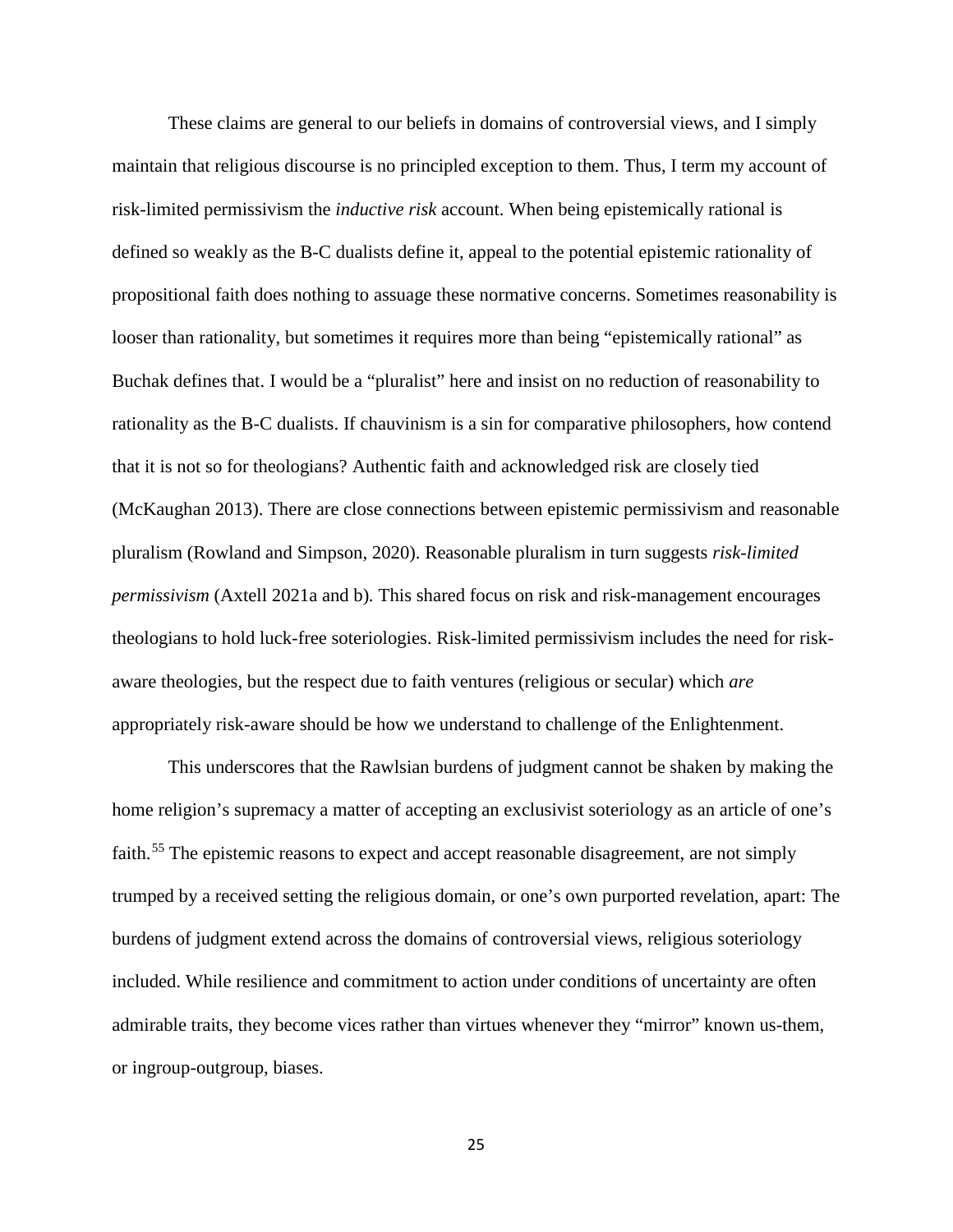So, I can agree in counting pragmatic and conative B-reasons as often among normal contributors to worldview beliefs underdetermined by C-taken evidence. Under equally normal conditions they might offer a virtuous root to a doxastic faith venture. The epistemic 'slack' afforded by moderate permissivism is but the "spirit of inner toleration" which James held as common ground between religious and scientific philosophy. But if fideistic acceptance and assent to testimonial authority is taken to not be truth-conducive when relied upon by religious aliens, one needs to take seriously the concern that the 'inductive finger' points back at oneself. I do not oppose the idea that there are cases in which faith can permissibly remain relatively steadfast despite substantial counterevidence, but any plausible account of permissivism needs an account of the limits of reasonableness. In providing such an account much depends on the *domain* of the claim, and on a fine-grained description of the agent and her doxastic strategy within that domain.

Risks are opportunities, but risky strategies of belief uptake or maintenance also connect quite directly with the philosophy of risk and luck, where safety, sensitivity, and other related modal conditions are the main ways to operationalize epistemic assessment of agents and their cognitive strategies. So, B-reasoning and risk-taking cannot be taken up as one-sidedly supporting rationality –we need a conception of limits as well. Discussion of risk leads to recognition of the centrality of inductive norms for epistemic assessment, not away from the force of inductive norms, as with the notion of trustworthiness as something *other* than a pattern to which philosophical logic or the human sciences can study. I think it is fine that Buchak holds that faith aids a person existentially, to maintain integrity while carrying out long-term, risky projects or decisions. But this value must be balanced against how risk also raises questions of other-directed as well as self-directed virtues, of doxastic responsibility, and of epistemic in/justice. While B-C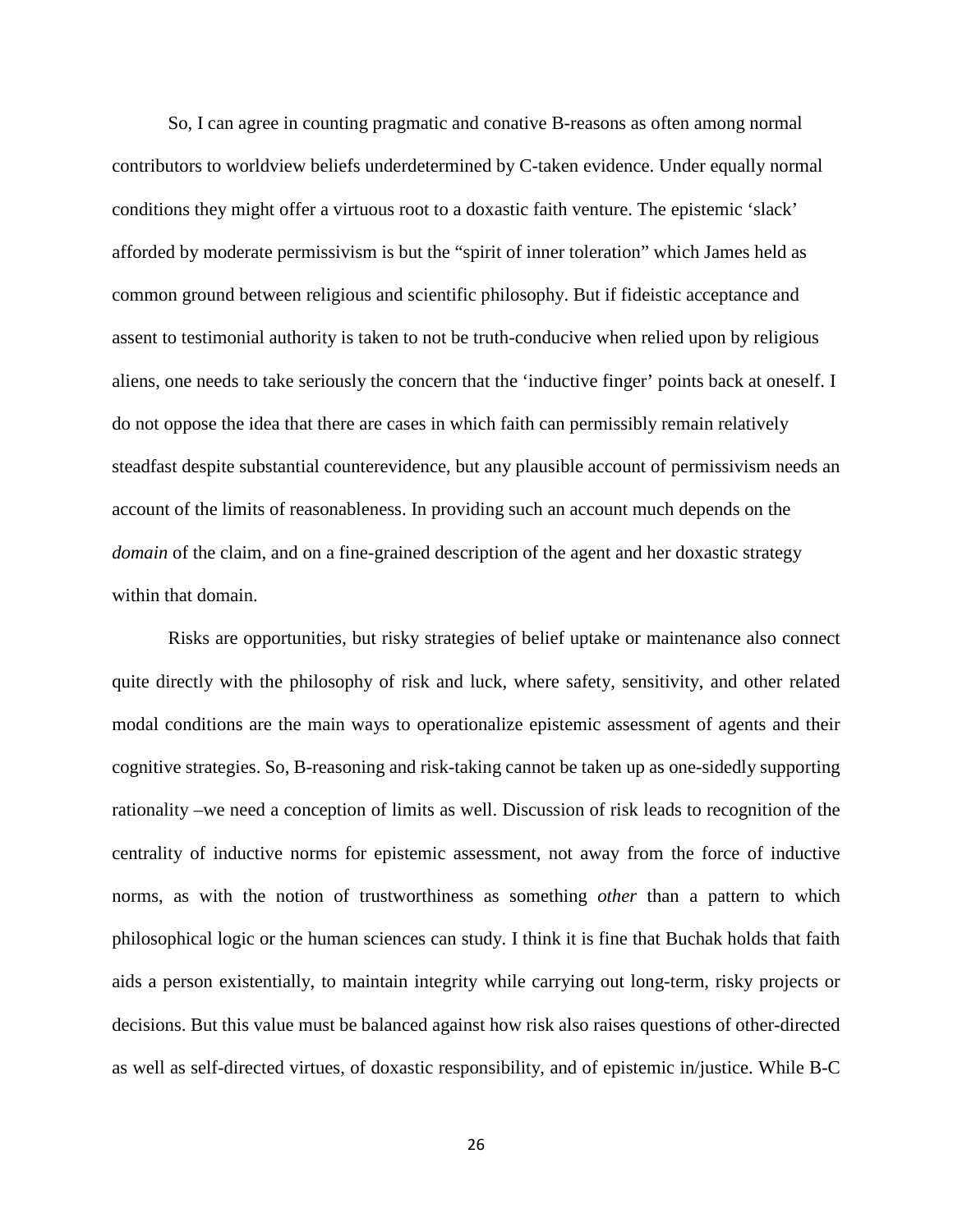dualists have much to say about *how* B-taken evidence makes propositional faith rational, I do not think they are properly attendant to *when* doxastic responsibility is permissive and *when not.*  Without engaging how epistemology of testimony involves deep concern with counter-inductive thinking and uniqueness claims, I worry that it invites mistaking philosophical theology and religious philosophy of religion for religious apologetics.<sup>[56](#page-23-1)</sup>

To summarize, O'Hara's use of historical C-reasoning to defend beliefs he presumably took up through other pathways – enculturation into a religious identity, testimonial-authorityassumption regarding the Hebrew Bible and the Christian New Testament and B-reasoning more generally– seems to be what Wittgenstein objects to. He objects not just to this religious rationalism but also to skeptical rationalism. In a comment attributed to him by a friend, he held that "Russell and the parsons between them have done infinite harm, infinite harm."[57](#page-23-2) But Wittgenstein's strong sentiment in this passage is not difficult to understand, in light of different long-standing attitudes towards the relationship of religion and science, which is often broadly described as an Independence model. His criticism is essentially of what Ian Barbour finds to be the shared flawed assumption of the skeptical and religious proponents of a Conflict model of the relationship between religious and scientific thinking. Skeptical evidentialism and biblical literalism/inerrantism are here seen as opposites that in a sense deserve one other, but his real message is that the whole spectrum on which they walk should be exchanged for another. O'Hara appears biased in such a way that he misconceives how and why many reasonable others might not find cogent the ground that he cites for a positive epistemic status. I interpret Wittgenstein as holding that O'Hara misconceives the true (or at least proximate) origins of his Biblical beliefs by denying the fideistic aetiology of their uptake in favor of an evidentialist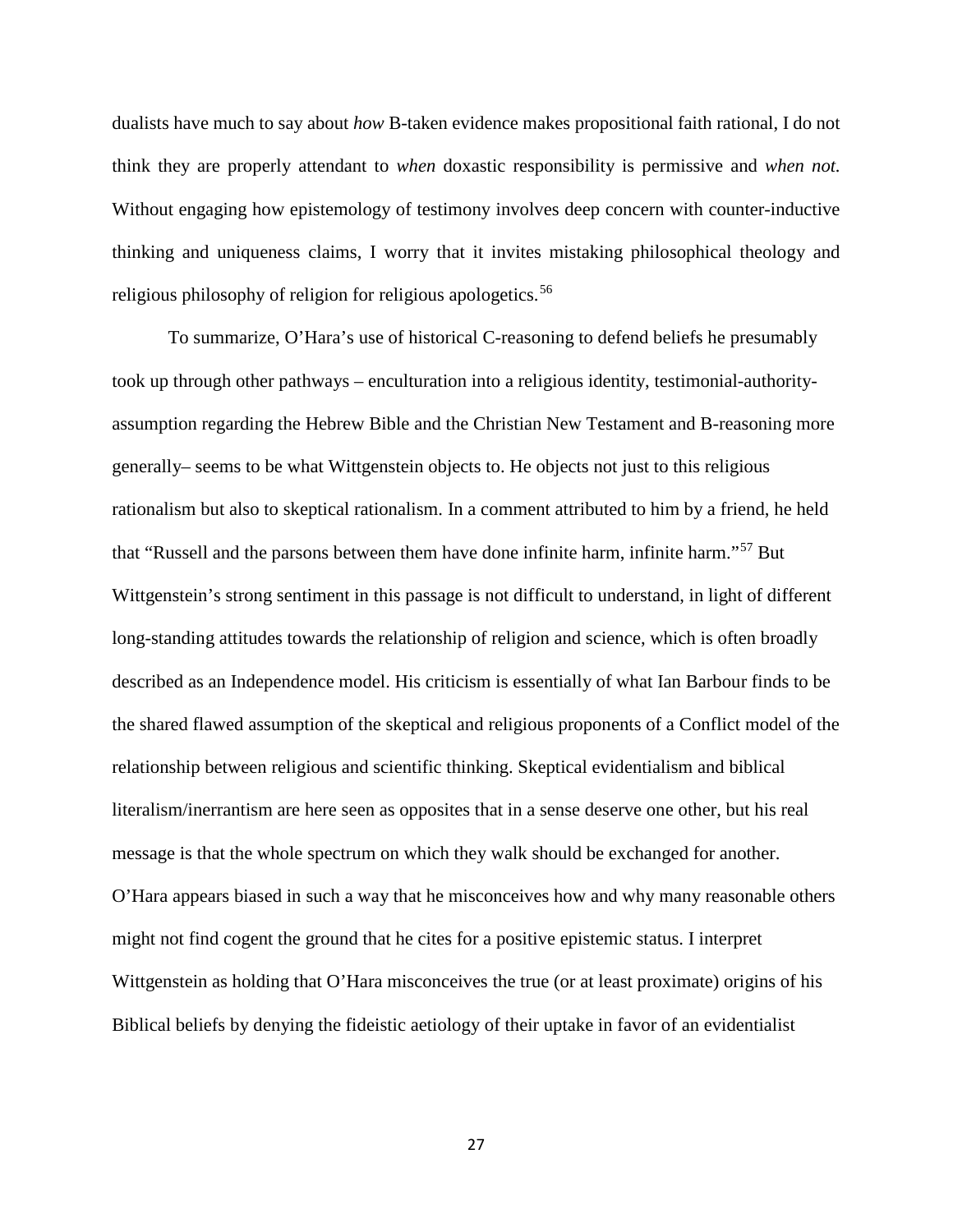rational reconstruction. This evidentialist apologetic in turn fails to distinguish the epistemology of narrative testimony from general, directly fact-asserting testimony.

B-C dualism and other views which emphasize testimony and trust of a testimonial tradition may be able to substantially complement Wittgenstein's account. But at the same time, Wittgenstein appears quite aware of the narrative nature of testimony behind his focal Day of Judgment example, and of the special problems in treating narrative testimony (perhaps on trust) as general or assertive testimony, leading to 'contradictions' which need not be so. Uncritical acceptance of normative testimony as assertive testimony heightens the perception of contradictions, which Wittgenstein clearly sees as best avoided. Carroll writes,

While Wittgenstein did not develop ideas on the ethics of trust, he was concerned with thinking scrupulously to the extent that one's mind was genuinely one's own, so that one was not unduly held captive by a picture. Recognizing differences between one's own views and claims made by people living according to a different way of life as not merely contradictions but as instances of intellectual distance is one example of Wittgenstein's pursuit of perspicuity. Of course, sometimes the conflict between epistemic stances is best thought of as a contradiction, but if one misses the intellectual distances that sometimes work to produce the contradiction, then one has missed a great deal about the epistemic conflict in question (2014, 167-8).

B-C dualism is a potential response to empiricist verificationism, and to evidentialist standards for being within one's intellectual rights. Wittgenstein, too, sought a response to Carnap's reduction of metaphysical and religious language to non-sensicality, which presents an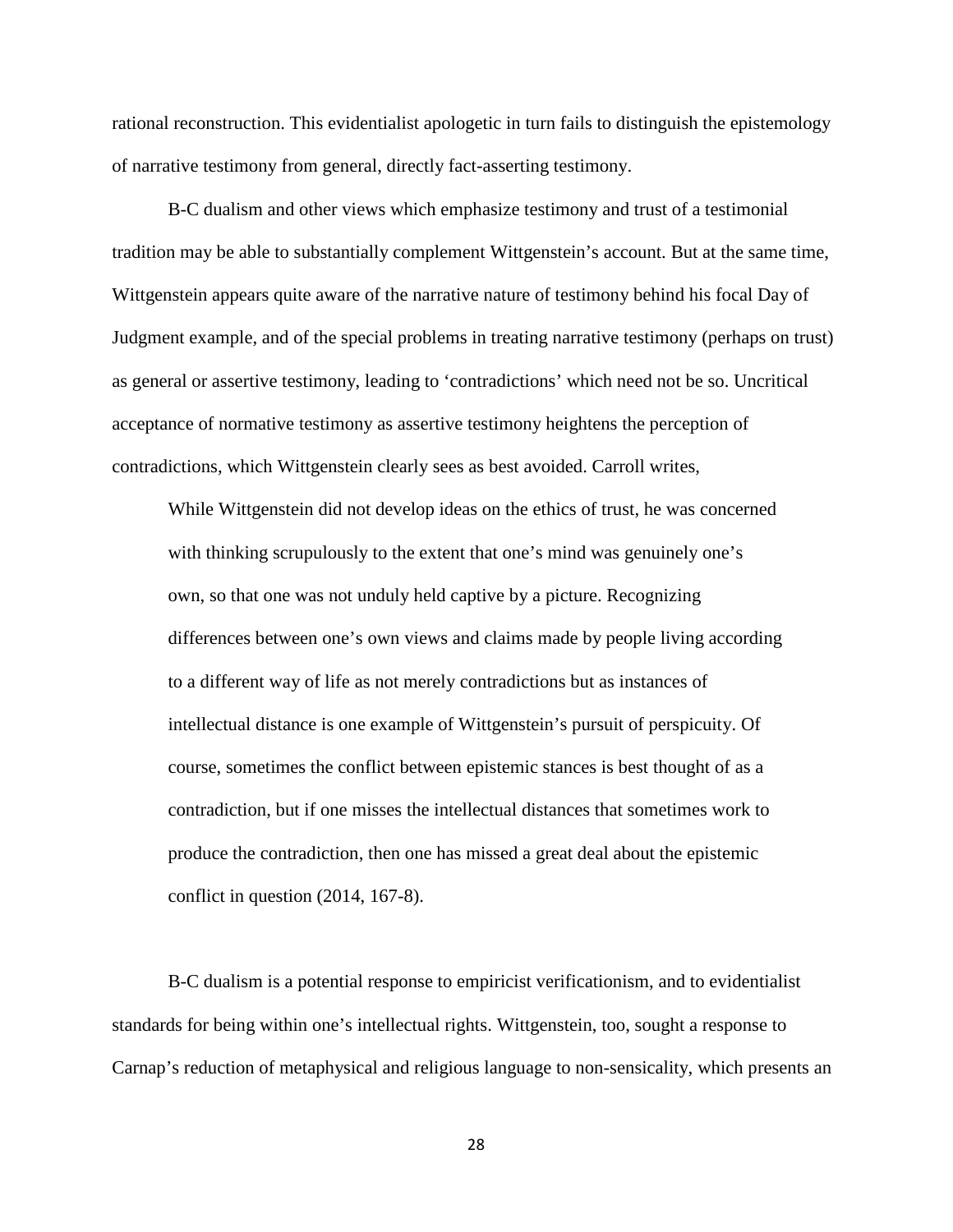unnecessary opposition of proof and faith. Skeptical evidentialism, especially as 'militant modern atheists' use it, presents a Conflict view of reason. While B-C dualism responds to it, one wonders whether the alternative at the same time be a response to the over-simplistic opposition of proof and faith that confessionalism and religious fideism (and its close cousins) give rise to. If the dualist thesis is applied to the epistemology of religious belief only as a reply to the first motivation for a Conflict view but does not also address the second, then it appears symptomatic of problems with this *other* way of opposing proof and faith. It then leaves us with an imbalanced view rather than a viable permissivism which constrains the acutely risky cognitive strategies of religious absolutism. Relatedly, Buchak's application of B-C dualism to philosophy of religion acknowledges risk in faith ventures, but the risk acknowledged appears to only be taken existentially. She highlights for example the risk of waiting too long to gather evidence, before committing to a course of action; and the risk of getting misleading information of a C-sort. Epistemic risk is not connected, as I argued it must be, to compliance or suspension inductive norms. Epistemic risk is involved in her general analysis of faith, but risk and responsibility are not connected such that issues like doxastic responsibility in religious faith ventures thereby largely left out of account.

This appears so also with Jackson's application of doxastic states pluralism to the epistemology of religious belief. It identifies the widely varied things religious agents and texts count as B-reasons, including value-charged and pragmatic reasons, emotions, and especially trust in a testimonial faith tradition. The dualist proposal is nicely applied to ground permissivism, but the construal of permissivism does not distinguish it from the standard dogmatist or steadfast positions. Faith-based belief is construed by Jackson setting aside error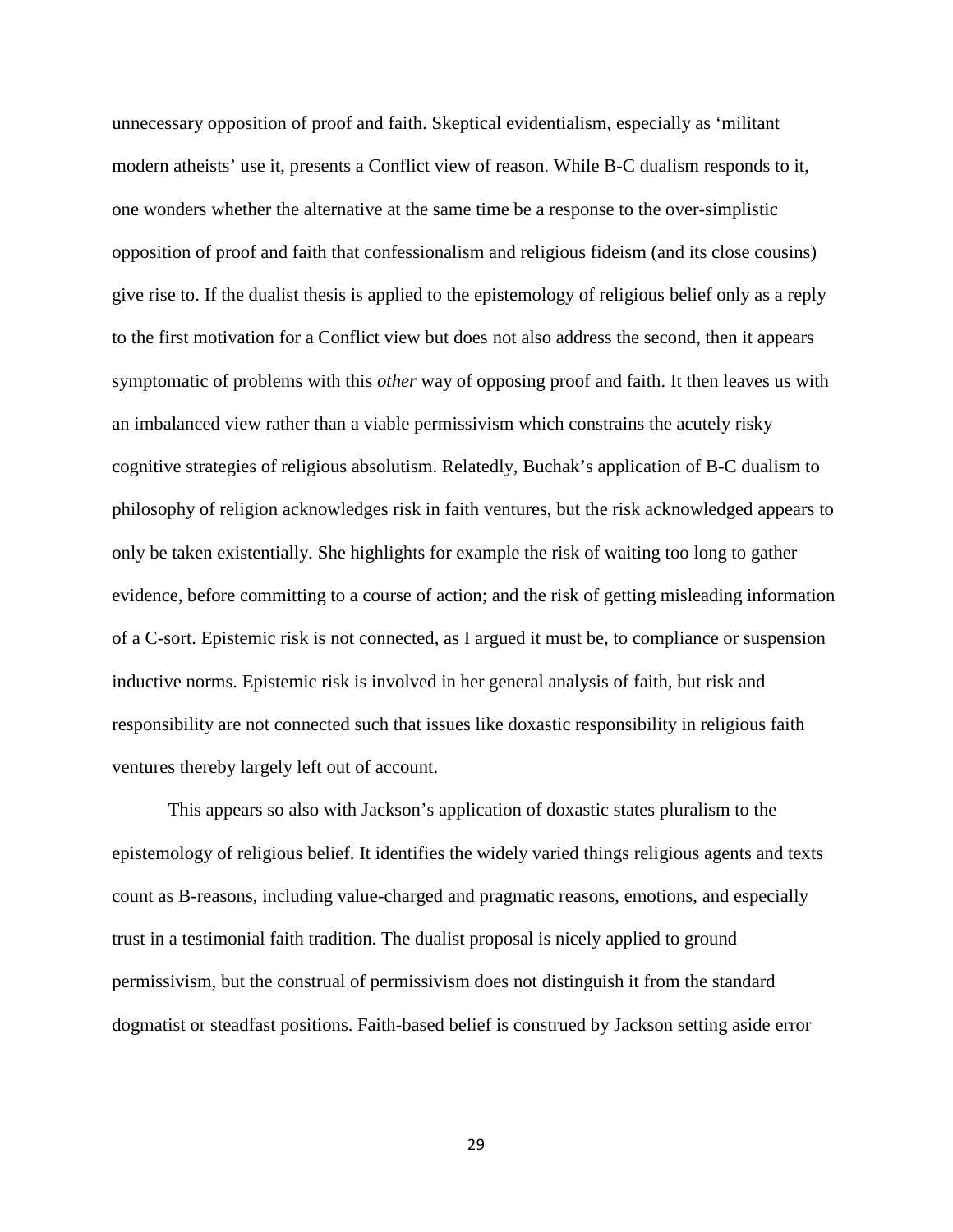possibilities. But when error possibilities distanced by B-thinkers, yet those error possibilities have the support of inductive evidence, inductive risk abounds.

Doxastic states pluralism seems to be a big improvement over a credence first reductionism, which Jackson associates with evidentialism sort, and over misconstrued association of Wittgensteinian fideism with isolated and incommensurable language games, and of Wittgenstein's philosophical investigations as quietist. But the study of doxastic and subdoxastic states necessarily draws us into question of aetiology (epistemic risk, safety and other truth-tracking conditions), and into the evidences of all of the human sciences which study religion. The imbalance in the B-C dualist proposal is that its dichotomous way of dividing C and B reasoning leaves aetiological concerns out of view. Future applications of doxastic states pluralism to the epistemology of religious belief will provide a platform which invites science of religion and cognitive and social psychology to the table as well.

In summary then, the suggestion then is to embrace the value of doxastic states pluralism for the epistemology of religious belief, but to radicalize that proposal further, by insisting on a triangulated rather than merely two-sided, philosophy-theology discourse. The applications of B-C dualism to philosophy of religion, while promising, do not seem to me as having yet risen far enough above a project of religious apologetics, to genuinely engage the strong connections between risky doxastic commitments, on the one hand, and doxastic responsibility on the other. Its proponents make it too easy to dismiss many of the epistemically-crucial connections between violations of inductive norms and assumption of epistemically risky belief. They do not consider the risk from a social epistemological, but only from the insider's perspective, and I worry that the view therefore invites us them theological polarities. Viewing all the risk-taking from an existential viewpoint, issues of epistemic injustice in exclusivist attitudes and in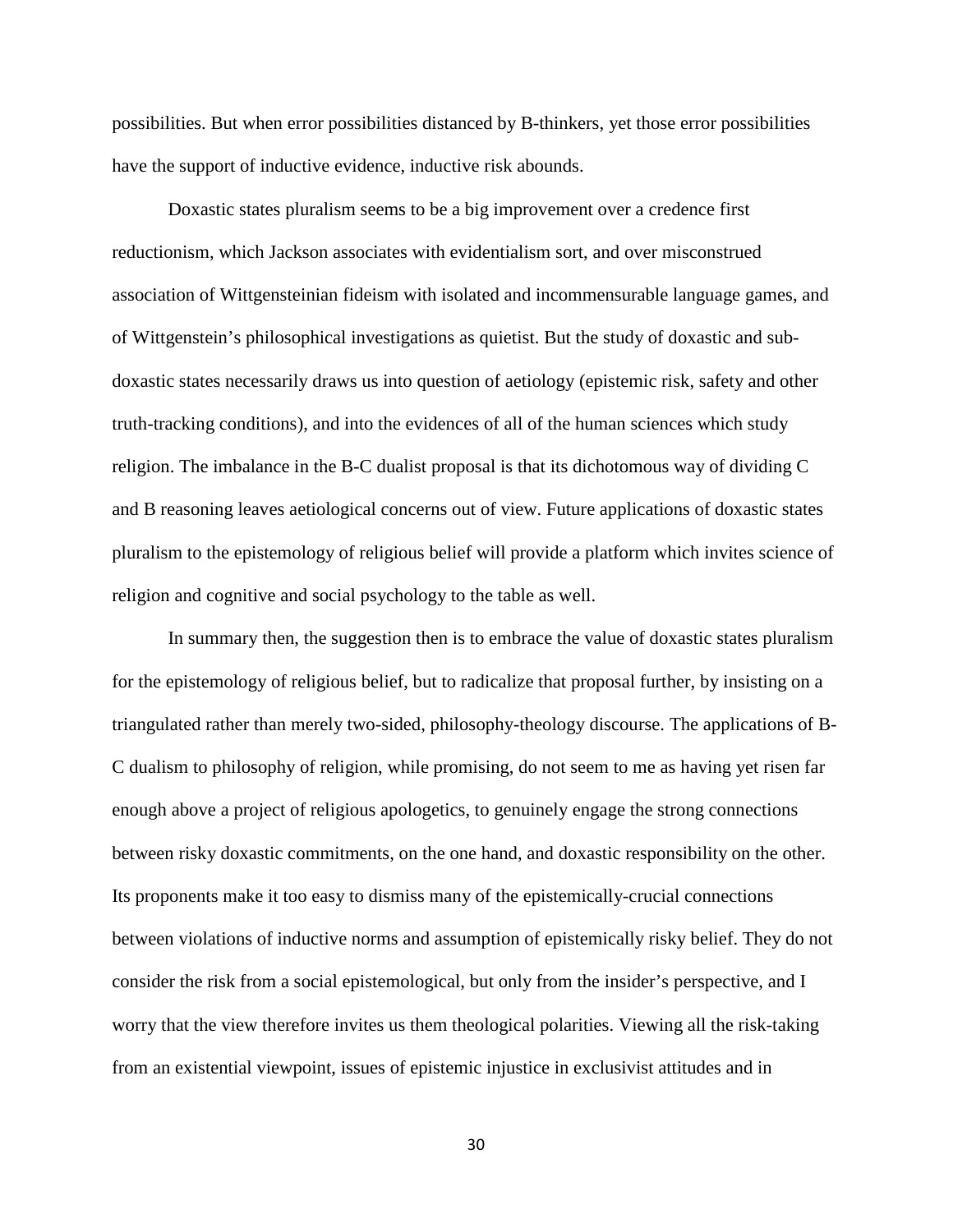religious enthusiasm and theological intolerance are neglected in favor of taking B-C dualism as a new form of apologetics for the "rationality" of steadfastness. B-C dualism falls into one kind of reductionism while trying to correct another. Apologetic strategies perhaps serve their task of defending the *reasonableness* of faith, but too often in the literature reasonableness is reduced to a thin conception of epistemic rationality. I argue that reasonableness is sometimes more and sometimes less demanding than rationality. What B-C dualism acknowledges (which the two forms of reductionism do not) is that enculturation weighs heavily on worldviews and values, and that this is enabling. To fulfill the promise which its proponents see in it to promote dialogue across philosophy and theology, and to ground permissivism while yet providing limits to it, doxastic states pluralism needs to evolve to be more than another apologetic strategy for religious fideistic particularism, acrimonious insider/outsider dichotomies. But to do this I have tried to show, it cannot abnegate moral and philosophical concerns with doxastic responsibility towards others in religious faith ventures. Whether in Continental or in analytical style, discussion of the risky nature of nurtured commitments of faith must expand. Hyphenated and non-hyphenated philosophers of religion must become partners in being "risk aware." They must consider real-life examples of the harms and risks of intolerance towards religion, intolerance between religions, etc. Taking a risk and responsibility as coordinate concepts, they must consider past and present epistemic injustices which attend soteriological exclusivism, or what Rousseau just called attitudes of "theological intolerance."

## **5. Conclusion: Creeds are not Credences, but Risk and Responsibility are Co-ordinate**

We have tried to show that in his religious epistemics, Wittgenstein recognized something like what analytical philosophers have recently termed belief-credence dualism. But Wittgenstein's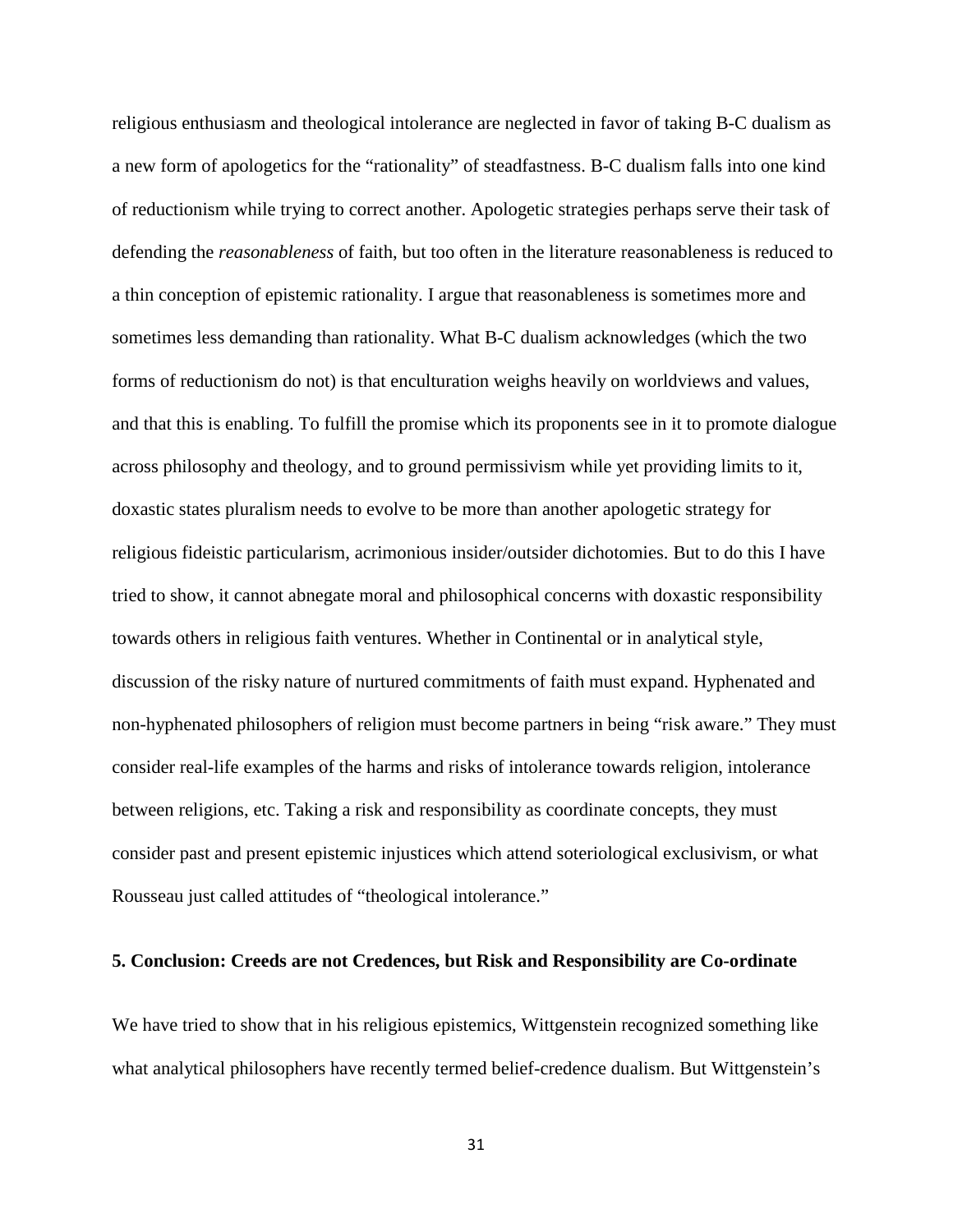prescriptive definition of philosophy is as a "battle against bewitchment of intelligence by means of language" (*PI* § 109), and this struggle it has been argued cannot be waged without also acknowledging important sources of concern with risky strategies of belief acquisition and maintenance. One cannot acknowledge acknowledging faith-based commitments as risky, and acknowledging the force of inductive norms for epistemic assessment and guidance.<sup>[58](#page-23-3)</sup> What we can say, having kept our focus on methodology, is that the *versions* of B-C distinction most likely to be philosophically acceptable will be one's which appropriately recognize how responsibilities come along with risk-taking. Hence, they won't simply treat testimony and trust *only* as supportive of B-reasoning, but will also consider testimony reception not only in a counter-inductive way, but also under inductive patterns and norms.

#### Acknowledgments

This chapter along with companion papers were written while participating in the *Epistemology of Religious Belief: Wittgenstein, Grammar and the Contemporary World* project. My thanks to the organizers and sponsors of the program and its Workshops to IFILNOVA, Universidade Nova, and to the editors and reviewers.

### **References**

Andrejč, Gorazd. 2016. *Wittgenstein and Interreligious Disagreement. A Philosophical and Theological Perspective*. New York: Palgrave Macmillan.

Aquino, Frederick D. 2010. "Externalism and Internalism: A Newmanian Matter of Proper Fit." *Heythrop Journal LI*: 1023-1034.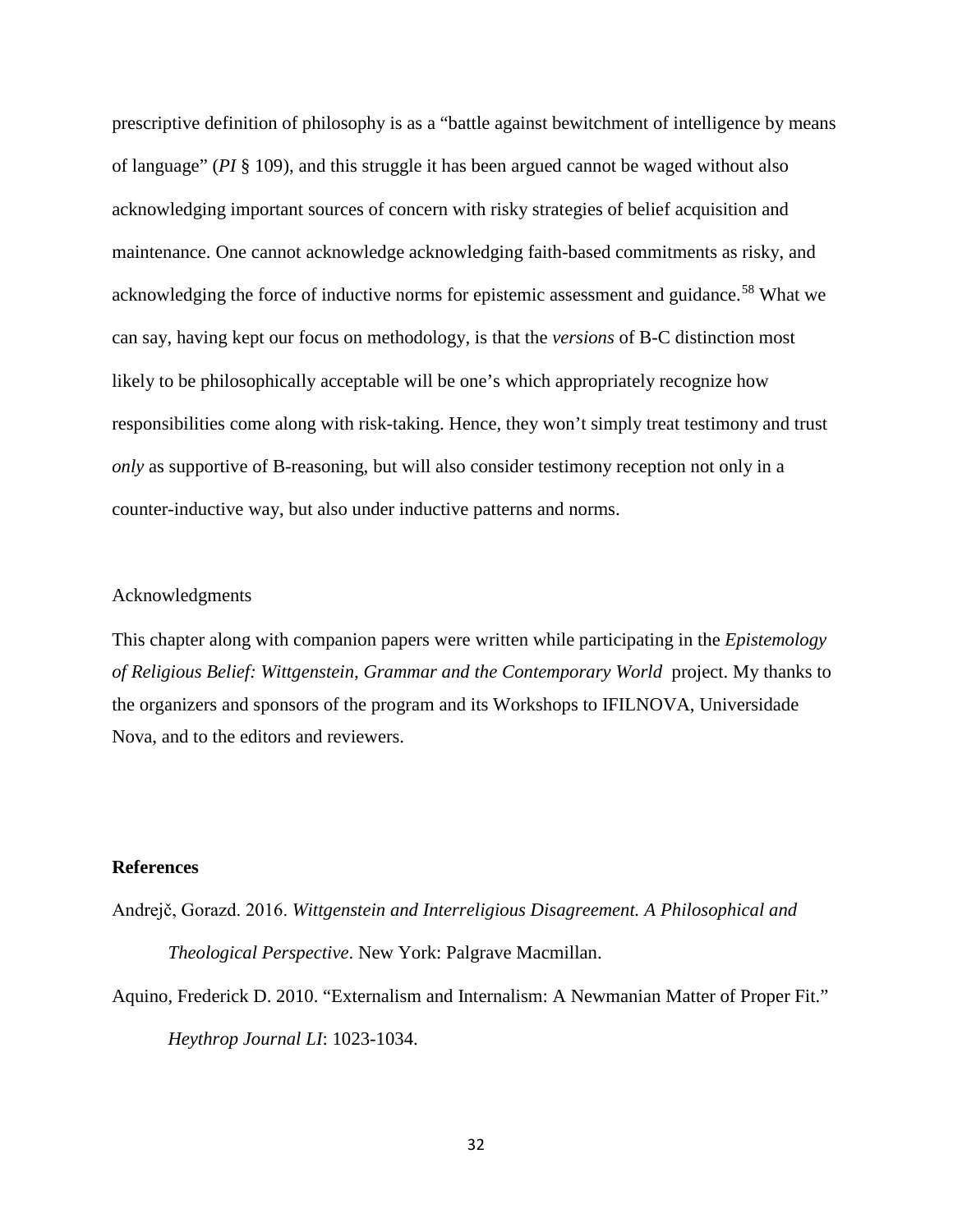Axtell, Guy. 2019. *Problems of Religious Luck: Assessing the Limits of Reasonable Religious Disagreement.* Lanham, Md: Lexington Books.

Axtell, Guy. 2020. Review of Gorazd Andrejč (2016) *Wittgenstein and Inter-religious Disagreement. Wittgenstein-Studien* Vol 11(1), 285-290. 1868- 7431, DOI: https://doi.org/10.1515/witt-2020-0014.

- Axtell, Guy. 2021a. "Epistemic Value, Duty, and Virtue." In *Epistemology,* Brian Barnett and Christina Hendricks (eds.). Rebus Community Publications, forthcoming.
- Axtell, Guy. 2021b. "Cultivating Doxastic Responsibility: Ameliorative Epistemological Projects and the Ethics of Knowledge." In Laura Candiotto, editor, *Social Dimensions of the Ethics of Knowledge,* special issue of *Humana.Mente*, 2021 forthcoming.
- Benton, Matthew A. 2019. "Epistemological Aspects of Hope." In *The Moral Psychology of Hope*, edited by Claudia Blöser and Titus Stahl, 135–151. Lanham, Md: Rowman & Littlefield.
- Bishop, John. 2005. "On the Possibility of a Doxastic Venture: A Reply to Buckareff." *Religious Studies* 41(4): 447–451.
- Blöser, Claudia and Titus Stahl. 2017. "Fundamental Hope and Practical Identity." *Philosophical Papers* 26: 345–371.
- Buchak, Lara. 2012. "Can It Be Rational to Have Faith?" In *Probability in the Philosophy of Religion*, edited by Jake Chandler and Victoria S. Harrison, 225-247. Oxford: Oxford University Press.

Buchak, Lara. 2013. *Risk and Rationality*. Oxford: Oxford University Press.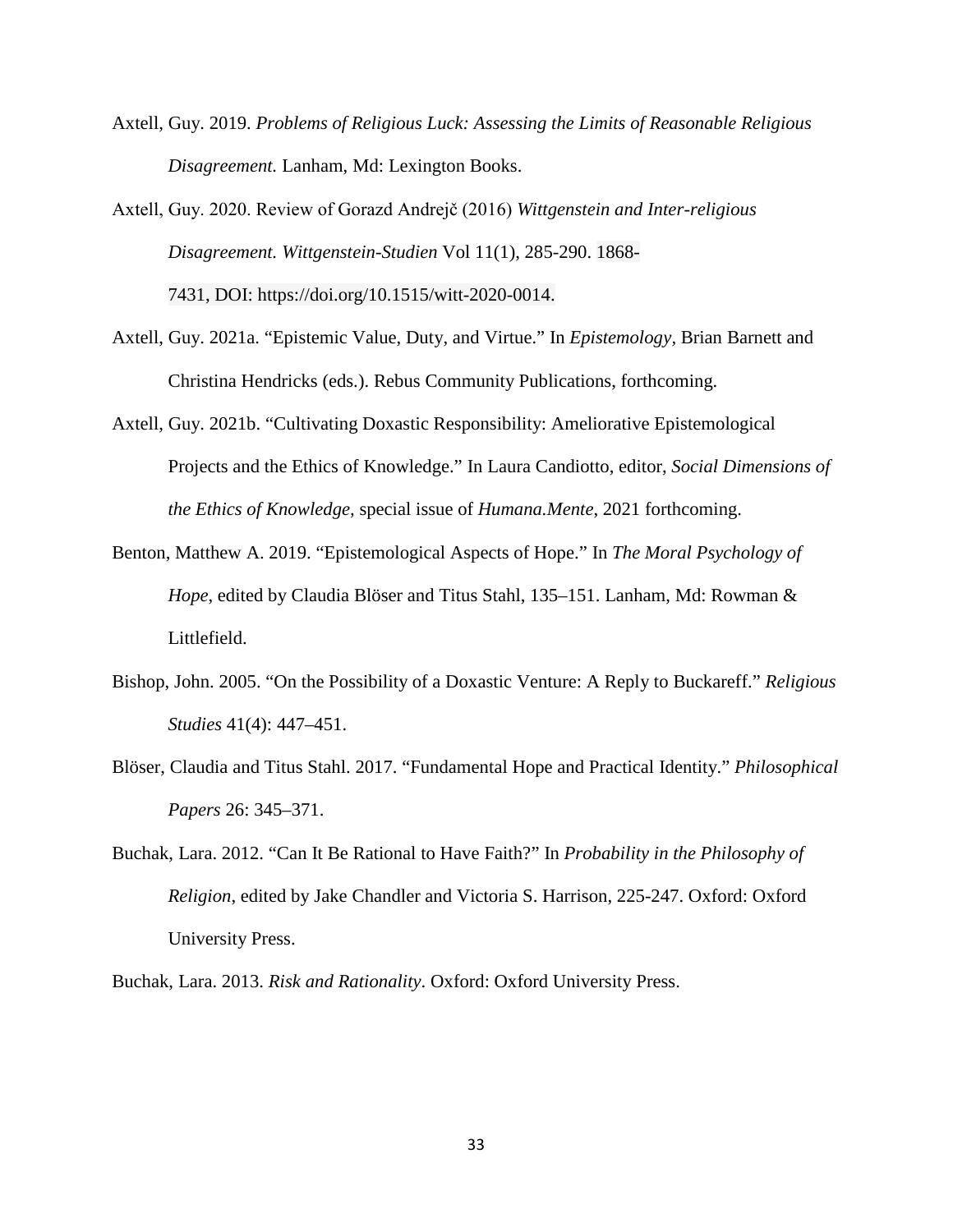Buchak, Lara. 2014a. "Rational Faith and Justified Belief." In *Religious Faith and Intellectual Virtue*, edited by Laura Frances Callahan and Timothy O'Connor, 49-73. Oxford: Oxford University Press.

Buchak 2014b. "Belief, Credence, and Norms." *Philosophical Studies* 169 (2):1-27.

- Buchak, Lara. 2017a. "Faith and Steadfastness in the Face of Counter-evidence," *International Journal for Philosophy of Religion* 81: 113-133.
- Buchak, Lara. 2017b. "Reason and Faith." In *Oxford Handbook of the Epistemology of Theology*, edited by William J. Abraham and Frederick D., 46-63. Aquino. Oxford: Oxford University Press.

- Carter, J. Adam. 2018. "On Behalf of Controversial View Agnosticism." *European Journal of Philosophy* 26(4): 1358–1370. https://doi.org/10.1111/ejop.12333.
- Carter, Adam, J., Jarvis, B.W. & Rubin, K. 2016. "Belief without

Credence." *Synthese* 193, 2323–2351. https://doi.org/10.1007/s11229-015-0846-6

- Gardiner, Georgi. 2014. "The Commutativity of Evidence: A Problem for Conciliatory Views of Peer Disagreement." *Episteme 11*(1): 83-95.
- Gardiner, Georgi. 2021. "Relevance and Risk: How the Relevant Alternatives Framework Models the Epistemology of Risk," draft paper forthcoming\*.
- Goodman, Russell. 2008. *Wittgenstein and William James*. Cambridge: Cambridge University Press.
- Grube, Dirk-Martin and Walter Van Herck. (eds.). 2018. *Philosophical Perspectives on Religious Diversity: Bivalent Truth, Tolerance, and Personhood.* London: Routledge.

<sup>——.</sup> 2017c. "Precis of *Risk and Rationality." Philosophical Studies* 174: 2363–2368

Buckareff, Andrei. 2005. "Can Faith be a Doxastic Venture?" *Religious Studies* 41(4): 435–445.

Carroll, Thomas D. 2014. *Wittgenstein within the Philosophy of Religion.* Palgrave Macmillan.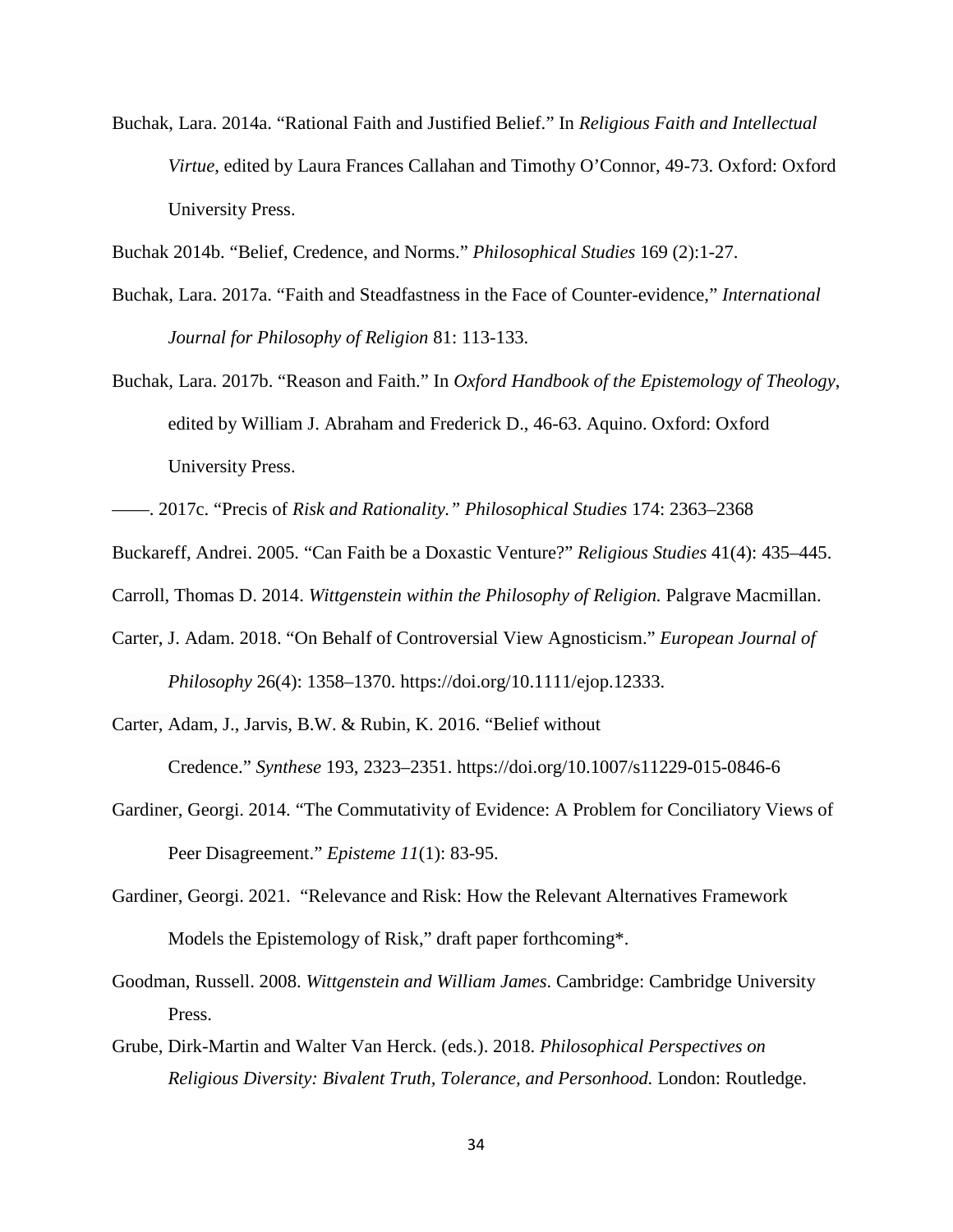- Hawley, Michael C. "Newman's Immanent Critique of Liberalism: A Philosophical Argument against Liberal Hubris ," *Philosophy & Theology* 27, 1 (2015): 189–207.
- Henderson, David. 2008. "Testimonial Beliefs and Epistemic Competence." *Nous* 42(2): 190- 221.
- Howard-Snyder, Daniel. 2019. "Three Arguments to Think that Faith Does Not Entail Belief." *Pacific Philosophical Quarterly* 100 (1):114-128. https://doi.org/10.1111/papq.12237.

Howard-Snyder, Daniel and Daniel McKaughan. 2020a. "Faith and Humility: Conflict or Concord?" In edited by Mark Alfano, Michael Lynch, and Alessandra Tanesini, editors, *Routledge Handbook of the Philosophy of Humility*. London: Routledge.

- Howard-Snyder, Daniel and Daniel McKaughan. 2020b. "The Fellowship of the Ninth Hour Christian Reflections on the Nature and Value of Faith." In James Turner and James Arcadi (eds.), *The T&T Clark Companion to Analytic Theology*. London: T&T Clark/Bloomsbury.
- Howard-Snyder, Daniel and Daniel McKaughan. 2020c. "Faith." In *The Encyclopedia of Philosophy of Religion*, edited by Stewart Goetz and Charles Taliaferro. New York: Wiley-Blackwell.
- Howard-Snyder, Daniel and Daniel McKaughan. 2020d. "Theorizing about Faith with Lara Buchak," *Religious Studies* 1-30. doi:10.1017/S0034412520000359

Howard-Snyder, D. 2016. "Does Faith Entail Belief?" *Faith and Philosophy*, 33 (2): 142-162

Jackson, Elizabeth. 2019a. "Belief and Credence: Why the Attitude-Type Matters."

*Philosophical Studies 176*(9): 2477–2496.

Jackson, Elizabeth. 2019b. "How Belief-Credence Dualism Explains Away Pragmatic Encroachment." *The Philosophical Quarterly 69*(276): 511–533.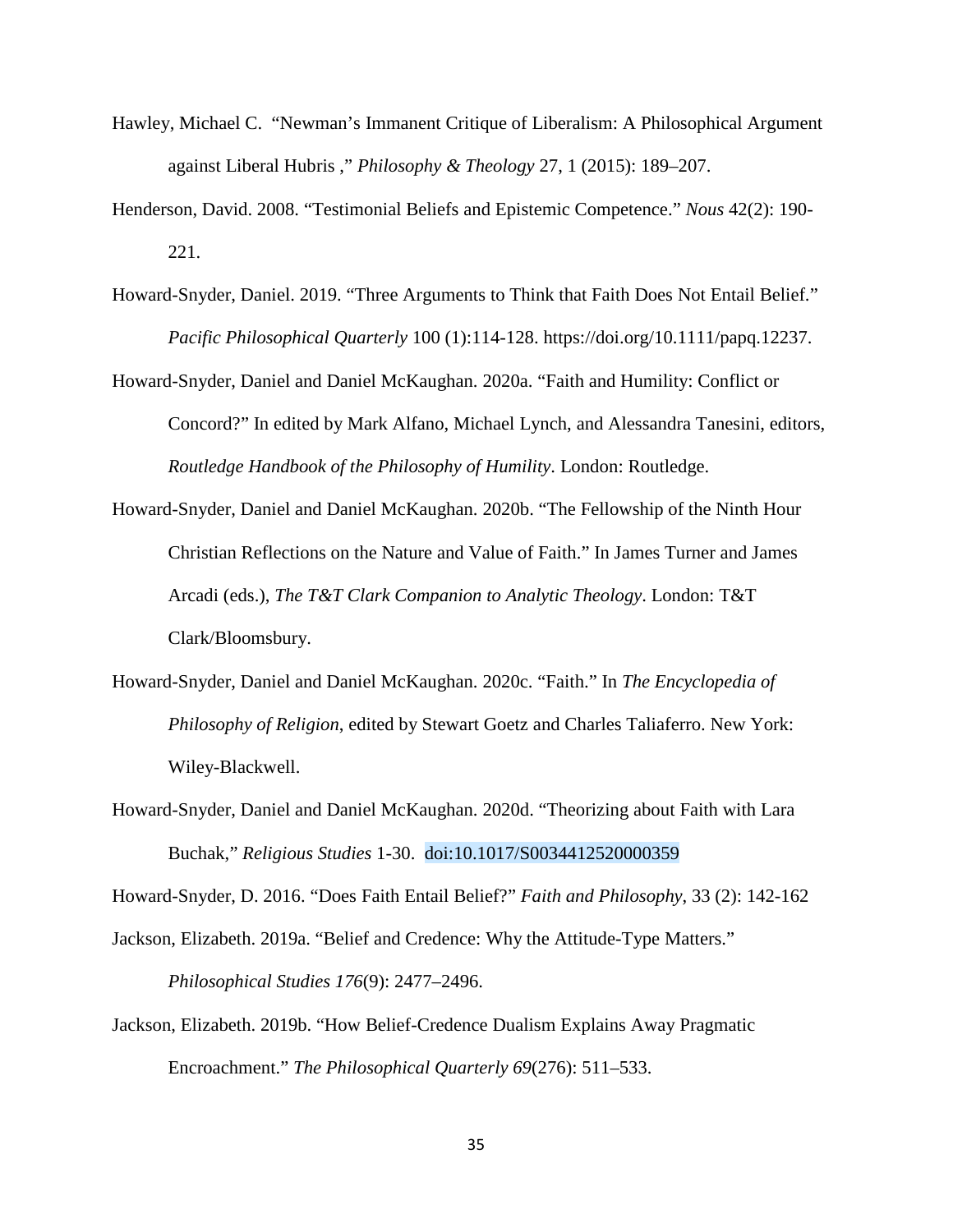Jackson, Elizabeth. 2019c. "Belief, Credence, and Faith." *Religious Studies 55*(2), 153–168.

- Jackson, Elizabeth. 2019d. "A Defense of Intrapersonal Belief Permissivism. *Episteme* 1-15. doi:10.1017/epi.2019.19
- Jackson, Elizabeth. 2020a. "Belief, Credence, and Evidence." *Synthese* 197(11): 5073-5092. https://doi.org/10.1007/s11229-018-01965-1
- Jackson, Elizabeth. 2020b. "The Relationship Between Belief and Credence," *Philosophy Compass* 15(6): 1–13.
- Jackson, Elizabeth. 2020c. "Belief, Faith, and Hope: On the Rationality of Long-Term Commitment." *Mind* fzaa023, https://doi.org/10.1093/mind/fzaa023
- Jackson, Elizabeth, and Margaret Greta Turnbull. 2021. "Permissivism, Underdetermination, and Evidence." In Clayton Littlejohn & Maria Lasonen-Aarnio (eds.), *The Routledge Handbook of the Philosophy of Evidence,* 1-13. New York: Routledge.

Labron, Timothy, 2009. *Wittgenstein and Theology.* London: Bloomsbury.

- Littlejohn, Clayton. 2015. "Who Cares What You Accurately Believe?" *Philosophical Perspectives* 29 (1): 217-248.
- Malcolm, Finlay. 2020. "The Moral and Evidential Requirements of Faith." *European Journal for Philosophy of* Analytic Philosophy 2, no. 1: 109–24.
- McKaughan, Daniel J. 2013. "Authentic Faith and Acknowledged Risk: Dissolving the Problem of Faith and Reason." *Religious Studies* 49: 101-124.
- Newman, John Henry. 1901. *An Essay in Aid of a Grammar of Assent*. London: Longmans, Green and Co.
- Palmira, Michele. 2017. "How to Be a Pluralist about Disagreement." In A. Coliva and N.J.L.L. Pedersen (eds.) *Epistemic Pluralism,* 285-316. Palgrave.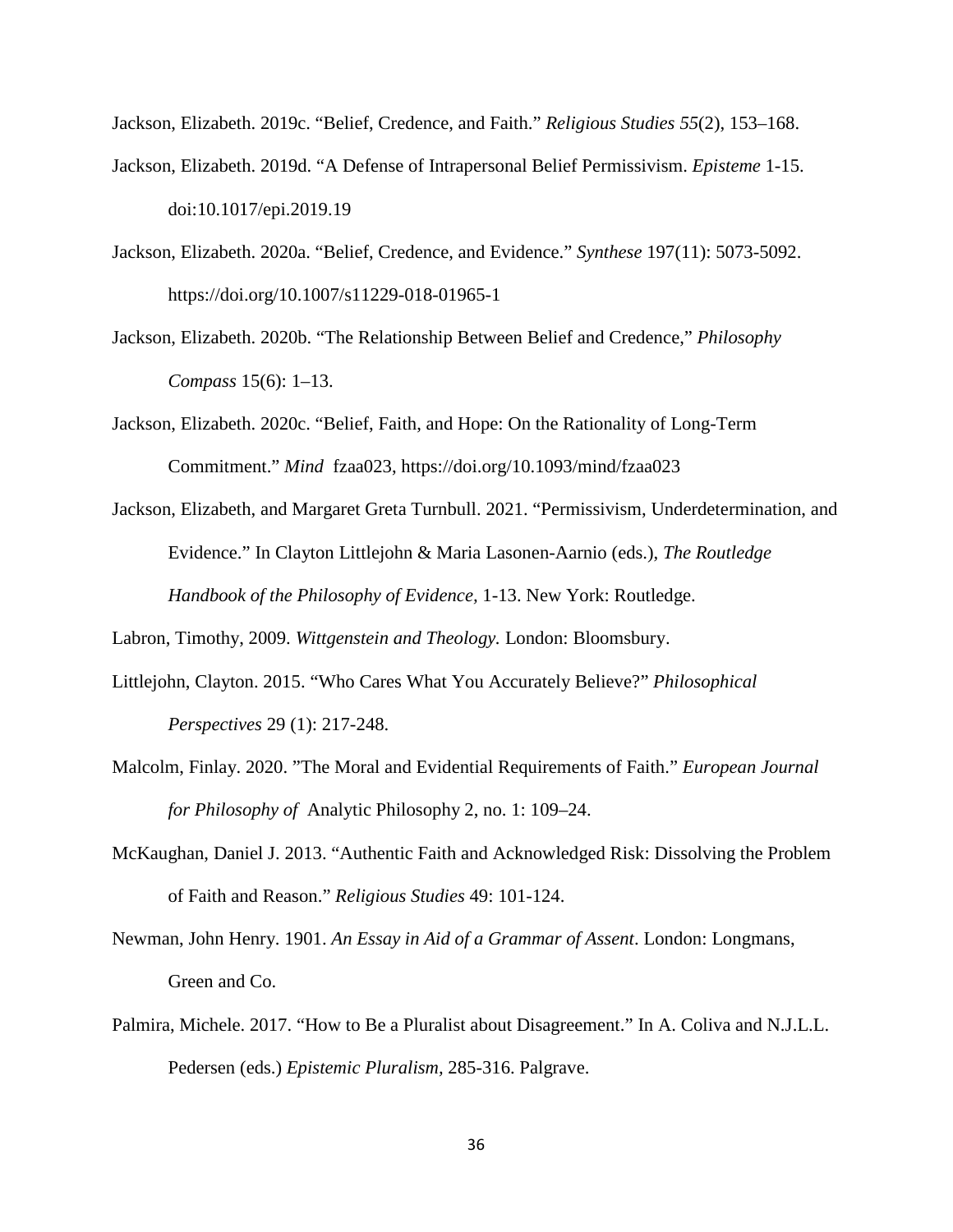- Palmira, Michele. 2021. "Disagreement, Credences, and Outright Belief." forthcoming in *Ratio\** DOI: 10.1111/rati.12163
- Pittard, John. 2019. *Disagreement, Deference, and Religious Commitment.* Oxford: Oxford University Press.
- Plant, Robert. 2011. "Religion, Relativism, and Wittgenstein's Naturalism." *International Journal of Philosophical Studies* 19(2): 177–209.

Pritchard, Duncan. 2017. "Faith and Reason." *Philosophy* 81: 101-18.

Riggs, Wayne (ed). 2021a. "The Social Epistemology of Open-mindedness," forthcoming in Wayne Riggs, ed., *Open-Mindedness.* Oxford: Oxford University Press.

Riggs, Wayne (ed.) 2021b. *Open-Mindedness.* Oxford: Oxford University Press.

- Ross, Jacob, and Mark Schroeder. 2014. "Belief, Credence, and Pragmatic Encroachment." *Philosophy and Phenomenological Research, 88*(2), 259–288.
- Sands, Paul. *The Justification of Religious Faith in Soren Kierkegaard, John Henry Newman, and William James.* Piscataway, NJ: Gorgias Press.

Swinburne, Richard. 2005. *Faith and Reason*, 2nd edition. New York: Oxford.

Works of Ludwig Wittgenstein with abbreviations:

- (LC) 1966. *Lectures and Conversations on Aesthetics, Psychology and Religious Belief*, Cyril Barrett (ed.), Oxford, Basil Blackwell.
- (OC) 1972. *On Certainty* G. E. M. Anscombe and G. H. von Wright, eds (New York: Harper Perennial).
- (AWL) 1979. *Wittgenstein's Lectures, Cambridge 1932-35.* Edited by Alice Ambrose. Totowa: NJ: Littlefield and Adams.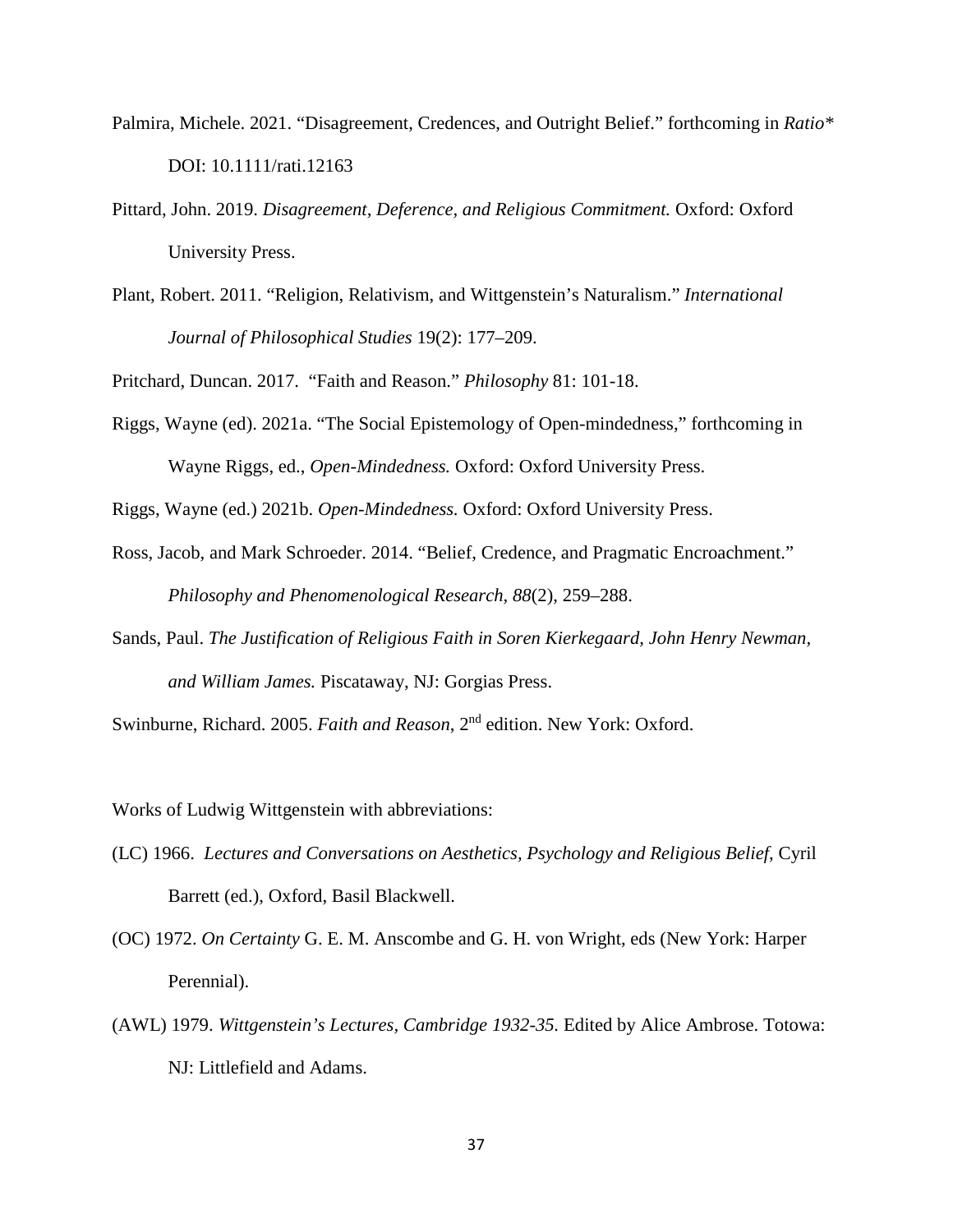- (TLP) 1961. *Tractatus Logico-Philosophicus*. London: Routledge and Kegan Paul, 1961; translated by D.F. Pears and B.F. McGuinness.
- (CV) 1998. *Culture and Value* , Second Edition. Edited by G. H. von Wright. Oxford: Blackwell Publishers.
- (PI) 2003. *Philosophical Investigations.* Edited by G. E. M. Anscombe, 3rd ed. Malden, MA: Blackwell Publishers.
- (CWW) *The Collected Works of Wittgenstein, Electronic edition.* All texts copyright © Blackwell Publishers. http://www.nlx.com/collections/121 https://www.informationphilosopher.com/tractatus/Collected\_Works.pdf

### **Notes**

l

<sup>1</sup> AWL, 90. Compare especially *Zettel:* "Let us introduce two antithetical terms in order to avoid certain elementary confusions: To the question 'How do you know that so-and-so is the case?', we sometimes answer by giving 'criteria' and sometimes by giving 'symptoms'." (p. 25 in CWW). [AWL is standard for *Wittgenstein's Lectures, Cambridge 1932-35*. See bibliography for other abbreviations used here. I utilize the electronic *Collected Works of Ludwig Wittgenstein* (CWW) for reference coordination. Fullest Wittgenstein citations ae made readily available in this all Blackwell copyrighted edition, but compare other available texts and translations].

<sup>2</sup> Much of the interest in distinguishing belief and credence, or full and partial belief, comes from outside of concern for the distinction's application to questions of religious epistemics, or of normative models of faith. Clayton Littlejohn (2015) for example, using everyday examples, holds that speaking of partial and degreed belief serves different purposes, and hence needs to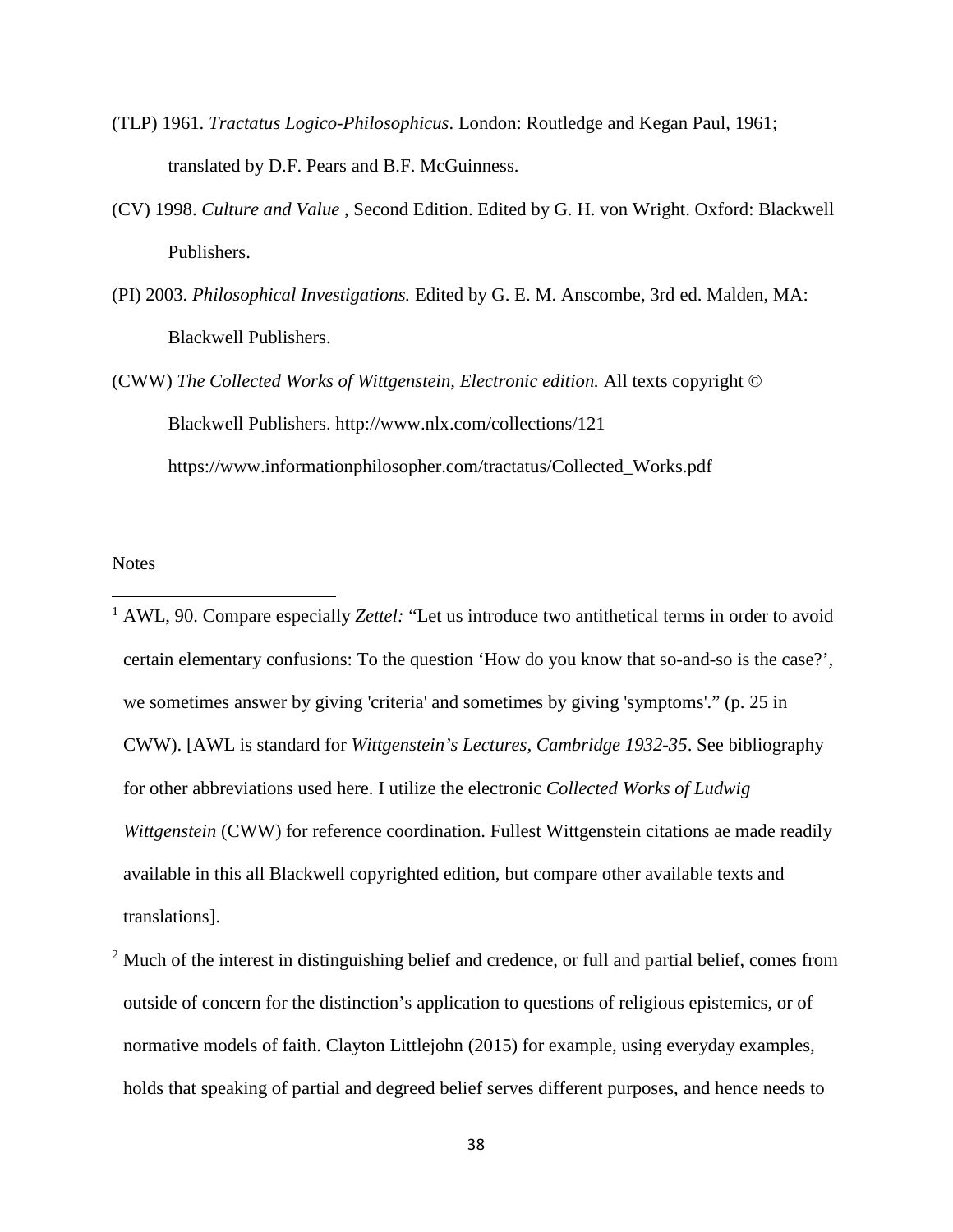be recognized as answering to different norms. Another related view to B-C dualism is the *doxastic states pluralism* of Carter, Javin and Rubin (2016). "One of the deepest ideological divides in contemporary epistemology concerns the relative importance of belief versus credence…. Both belief and credal states qualify as doxastic attitudes, broadly construed. But, belief is an "on-or-off" attitude; believing a proposition stands in opposition to withholding belief with respect to that proposition. By contrast, credence comes in degrees; arguably, each of a continuum of opposing credal states is possible in principle (even if not in practice for limited human beings). Perhaps more importantly, the correctness of beliefs—their accuracy is an all or nothing affair. A belief is correct if it is true, and incorrect if false. In contrast, to the extent that accuracy makes sense for credal states, it is a matter of degree" (§1 online first copy). The authors do not apply the view to philosophy of religion, but similarly to Jackson they distinguish strong and week versions of credence-fundamentalist, belief-fundamentalist, and anti-fundamentalist. They argue for a version of the latter view, the anti-fundamentalist or pluralist view being that "Neither kind of epistemic status is more fundamental."

<sup>3</sup> Wittgenstein, *Zettel,* p. 25; from *Wittgenstein, Complete Works*.

**.** 

- <sup>4</sup> Carroll writes that, "The interpretations of religion seen in the early philosophies of religion of Malcolm, Winch, and Phillips are problematic because they lean too heavily on narrow readings of the notions of 'language-game' and 'form of life.'" Wittgenstein asked us to "keep the multiplicity of language-games in view" (*PI* I, 24); I ask us to keep the multiplicity of models of faith in view.
- <sup>5</sup> I appreciate Buchak's acknowledgement that faith and risk taking are inseparable, and that a model of faith which prescribes cognitive risk-taking is historically prevalent in the Abrahamic religions at least. "It is important that our analysis express the relationship between the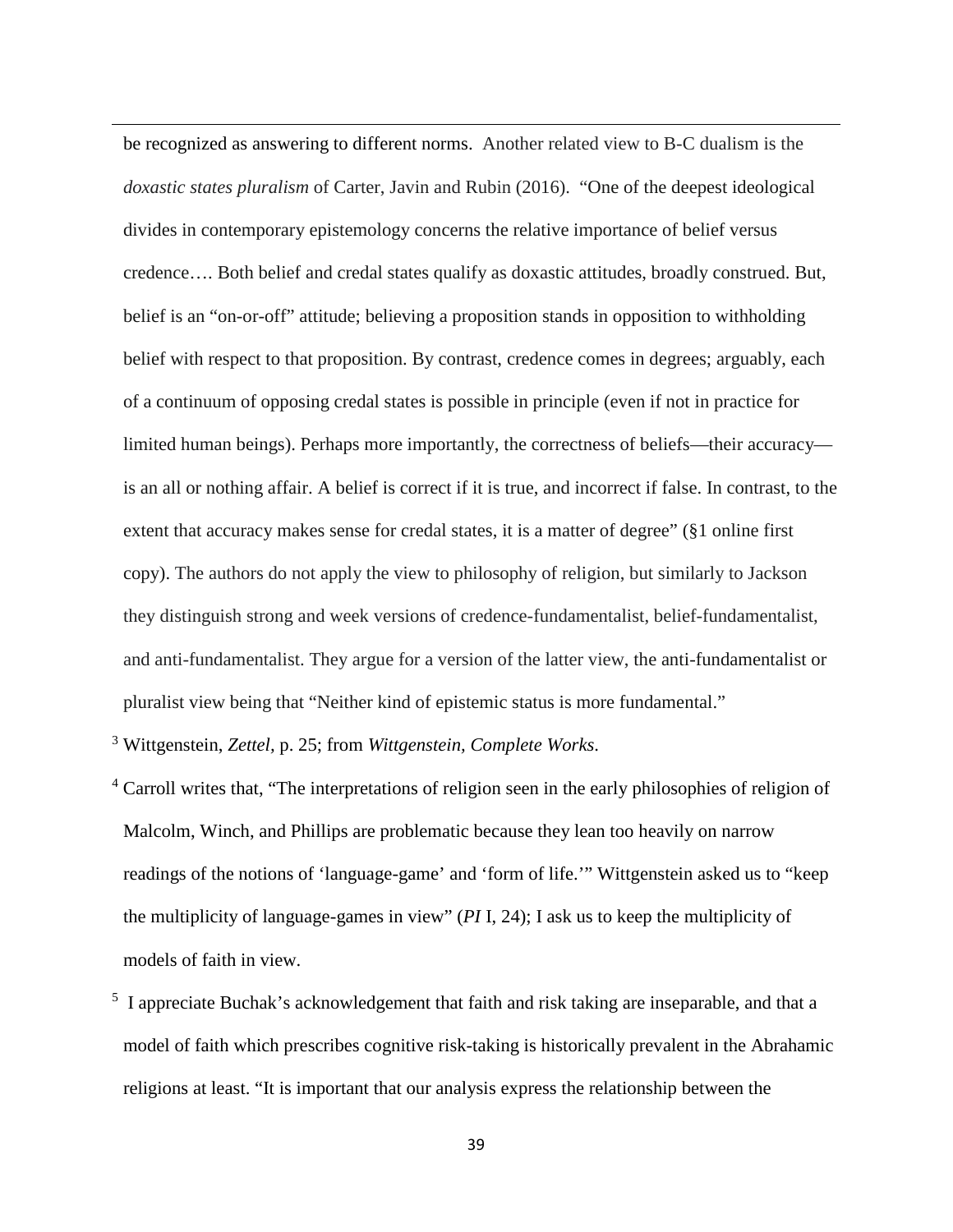proposition and the act. I have explained that a person can have faith that *X* only if he cares whether *X* is true or false, and presumably this is because the act of faith constitutes taking a risk on *X*…. Whether an act constitutes a risk on *X* will of course be relative to the individual performing the act. So, as a first pass, we might say: A person has faith that *X*, expressed by *A*, only if that person performs act *A* and performing *A* constitutes taking a risk on *X*." Buchak 2012, 4-5.

**.** 

- <sup>6</sup> Buchak 2017a, 129, emphasis added. In attributing belief to someone, we tend to think in terms of a triadic model: Belief is not fine-grained, but simply means to regard something as true. According to this model, belief is a doxastic attitude which takes a proposition as its object, and "there are three doxastic attitudes one can take toward a proposition p: believe p, disbelieve p, and withhold belief, being effectively undecided on whether p" (113). To capture attributions of *partial belief* or *degree of belief*, however, "epistemologists appeal to another propositional attitude, called *credence…* Credences are more fine-grained than beliefs and are often given a value on the [0,1] interval, where 1 represents maximal confidence p is true, and 0 represents maximal confidence p is false."
- <sup>7</sup> Jackson 2019c, 4. Inductive reasoning based upon statistics of the number of tickets in a lottery is credence-generating, but not so easily belief-generating, and only doubtfully knowledgegenerating. But Jackson's dualist's explanation isn't that one ought not form beliefs on the basis of statistical evidence alone. Differences between rational credence and rational belief are better understood by focusing on the "on the possibilities that the evidence makes salient." But obscuring these differences is the influences of the influence of the triad model in internalist epistemology, and various related views which have lent themselves to reductionist or eliminativist assumptions. "[F]ew epistemologists today defend credence-eliminativism, and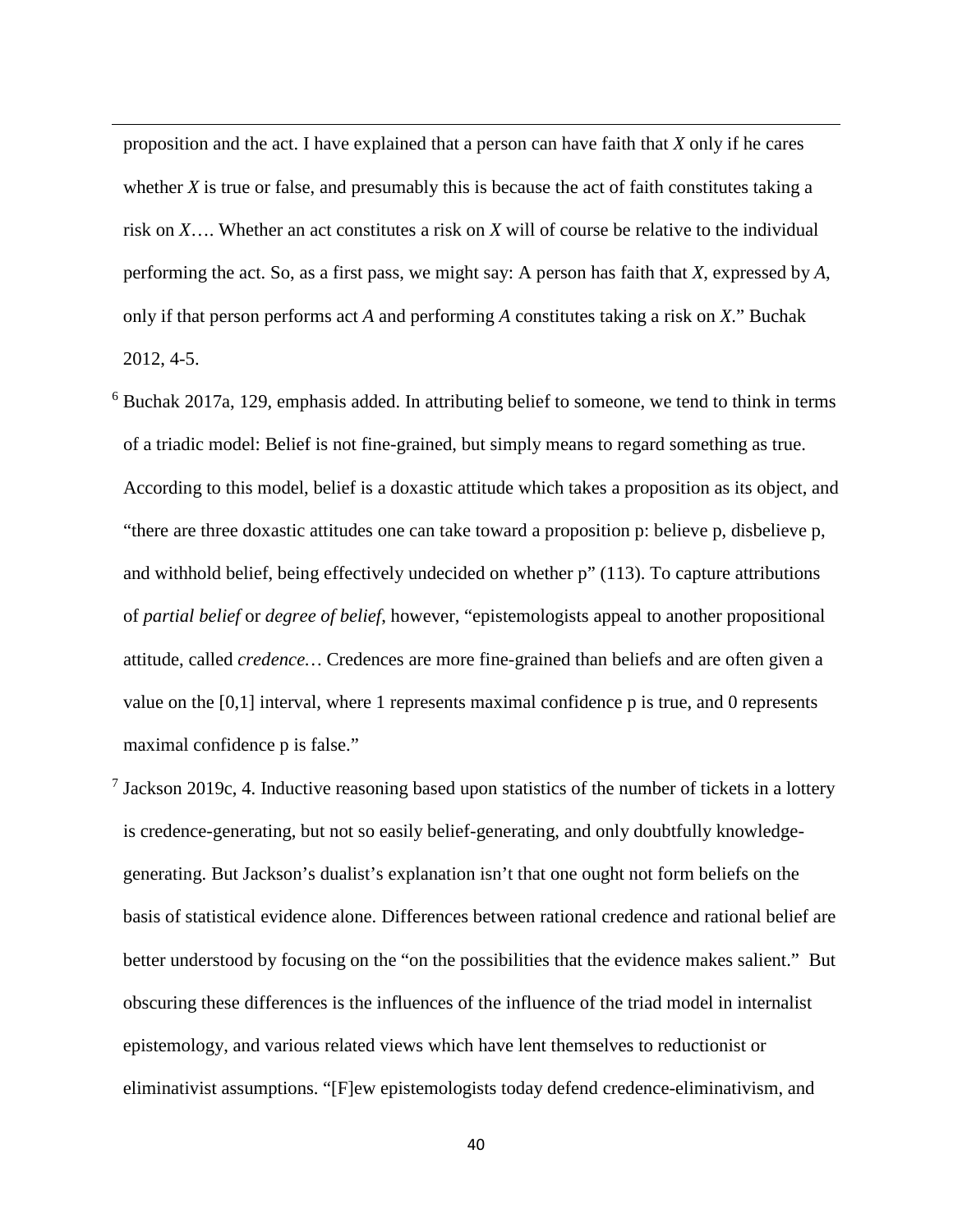while there are more who defend belief-eliminativism" Jackson discusses cases which cast doubt on each form of eliminativism, and how belief-eliminativism in particular requires an extensive error theory about commonsense psychology and everyday discourse. If beliefs make the same prescriptions as credences, then one of the two is superfluous; but this seems not to be the case.

<sup>8</sup> This seems to have been Jackson's earliest view, though a recent draft paper presents of version of credence-reductionism. Hence, I added the qualifier 'easily' in final editing.

 $9$  Jackson 2019c.

**.** 

 $10$  Jackson 2019c.

 $11$  Perhaps the need to keep descriptive and normative posits distinct is one of B-C dualisms greatest advantages, especially in application to the epistemology of religious belief, where I would add that this distinction, like that between criterial and symptomatic uses of language, it helps us keep better track both of the important distinction between descriptive and normative fideism, and claims on the part of religious apologetics of testimonial knowledge and warrant (or epistemological rationality/justification). *Problems of Religious Luck* (2019) argues that the descriptive/normative fideism distinction is crucial to the comparative study of religion, yet still too often neglected. See Chapter 5 for the most direct elaboration of my inductive risk account of epistemology's normative tasks with reference to Carroll's learned discussion of its place in Wittgenstein's thought. More recent papers continue my development of a pragmatic pluralist epistemology for domains of controversial views.

<sup>12</sup> Jackson 2020a, 5090.

<sup>13</sup> The diachronic nature of faith commitments also introduces issues of 'pragmatic encroachment' which I cannot deal with here, but are some of the issues which Jackson finds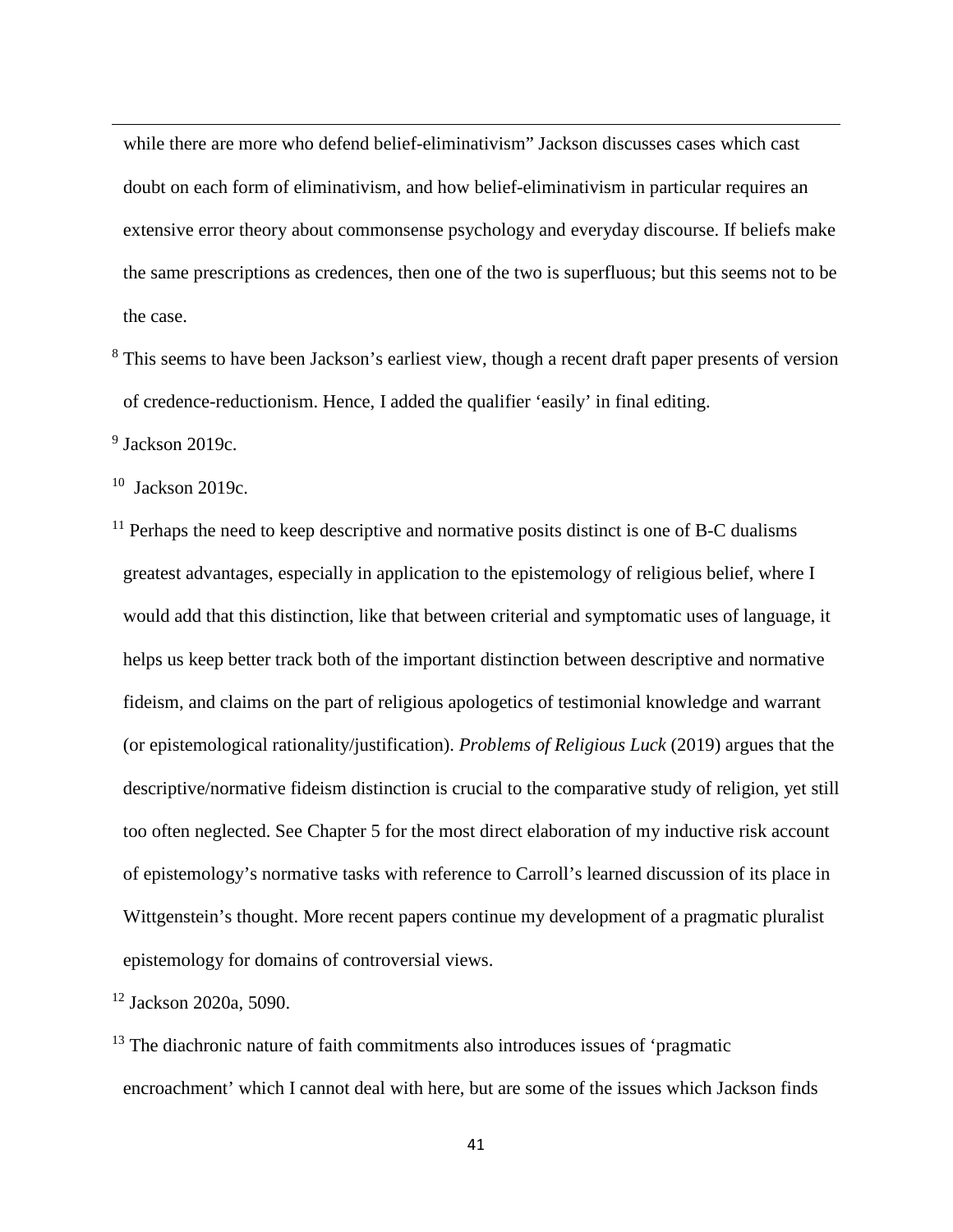B-C dualism to well-address. That the norms which should inform our ethics of belief are primarily diachronic, is something we agree on, and which shows against synchronicallyfocused evidential 'fit.' See Axtell 2011 in critique of Feldman and Conee's evidentialism and 2012 papers on diachronic rather than synchronic norms as primary in an ethics of belief. See also Ross, J., & Schroeder, M. (2014).

 $<sup>14</sup>$  I count among synchronic-fit principles the evidentialist's Commutivity Principle:</sup>

**.** 

"Commutativity of evidence holds that the order in which evidence is acquired should not influence what it is reasonable to believe based on that evidence" (Gardiner 2014, 83). See also Gardiner (2021) and Axtell (2020) for connections with culturally nurtured beliefs in domains of controversial views (morals, politics, religion, and philosophy). The differences the dualists allege are sometimes between beliefs and credences as distinct states, and sometimes more normatively between "credence evidence" and "belief evidence." My own reflections lead me to think that different sorts of "reasoning," not different sorts of evidence or even propositional attitudes are the better philosophical focus, and the one best aligned with agent-focused virtue epistemology, and inquiry-focused (*zetetic*) responsibilism. I have long argued, in the classical pragmatist tradition, for the advantages of approaching epistemology as "theory of inquiry," a term which immediately implicates objects of study, problems of practice, methods, and inquiring *agents.* The focus on "reasoning" emphasizes agents and their methods or strategies of inquiry. This term need not overstate or beg the question about the 'incommensurability' of the respective aims of belief and credence. Carter like Jackson is critical of the influential Triad model of belief, which pluralism provides an alternative to, yet sympathetic to the need for the concept of belief. Carter (2018) goes on from Carter, Javin and Rubin (2016) to further develop an impermissive ("anti-permissive") ethics of belief which he terms *controversial view*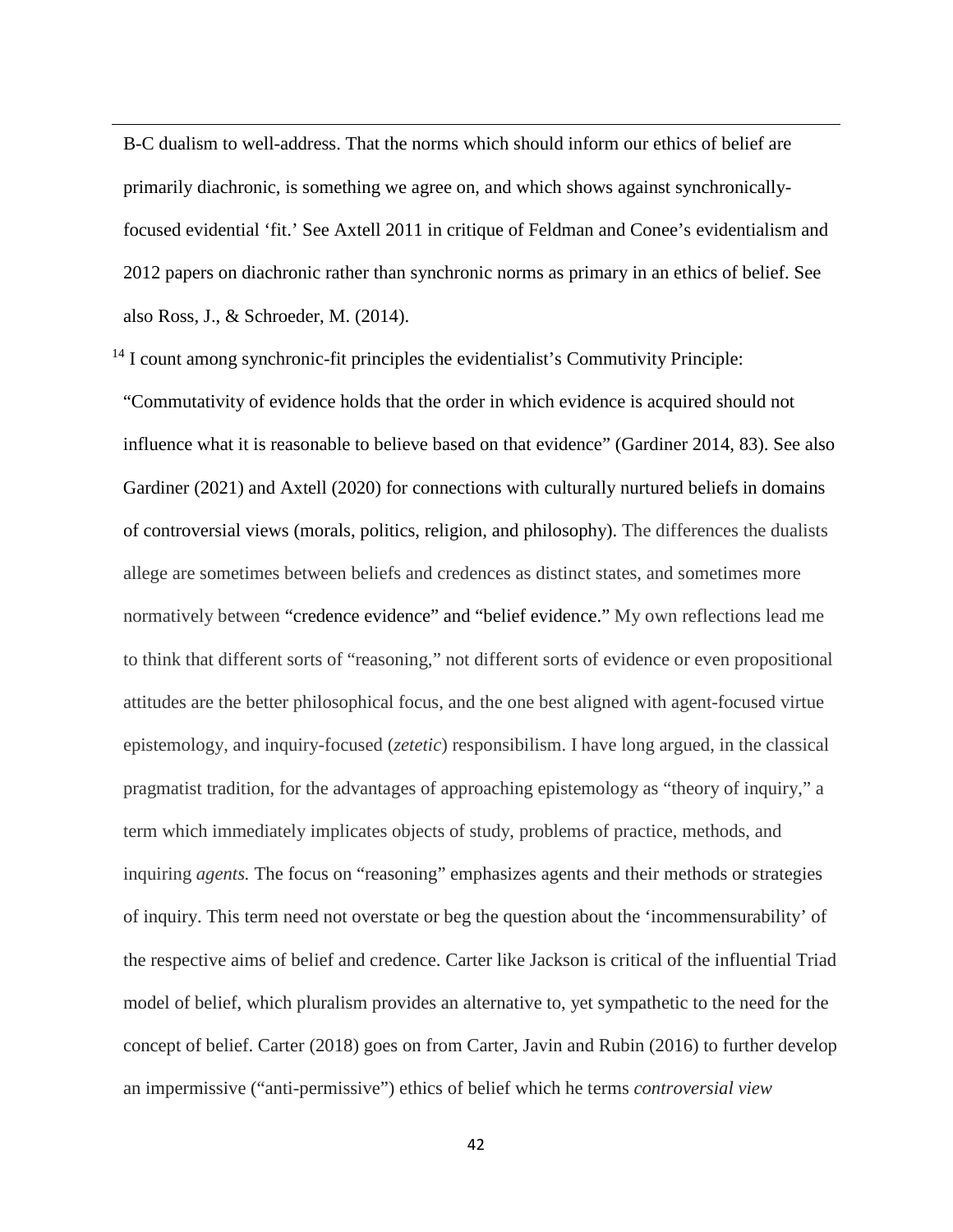*agnosticism.* There he argues for a principled duty to suspend "believing that p" while permitting "suspecting that p" and related doxastic attitudes. I compare and contrast his epistemology for domains of controversial views with my pragmatic pluralism, or more formally, *inductive risk-limited* permissivism in Axtell 2020).

<sup>15</sup> Jackson distinguishes the *eliminative* views, which say that the object of the study of the other *does not exist,* from the two forms of *reductionism* (the two x-first views). The latter are technically both forms of dualism, but still by their attempted reductions leave too much unexplained. Full-blooded dualism is still divided by stronger and weaker varieties. I am glossing over some of these distinctions, but see especially Jackson 2019c**.** Jackson holds that "whether a reduction in the belief-credence realm is successful is a significant and pivotal question in epistemology." Each view one might take –belief-first, credence-first, or dualism/pluralism –has significant implications for other debates in epistemology. When, as has often been the case, epistemologists do not recognize the differences between the attitudes, important questions that inform central epistemological debates will be begged.

<sup>16</sup> Jackson and Turnbull, 2021, 1.

**.** 

- $17$  I find Jackson's term 'credal' permissivism misleading and will use instead use 'credence' consistently, since the Dualists' main claim seems to be that (religious) creeds *aren't credences*.
- $18$  Jackson 1919a. Carter, Javin and Rubin (2016) might agree with Jackson to a point, but not in this support of permissivism. The agreement seems to be over some form of doxastic states pluralism (DSP). A big part of what virtue responsibilists and B-C dualists agree upon is captured in the Jamesian recognition that "the aim of possessing the truth is best understood as a mixture of two competing aims: truly representing and not misrepresenting in a novel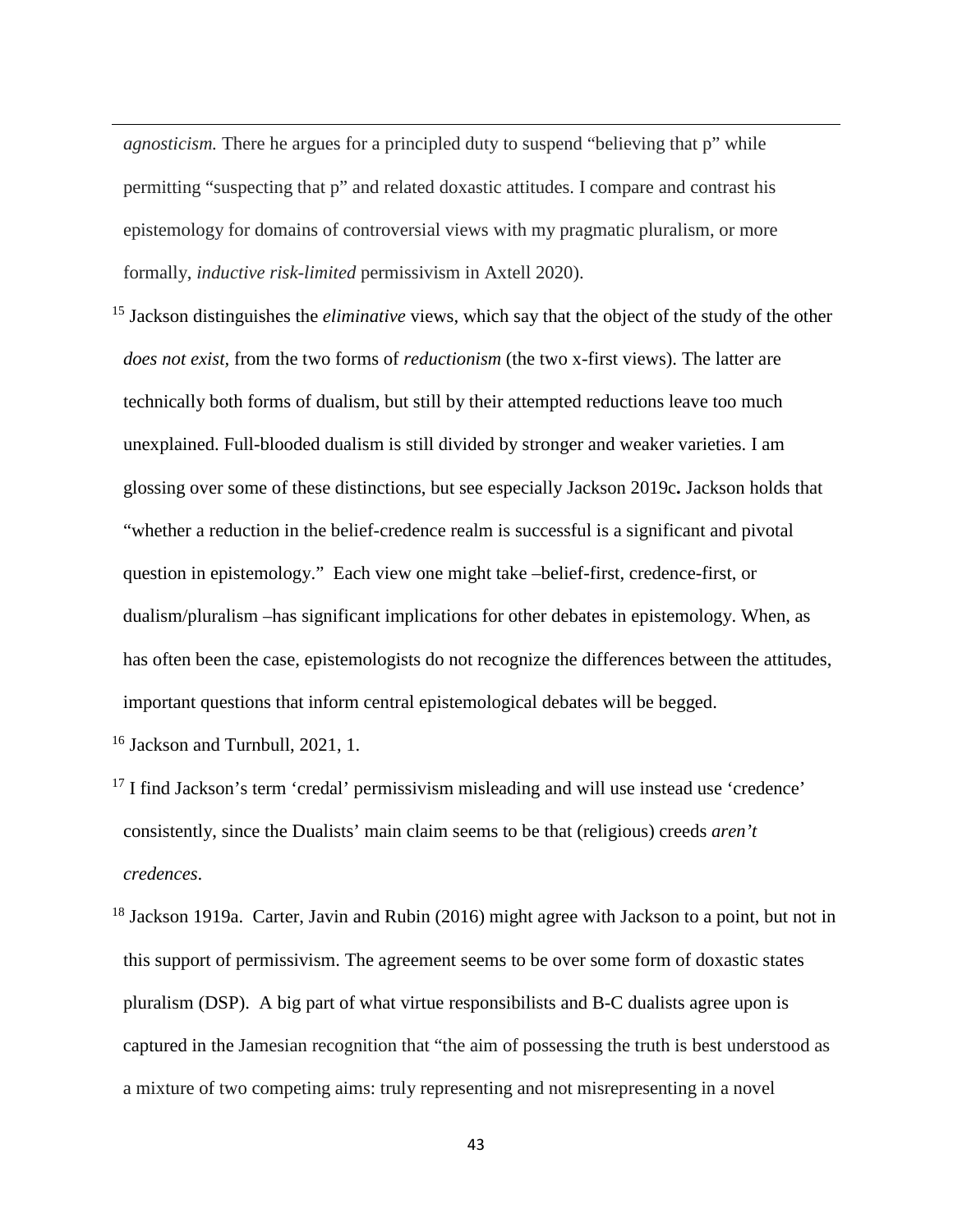direction: different ways of mixing these two aims correspond to doxastic attitudes at different places in the hierarchy." This recognition is connected not just with permissivism flowing from pragmatic needs and temperament in finding a balance between believing too little and too much, too cautiously or too credulously, etc., but also with more specific moral and intellectual virtues, such as open-mindedness (See Wayne Riggs (ed.) 2021).

 $19$  Jackson 2019d first notes that "uniqueness is a universal claim and permissivism is an existential claim; permissivists do not maintain that every body of evidence is permissive, but merely that some are." She points out other distinctions that she thinks the literature on epistemology of disagreement does not adequately take account of, including the difference between creedal and belief permissivism: "Credal Permissivism: there are evidential situations that rationally permit more than one credence toward a proposition. Belief Permissivism: there are evidential situations that rationally permit more than one belief-attitude toward a proposition." It is belief permissivism that she primarily sets out to support, using both every day and religious examples/cases. I would add that when appropriately limited, permissivism invites "friendly" attitudes towards diverse beliefs in domains of controversial views. But criticism and censure seem invited rather than denied when one gets to specific agents or collectives and what they claim, especially about believers and disbelievers, on the basis of their faith.

<sup>20</sup> Jackson 2019c, 9.

**.** 

- <sup>21</sup> Yet Jackson (2019c, 9) concedes that "while rational faith that p is consistent with C evidence against p, it isn't consistent with any amount of C evidence against p."
- $22$  See also Matthew Siebert (2018) who connects his account with Buchak's explicitly: "Given" that we value truthfulness intrinsically, we can now see the point of the distinction between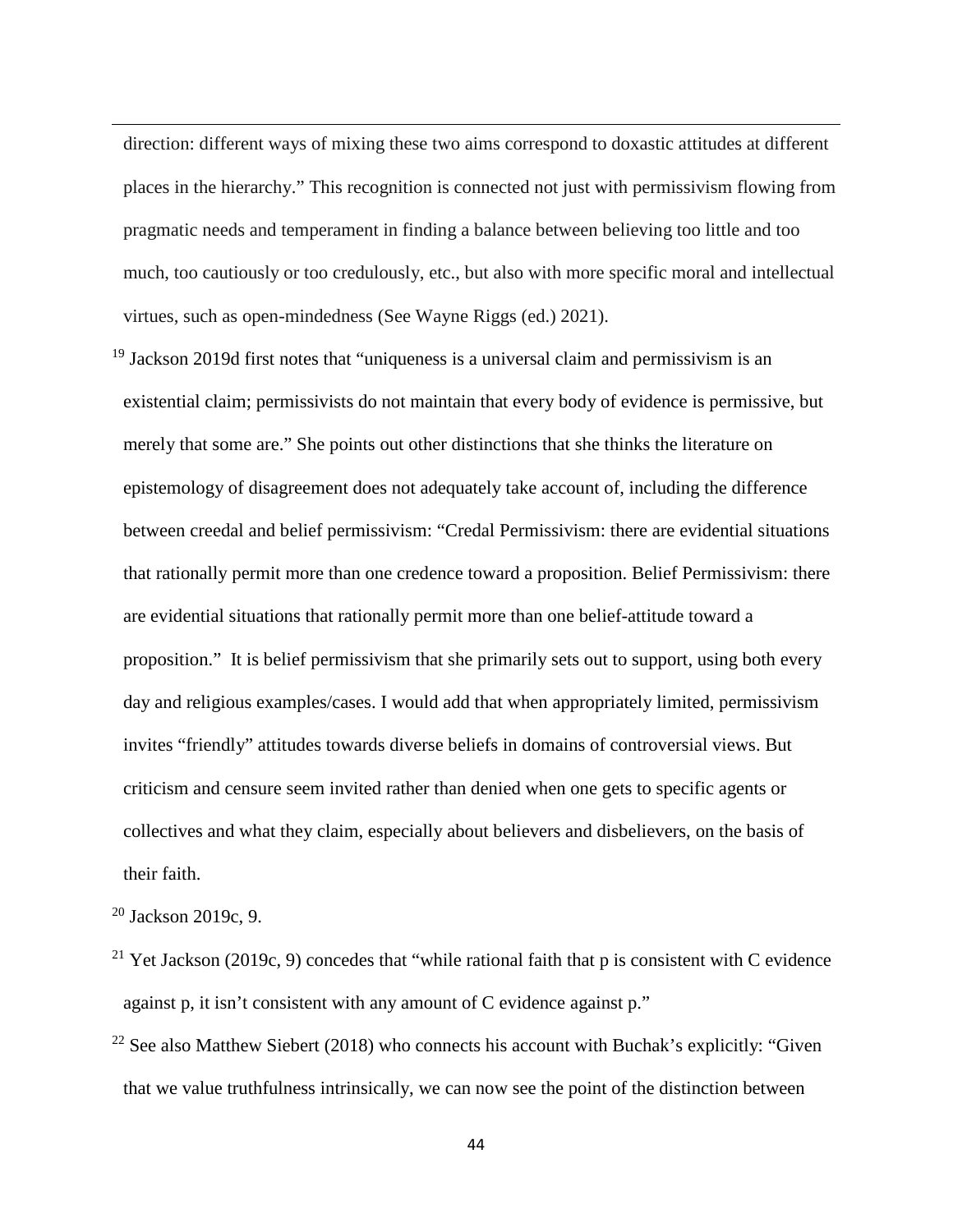mere reliability and trustworthiness**"** (8). However, most would agree that trust cannot be responsible or intellectually virtuous where unregulated by acquired sensitivity to indicators of *trustworthiness*. While the distinction is useful, trust is partly an affective attitude, and even minimally fideistic models of faith prescribe genuine faith not as *merely* passive but as to some extent actively engaging effort, will, passion, affect, and value-laden choice. In broader view, the trust/reliability distinction informs the debate between testimonial reductivism and nonreductivism: "Testimonial reductivists, for instance, typically argue that testimonial justification requires an inductive inference from the testifier's trustworthiness to the truth of what she testifies. Testimonial anti-reductivists, on the other hand, typically claim either that a speaker's trustworthiness is a necessary background condition for successful transmission of justified belief, or that a hearer is justified in believing some testimony only if she is sensitive to potential indications that the speaker is not trustworthy. David Henderson has noted this common ground among reductivists and anti-reductivists and argued that both camps are committed to the view that "warranted testimonial belief formation on the part of normal adult humans must be regulated by a rich acquired sensitivity to indicators of degrees of trustworthiness" (2018, 2).

**.** 

 $^{23}$  Buchak 2012, 4-5. Jackson does not seem to follow either Buchak, or her own points about the connection between B-reasoning and underdetermination, to lead to the centrality of risk. This will be one of my concerns about her form of permissivism. It does not of course follow from a generic analysis of faith as involving risk that 'the greater the risk, the greater the faith,' a formula that we find in Kierkegaard which smacks of hyper-fideism, and should be seen as a normative not descriptive claim. An essential part of accepting the fallibilist upshot of fideistic faith -- the point Buchak insists upon that *evidence* "must leave it open that the proposition is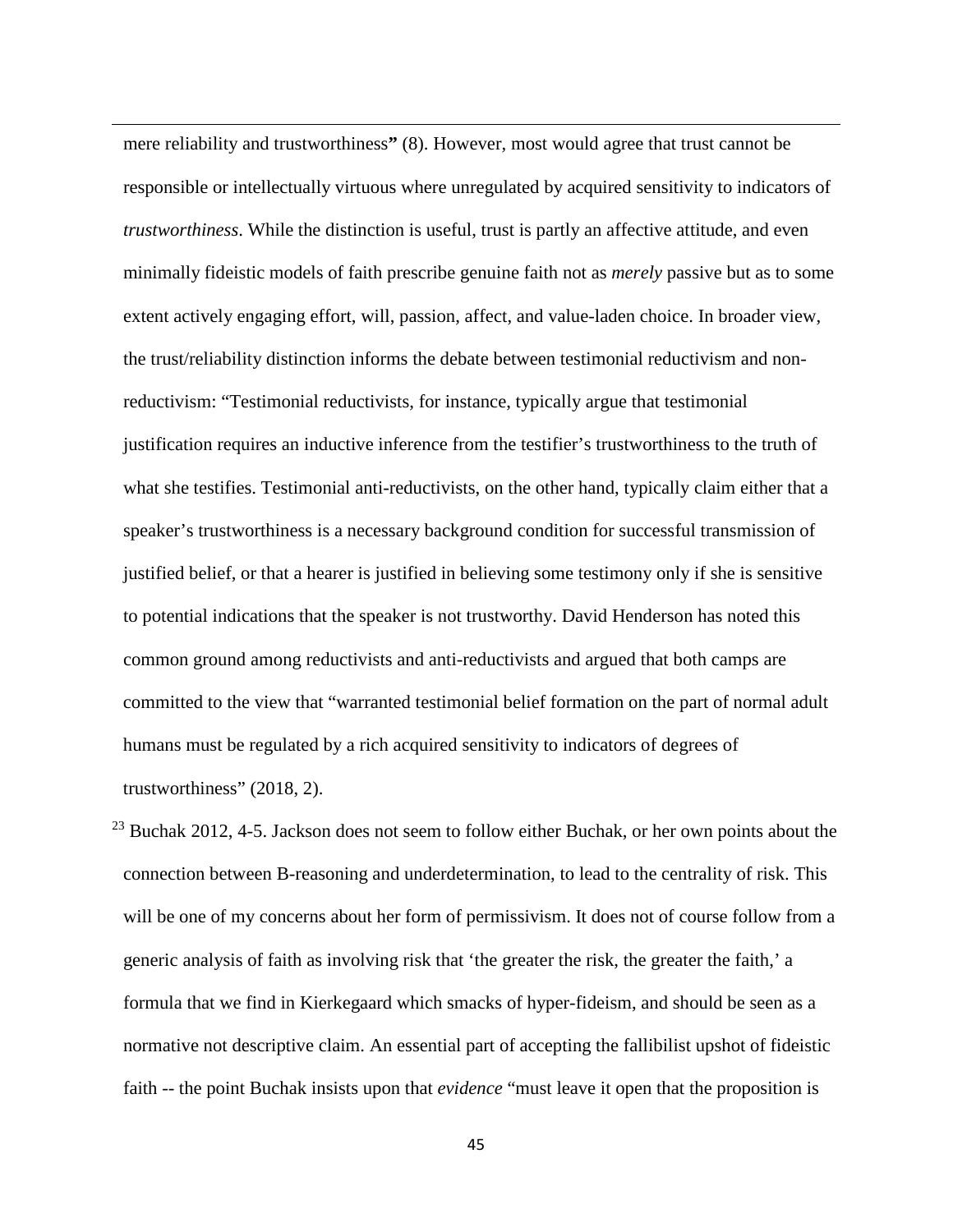false" would seem to be that *persons* at some level, or perhaps better, in dialogue with philosophy and the human sciences, must leave it open that their faith-based, evidentiallyunderdetermined assumption that the pattern 'stops here' may be the object of serious aetiological challenges.

**.** 

- <sup>24</sup> Jackson 2019a, 2481. Jackson takes B-first, C-first, and B-C Dualism to be descriptive theses, implying that their application to normative issues like permissivism and impermissivism is indirect, and potentially quite varied. Especially on a dualist model, dualist picture, credal permissivism and belief permissivism potentially might come apart quite a bit. There are 'more combinations on the dualist view, the only claim. Still, B-C Dualism and permissivism tend to be natural partners, as Jackson develops them in further recent papers.
- $25$  Jackson 2019a, 2479. More assertively, the dualist holds that what arguments there are for reductionism are lacking, and accepting this allows improved ways of approaching numerous related debates in epistemology. Neither belief nor credence are reducible to the other, reducible in a sense that one can always be defined in terms of the other, or in a sense enabling easy generalizations across these evaluative approaches. Jackson's most recent papers defend a primacy of belief, however, so she does not presently seem to hold this stronger claim, though it is discussed in her earlier papers. It seems more Wittgensteinian and more pragmatist to think about the relationship as contextualized and related to use. 'Believes' and "knows" are not necessarily used in different non-philosophical ways in scripture and theology, and a favored model of faith will affect these terms along with the relationship of faith and evidence/reason.
- <sup>26</sup> Wittgenstein is perhaps considered fideistic because like James and Kierkegaard he acknowledges the attitude of certainty differs from the epistemic sense "faith is faith in what is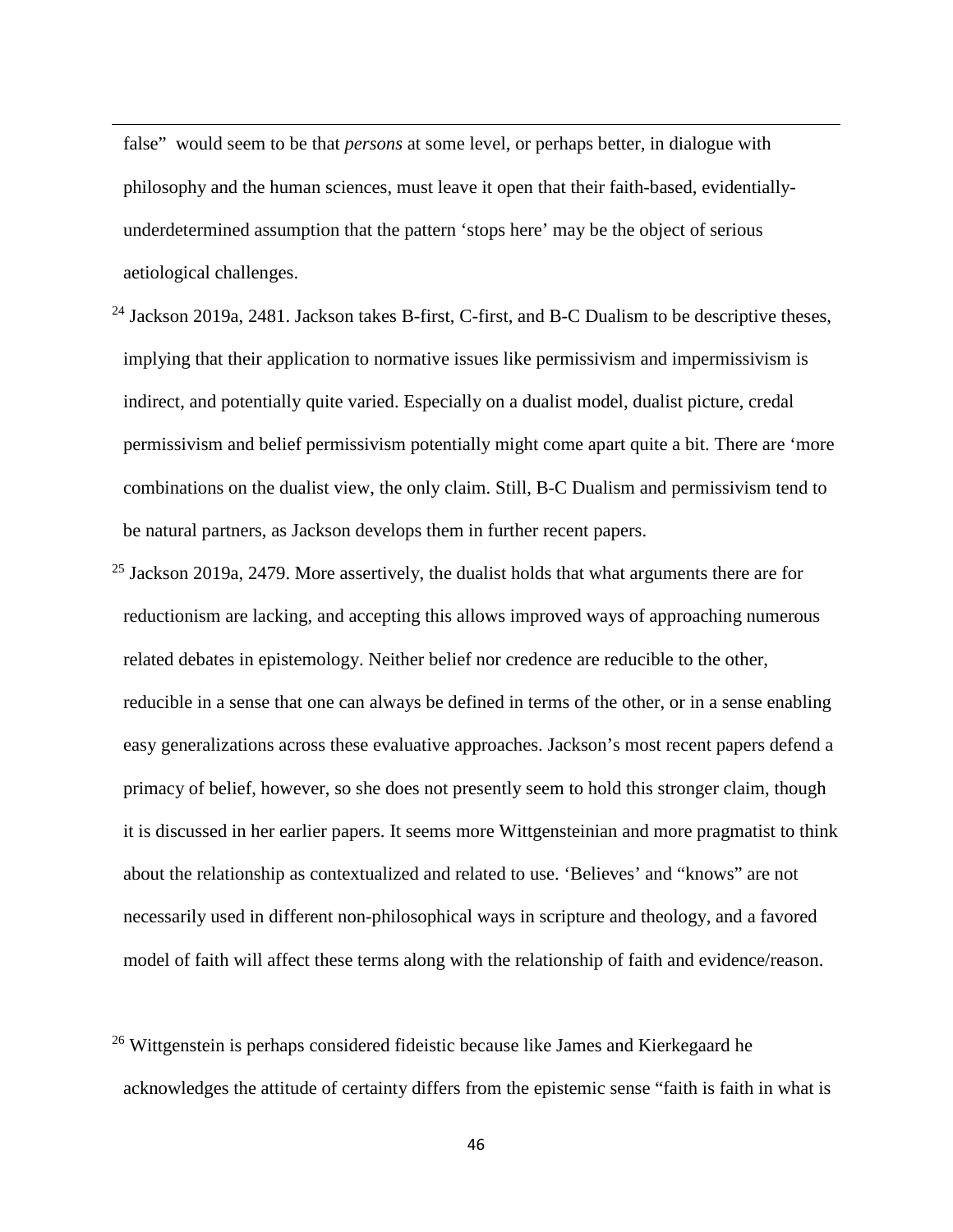needed by my heart, my soul, not my speculative intelligence" (CV, 33). But while this is expressive of what he thinks faith requires (prescriptive fideism) it is also descriptive of how faith-based beliefs originate, and how they function. In *On Certainty* Wittgenstein more carefully seems to distinguish 'certainty' as referring to a credence function, and something else, perhaps 'certitude,' to refer to faith as an abiding and resilient commitment.

 $^{27}$  LRB, 56-57.

**.** 

 $^{28}$  LRB, 57. Together with Wittgenstein's broader account of disparate language games, these passages go some distance in explaining Wittgenstein as articulating an Independence model of the relationship between scientific and religious thought. The narrative nature of testimony in the Abrahamic and so many other testimonial traditions is an underappreciated problem for religious epistemics. Propositionally, there is of course a *knowing that* even with fictional narratives: one can know events and characters *within* a story. But knowing or even believing *that* ancient events and personages featured in narrative testimony were historical events is quite another matter, a matter involving interpretation of authors, texts, and contexts of oral or written transmission, and also independent corroborating or contrary artifacts and testimonies. This question about the historicity of a narrative testimonies is a different question about testimony, and often its correct answer is one of degrees, rather than all or nothing. "Trusting" a source for answers to that question, especially all-or-nothing answers, is especially problematic and can hardly be carried on without due respect for inductive reasoning, as several philosophers of religion have recently argued (Rinard; Fraser). Vainio and others point to a troubling "slide to 'Wittgensteinian fideism' in narrative theology." But this can be a healthy shift if it means trading in a Conflict for an Independence model of faith and reason. The question becomes whether the insulation of beliefs from evidential challenge which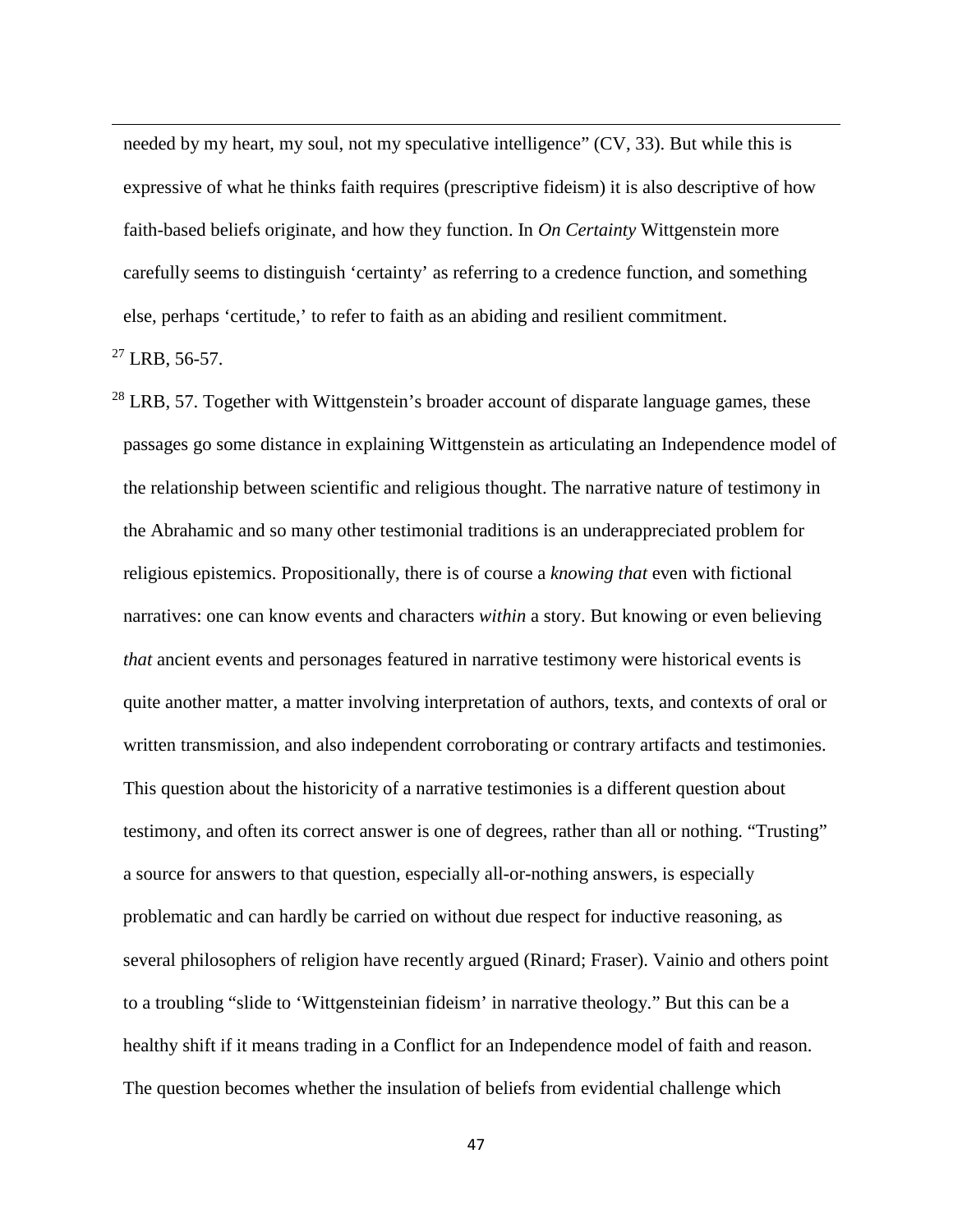Independence affords does not come at the cost of ceding historical claims ("propositions") to evidence-based objective reasoning. This is why charges of relativism regularly attend critical examination not only of particularist exclusivism, but also of any conception of religious language games that insulate religious assertions from the need for rational justification. Following this line of thought there is a kind of cognitive dissonance that we would expect to arise for agents in such a situation of prescribed certainty that events, such as miracle events in a purported special revelation, in fact transpired. Where the 'slide' because unhealthy it seems to me is with staunchly realist readings of one's own religion's narrative testimony, as we see in Robert Plant's (2011) rebuttal to Wittgenstein.

**.** 

 $29$  This suggests kind of pluralism about disagreement, where full belief and agnosticism are rightly to be treated philosophically as non-contradictory, are not necessarily contradictory, even if theology so often treats agnostic stances as culpable 'unbelief,' and analytic epistemology so often treats religious belief *that* p on analogy with atomistic empirical propositions. Michele Palmira's (2017; 2021) aptly titled Kinship account aims to account for the relationships between not just between full and degreed doxastic attitudes, but also between *believing* and *not having belief*; between *not having a belief* and *disbelief*; between each of these latter two and *middling or low credence,* etc. Palmira's form of epistemic pluralism would seem to articulate Wittgenstein's point here, and to complement or extend the appealing characteristics of Wittgenstein's account as well as the B-C dualists. To expand, epistemic pluralism draws directly from the different doxastic states which epistemologists and social psychologists posit; epistemic permissivism draws in turn from epistemic (or doxastic states) pluralism.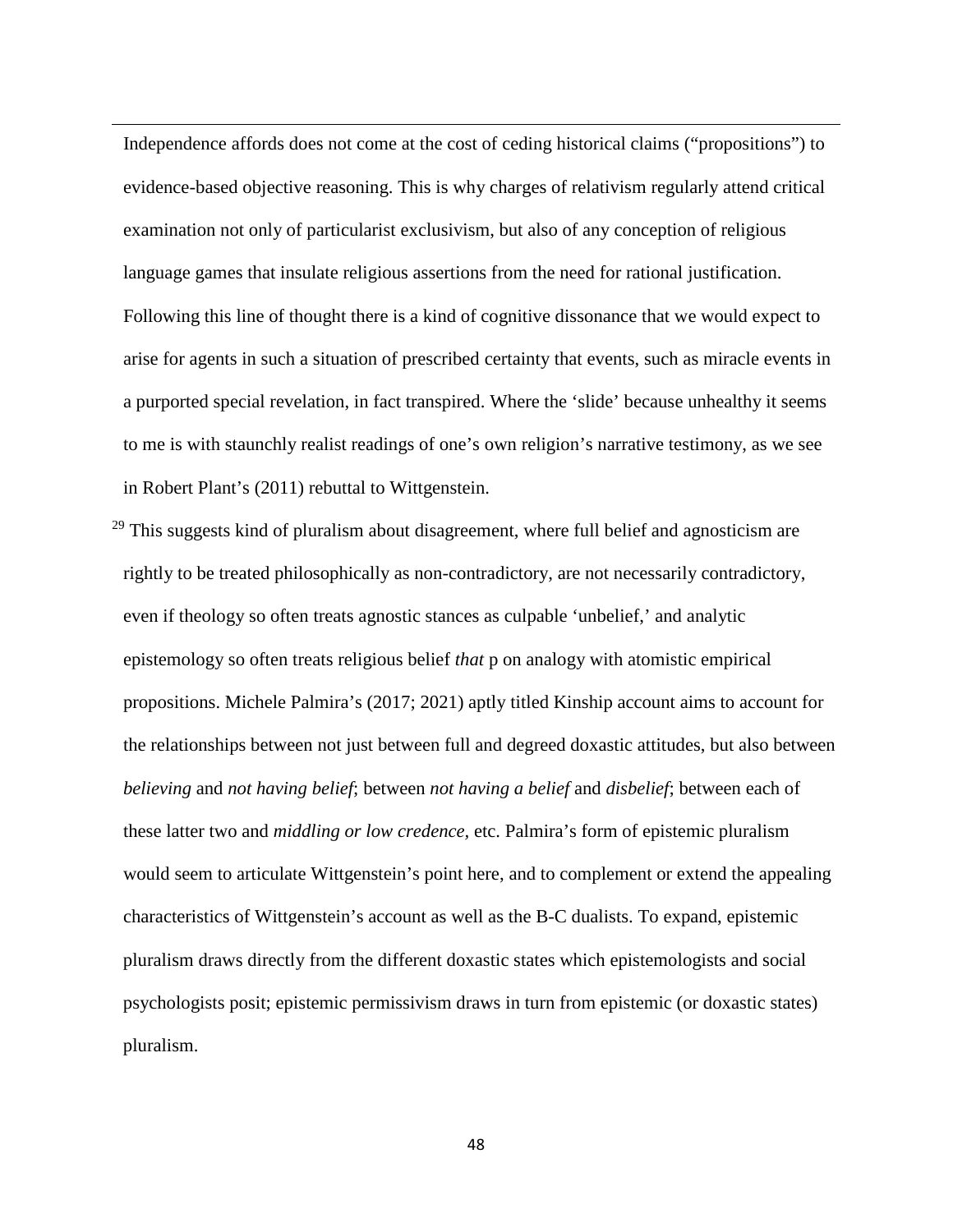$30$  Natural theology aims to proceed without appeal to scripture, but whatever one thinks of religious rationalism with respect to monotheism, it is dubious to think this proof-procedure could work to rationalize *religion-specific* teachings, or theological teaching routed in particular texts taken as scripture. "I believe that every human being has two human parents; but Catholics believe that Jesus only had a human mother. And other people might believe that there are human beings with no parents, and give no credence to all the contrary evidence. Catholics believe as well that in certain circumstances a wafer completely changes its nature, and at the same time that all evidence proves the contrary. And so if Moore said 'I know that this is wine and not blood,' Catholics would contradict him." (OC 239). Even if we surmise that Wittgenstein would criticize the value of natural theology, he is not just reflecting a more Protestant view of faith, but noting an important distinction. Father O'Hara is an outlier even among Catholic priests for his taking religious rationalism to apply to proving religion-specific or scriptural teachings. With rationalism there are always two claims: that a rationalistic justification is *required* for the domain of an assertion; and that this standard of justification is *indeed met*. But after denying the first, fideistic faith may be all over the map with respect to the second question, as some suffice for negative response and mysticism, others for positive response and an 'expanded' foundationalism such that the home religion's phenomenology, etc. are always able to meet whatever bar of grounding rationalists or skeptics might set. Hence some like Swinburne adopt Christian evidentialist apologetics, and for some the search for Noah's Ark, or the Ark of the Covenant has meaning that it lacks for most others.

**.** 

<sup>31</sup> Wittgenstein says of the Day of Judgment believer *not* that s/he's unreasonable, but rather just that s/he's "not reasonable." This *could* mean a blunder, but for the generic believer would not necessarily be censure, or as Wittgenstein puts it, "rebuke." It could mean "they don't use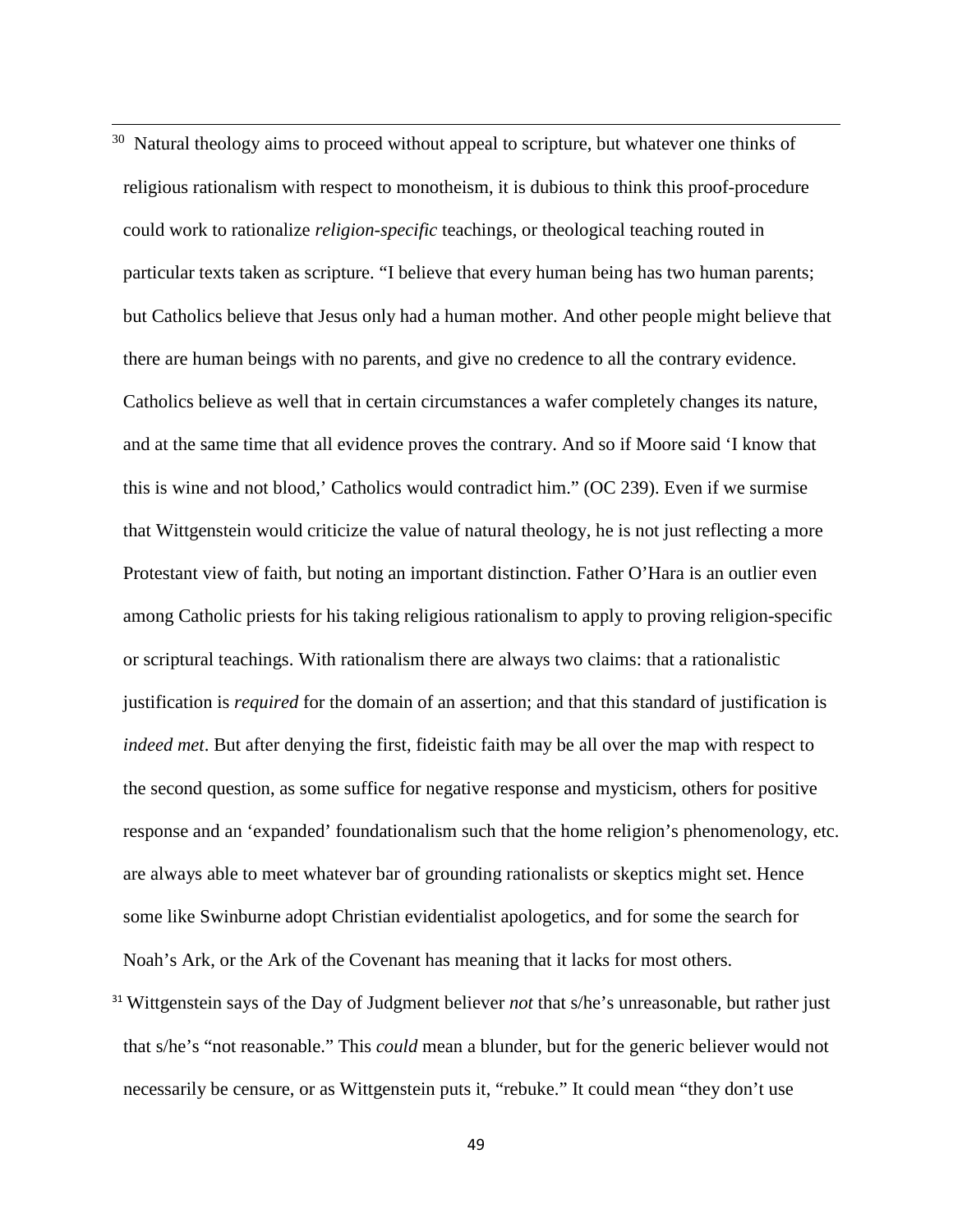*reason* here." But right after this Wittgenstein, rather stunningly, turns back to father O'Hara and writes, " I would definitely call O'Hara unreasonable. I would say, if this is religious belief, then it's all superstition. But I would ridicule it, not by saying it is based on insufficient evidence. I would say: here is a man who is cheating himself. You can say: this man is ridiculous because he believes, and bases it on weak reasons" (LRB, p. 58). O'Hara's failure to knowledge what James calls be 'mood of faith' in his attempt to be reasonable by offering an evidentialist apologetic, Wittgenstein says is "ludicrous" to him. This surely is a term of censure or rebuke associated with making a "blunder," even if "a blunder in a particular [game or] system." These passages from Wittgenstein have fascinated readers in part because he is usually clear is distinguishing his description of the religious insider's use of language (psychological fideism) from advocacy or censure on his own part. But here and elsewhere we his own anti-rationalistic conception of faith expressed, together with what he takes, more philosophically, as its 'skeptical' fideist upshot, where 'skeptical' merely means acknowledgment that one does not *know* in any normal sense of that word. *That O'Hara does not recognize or accept the non-historical basis of his belief means that his attitude evokes the worst connotations of fideism, that which is usually used to condemn those who leave based on weak evidence.*

**.** 

 $32$  As Carroll points out, "Evangelical Christian philosophers have typically sought realist interpretations of doctrinal statements and faith commitments and thus have been wary of the tendencies of Wittgensteinian philosophers of religion to focus on the practical manifestation, rather than the propositional content, of religious belief. This propensity towards metaphysical realism also explains the appeal of Reformed Epistemology, with its defense of the rational parity of belief in the existence of God with other basic beliefs, among Evangelical Christian philosophers" (Carroll, 93).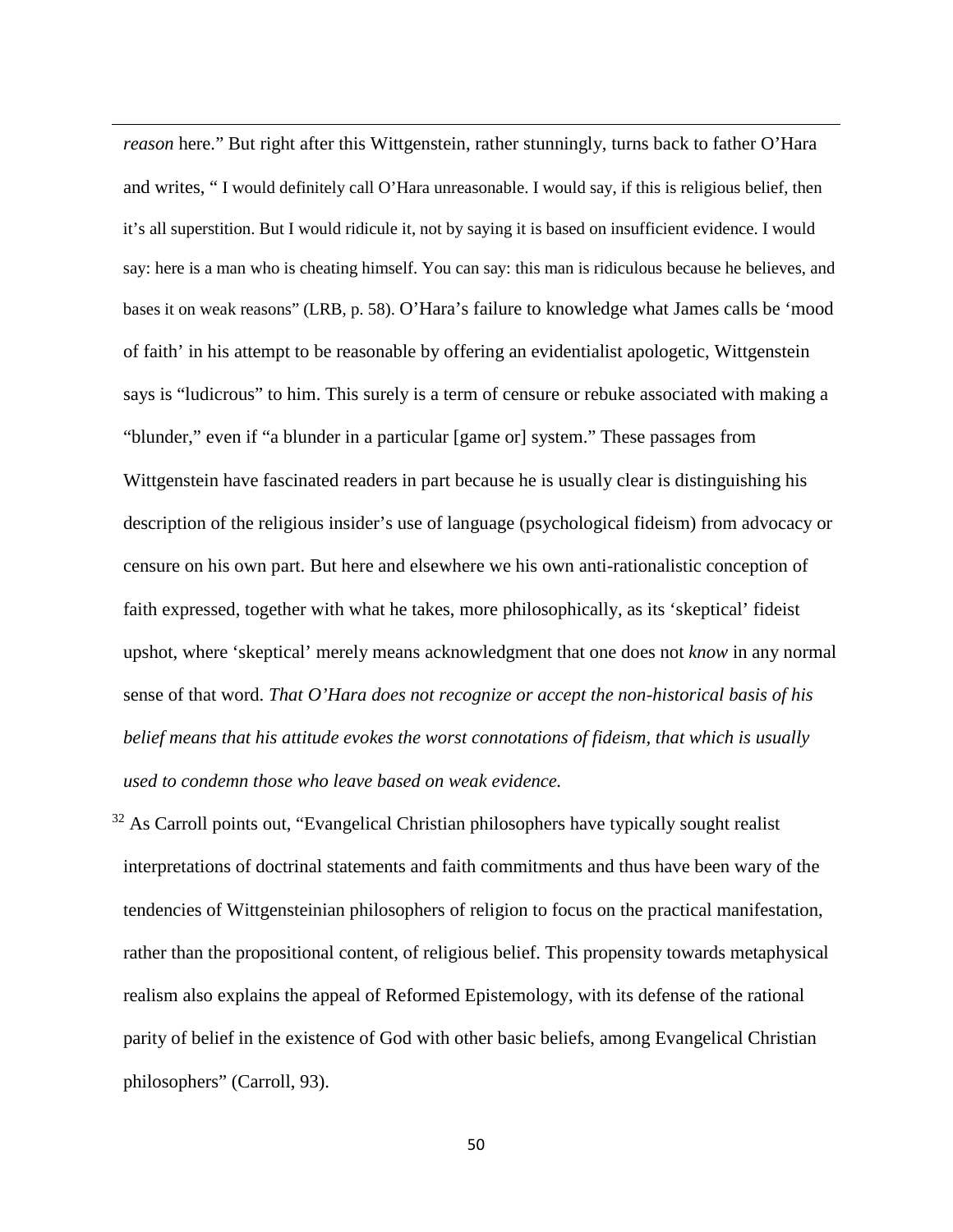<sup>33</sup> In his study of James and Wittgenstein, Russell Goodman (2002, 123-4) writes, "Language, as James depicts it in the last sentence, is something we put to work in the activities of daily life – to pay our bills or procure our food. There is thus an incipient pragmatism in James's statement, which fits hand in glove with Wittgenstein's suggestion that "the meaning of a word is its use in the language" (PI §43), and his comparison of language to a set of tools (PI §11). Yet James does not – as Wittgenstein does – think of the uses of words as constituting the *meanings* of those words. In fact, James is not particularly interested in what constitutes linguistic meaning, which is of course a central question for Wittgenstein. Nevertheless, when James states that language may furnish "material in which to think" he anticipates *exactly*  Wittgenstein's point in §329 of the *Investigations*: "When I think in language, there aren't 'meanings' going through my mind in addition to the verbal expressions: the language is itself the vehicle of thought."

**.** 

- $34$  Post-liberal and post-modern thinking, and far 'Right' and far 'Left' Wittgensteinians as well, have been appropriated to foster "insulation" from rational criticism. But I will here focus only on problems with post-liberal apologetics, since these additionally can be used to foster cultural isolation, exclusivist soteriologies, and polarized and polemical apologetics.
- $35$  Labron (2009, 129) makes a distinction which perhaps helps interpret Wittgenstein's viewpoint: "The theology of glory offers a Christian philosophy that competes with various world views, while the theology of the cross is not a philosophy or system, it does not place the individual as an observer of principles which can then be judged; rather, it is the individual who is judged – and perhaps redeemed…. The theologians of glory fall under Wittgenstein's criticism of Father O' Hara for trying to defend Christian belief by making it into a sort of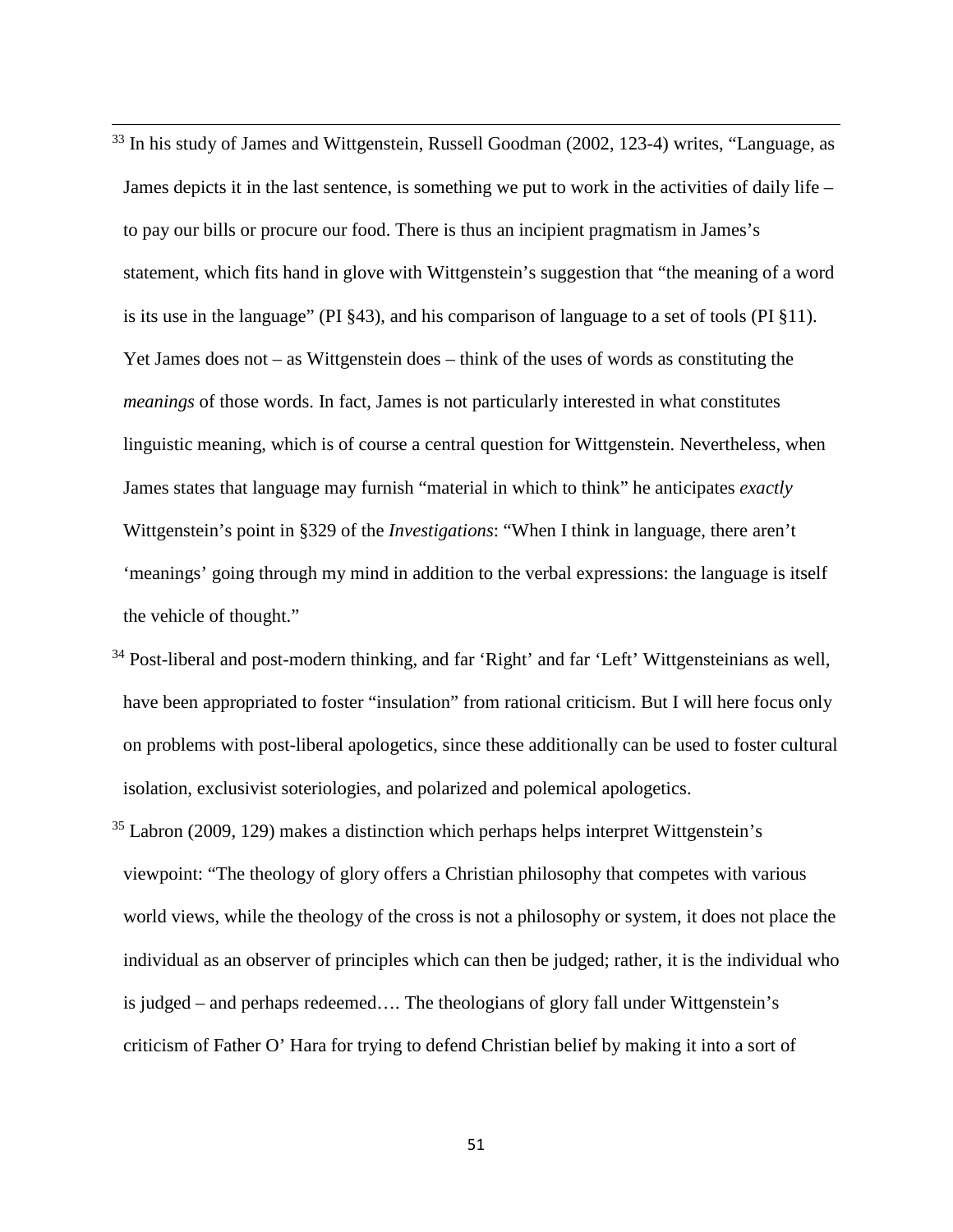science." This is the religious rationalist side of the 'harm' he alleges Russell and O'Hara to each and together create.

**.** 

<sup>36</sup> A more basic concern might be that the dualists emphasize propositional faith, or faith *that* p, whereas Wittgenstein's account seems to deemphasize propositional faith in favor an active and diachronic commitment. Treating faith in terms of acceptance (i.e. acting as if some proposition is true), allows for the special role that faith plays in justifying long-term commitments. The dualists incorporate this: "Accepting that p is acting as if p. When one accepts a proposition, one treats it as true in one's practical reasoning, and, upon taking will action, acts as if it were true" (Jackson 2020c, 2). This is also especially so in what Andrejč terms Wittgenstein's existential conception. For Wittgenstein "it is not a kind of seeing on our part; it is our acting, which lies at the bottom of the language-game" (OC  $\S 204$ ). Andrejč (2016) develops the thesis that there are more "conceptions of religion" apparent in Wittgenstein's writings than are often recognized by his interpreters. These include not just the early the early *non-sensicalist conception* of the *Tractatus* depicting religious language as '[running] against the boundaries of language' and the *grammaticalist conception* of his later work, the one most closely associated with "Wittgensteinian fideism." Also running through his writings and strongly in his later one's are those Andrejč's terms *existentialist* and *instinctivist* conceptions of religion.

<sup>37</sup> In her aim for a general theory of faith, Buchak, as Howard-Snyder and McKaughan [2020d, 4-5] summarize, "does not imply that you have faith that p only if you believe p, or only if you are certain that p, or only if you are not in doubt about whether p, or only if you have insufficient evidence to believe p, or only if it is caused by an act of will. It thereby avoids the excesses of Thomistic and other cognitively demanding theories of faith." She also allows that faith that p, or at least in practical view can be degreed, allowing for cognitive and conative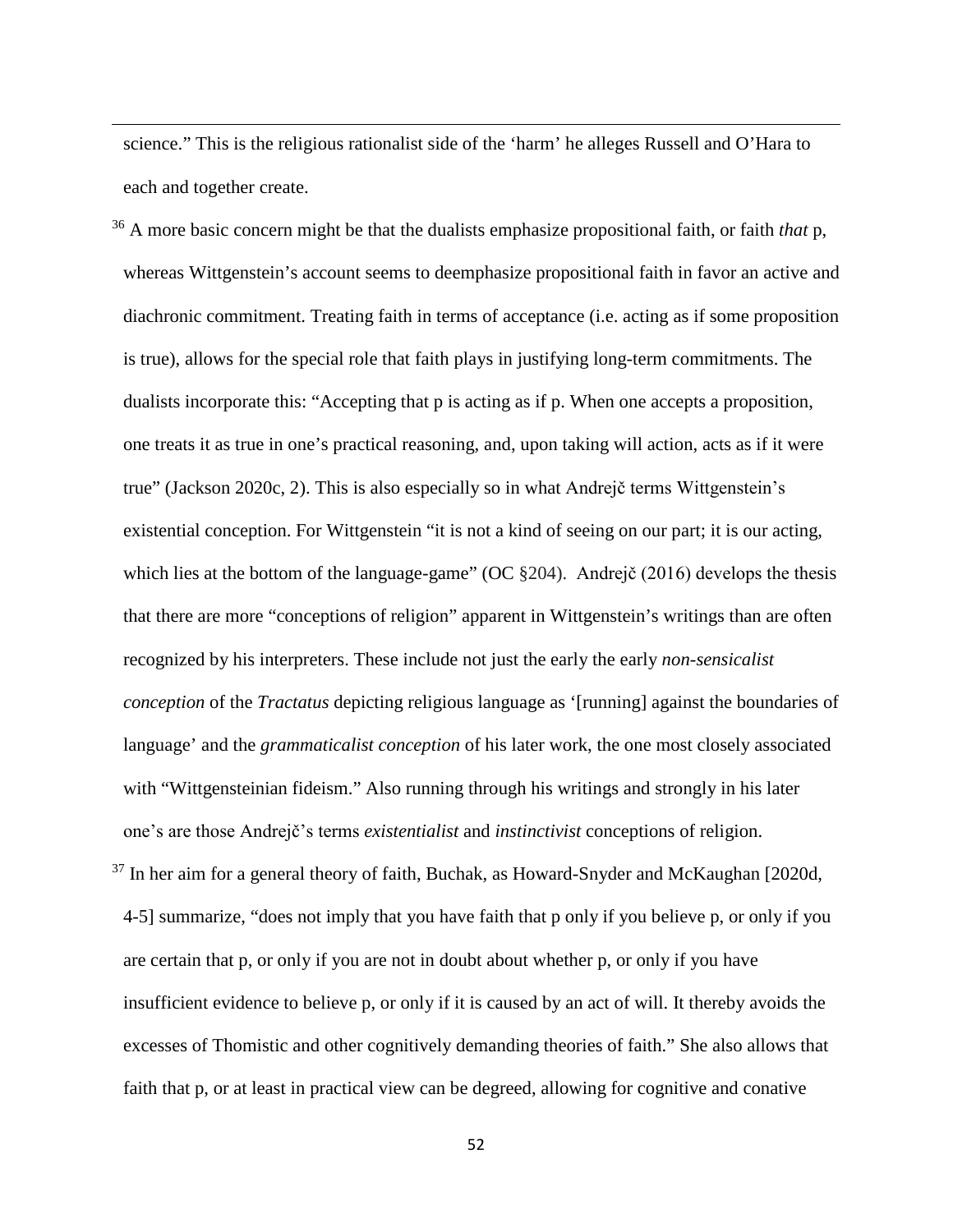'troughs' people naturally-enough go through, rather than expecting an unrealistically ideal steadiness. They applaud what she calls her 'practical account of faith' cashed out in terms of a person's willingness to take risks on *p.* See also the authors' 2020a on the faith and humility, and Howard-Snyder 2016 on the faith-as-belief debate among and beyond Christian philosophy. It is unclear how far Jackson's account aligns with Buchak's in these regards, since she seems to contrast faith with degreed doxa, which she identifies with credence. But accounting for the resilience or steadfastness of faith is important to both authors. <sup>38</sup> Wittgenstein writes in a journal entry from 1937: "I believe: the word 'believing' has wrought horrible havoc in religion. All the knotty thoughts [in Kierkegaard] about 'the [absolute] paradox" ... and the like. But if instead of "belief in Christ" you would say: 'love of Christ,' the paradox vanishes, i.e., the irritation to the intellect ... //It's not that now one could say: Yes, finally everything is ... intelligible. ... [I]t is just not *unintelligible*." (*PPO*, p. 247).

**.** 

<sup>39</sup> "Belief is not any kind of occupation with the object of belief. Fear, however, longing, and hope, occupy themselves with their objects...." (CV §64). B-C dualism is supposed to give us needed respite from religious and skeptical rationalism, yet religious rationalists such as Richard Swinburne hold it on authority of tradition (and Aquinas) the view that faith is "a matter of having certain beliefs"; "to have faith in God is simply to have a belief-that, to believe that God exists" (Swinburne 2005, 138-141). This seems mistaken. There is also a distinction between believing-in and believing that, which this view obscures. Howard-Snyder and McKaughan formalize it as a distinction between *relational faith* and *propositional faith.*  Jackson says she is interested only in proposition faith in her B-C dualism papers, yet often her descriptions stray to what seems better characterized as relational, or believing *in*. But it would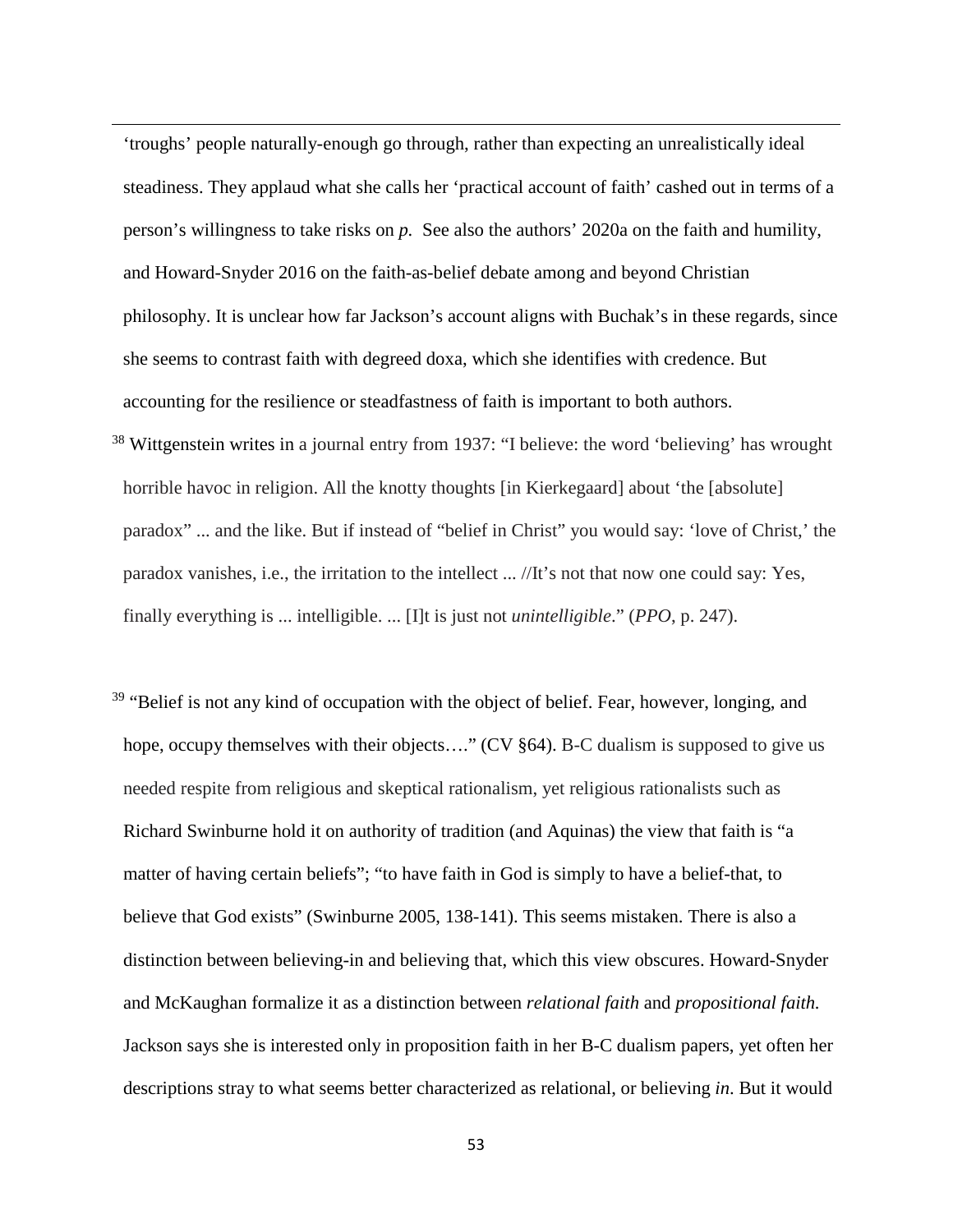be ironic if the B-C dualist were simply repeating the errors they allege to the belief and credence-first views, by assuming that relational faith can be reduced to terms of propositional faith. Jackson cites Howard-Snyder and McKaughan's papers, and in a footnote addresses the worry that their defense of the claim that faith does not entail belief might clash with the emphasis on propositional faith qua *believing that* in B-C dualism. There she makes a rather accommodating reply, which may assuage my concerns: "In response, note that all I have argued above is that faith and belief share a certain necessary condition that involves sensitivity to evidence. This need not rule out the idea that it is possible to have faith that p without believing that p; the attitudes can otherwise come apart in many ways" (2018, 15 Note 30).  $40$  Buchak 2012, 12. Note that O'Hara is epistemically rational on Buchak's account since that concept is defined weakly in terms of consistency of belief with *what one takes as good epistemic grounds*. But this does not mean he is "reasonable," or violates no epistemic norms; indeed, he is unreasonable and "ludicrous" according to Wittgenstein. This is what I suggest not just B -C dualists but religious epistemologists more generally should reflect upon when they approach epistemology of religious belief with Jackson's *essentially apologetic* question and stated purpose: "However, suppose that we don't want to say that faith is epistemically irrational. What other options do we have?" (2018, 1). But I do not see how this squares with doxastically responsible acknowledgment of risk. In-sourcing to phenomenological qualia and outsourcing to revelation or tradition have can be ways of failing to be doxastically responsible. The most relevant issue for risk aware social epistemologists should be that which Kierkegaard, but so few others ask: What am I doing if I "suspend" the universal by putting myself above it? We can ask the same thing of such a teleological suspension of the universal in the moral, epistemic, or logical.

**.**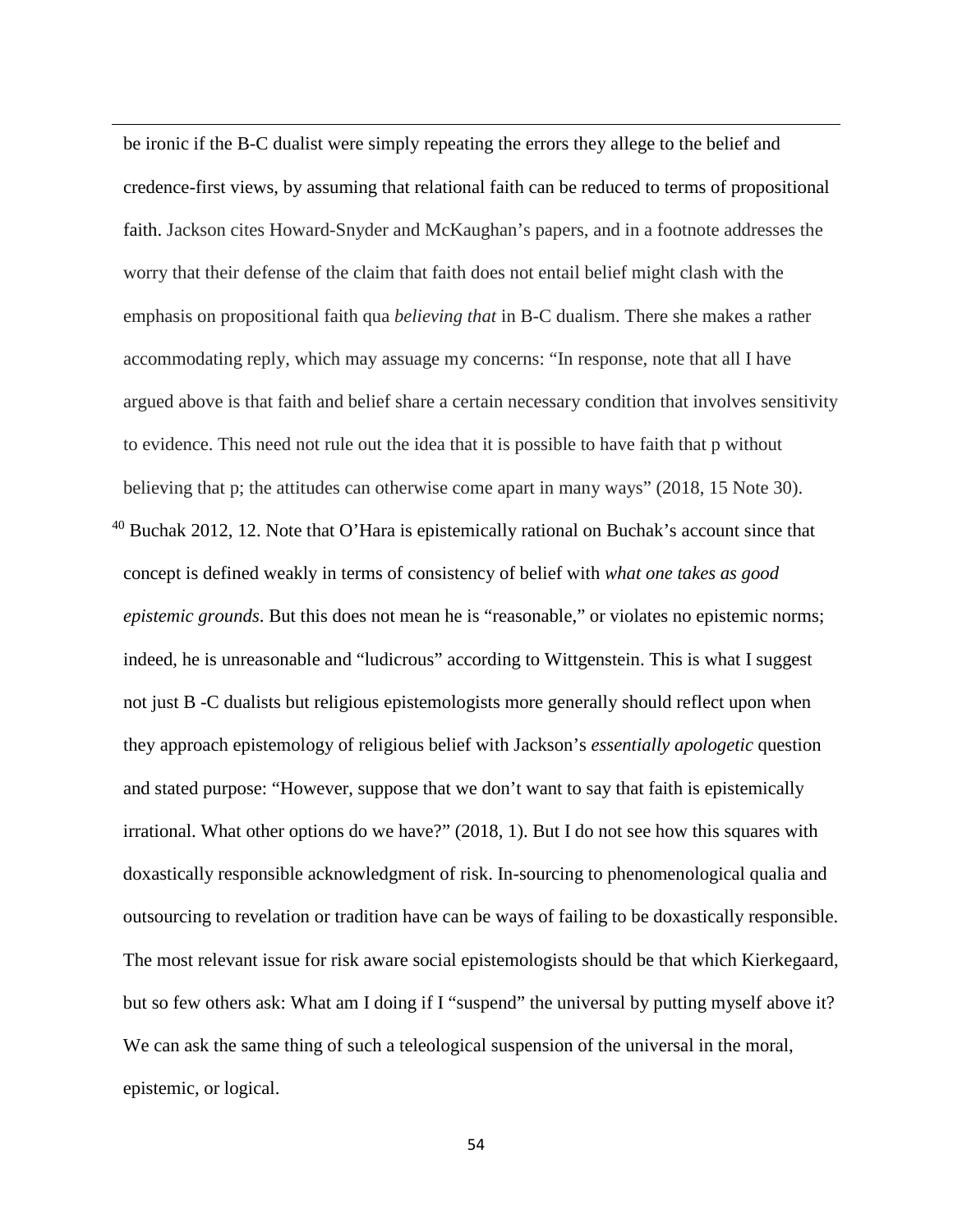<sup>41</sup> Howard-Snyder and McKaughan 2020d. Blöser and Stahl (2017) argue that "fundamental hopes" may be not only instrumentally but also non-instrumentally rational if "essential to the hopeful person's being who she is." See Benton (2019) for extended discussion both of these authors and of other recent treatments of hope and hopefulness in relationship to a general account of faith. As Benton points out, to be *hopeful that p* indicates an attitude significantly stronger than *hoping that p*: "If I am to be hopeful as opposed to merely having hope, I would need to be somewhat resistant to giving up my projects aimed at, or otherwise linked to, the outcomes for which I hope. In addition, I would need to be disposed, within limits, to act in ways that suggest some minimal measure of confidence that these outcomes will turn out as I desire." np I take this difference to indicate that hopefulness meshes well with the resilience of faith, despite its being a more affective attitude than belief. In terms of the present account, hopefulness but not belief may remain rational when an evidential situation goes beyond acknowledged uncertainty to acknowledgment that C-evidence is strongly negative, i.e., a neutral person would not put much credence in it, or it has many undefeated defeaters. But philosophical and scientific reasoning will take note when theologians make a further exceptionalist claim to 'defeat' the defeater (see Grube and Van Herck (eds.) 2018). The better explanation could be that this move confirms the counter-inductive and hence risky nature of the response, rather than supplying the independence needed for symmetry-breaking.

**.** 

 $42$  The normative epistemic evaluation of religious beliefs as neither based upon nor expected to meet objective or probative C-standing is, in each of these three authors, quite explicit. This claim they each make is important for understanding their broader thought about the relationships between faith and reason, and again, between religion and science. Kierkegaard and Wittgenstein as I interpret them, are able and also willing to agree with the penultimate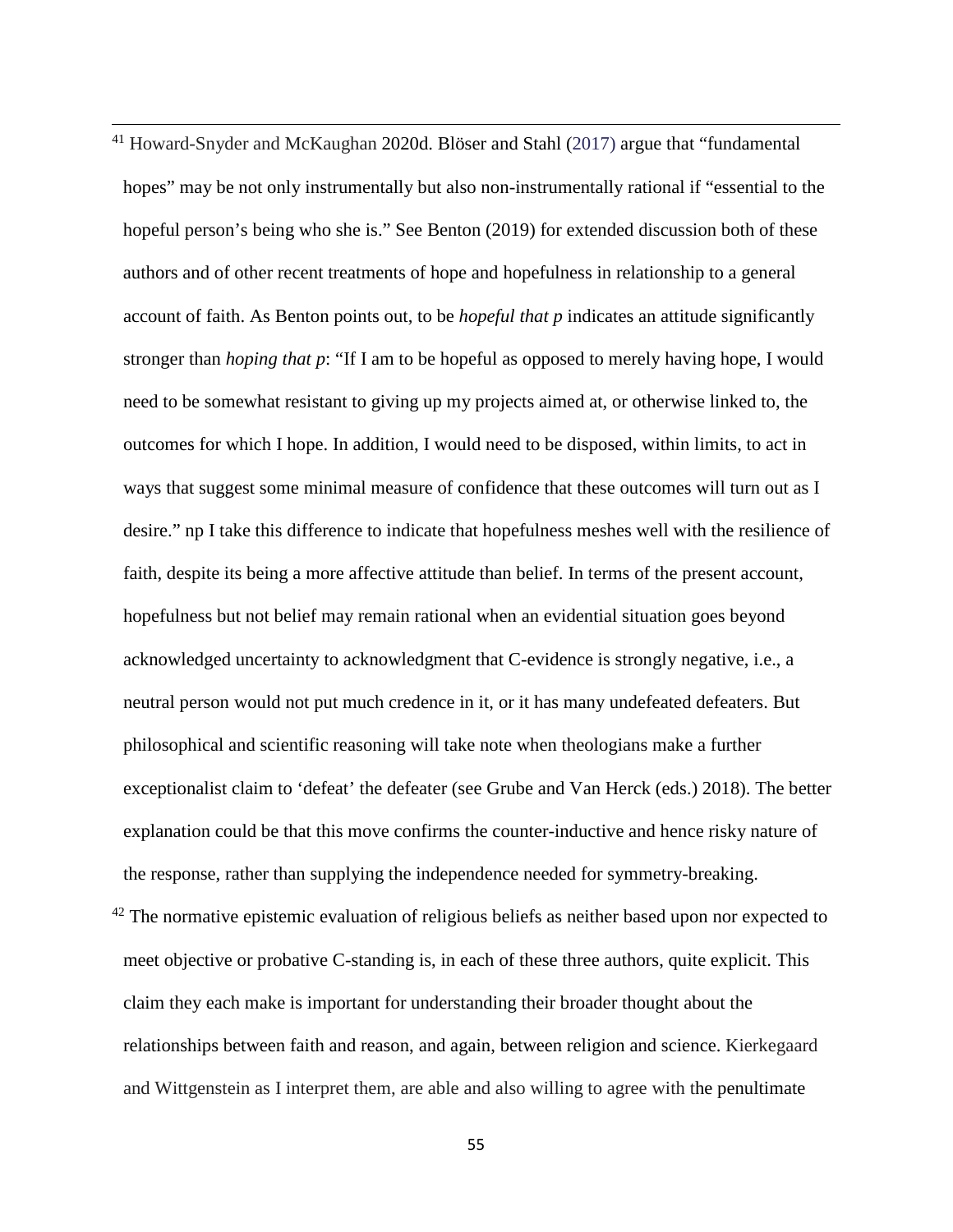normative conclusion of *Varieties of Religious Experience* defending the 'indispensability' of religious overbeliefs for those who have them, *together with* recognition of their objectively (epistemically and perhaps also ethically) risky nature. "It may be that possibility and permission of this sort are all that the religious consciousness requires to live on…No fact human nature is more characteristic than its willingness to live on a chance (1902, 526).

**.** 

<sup>43</sup> Aside from notice of the affective motivations for faith-based belief, the "No induction. Fear" comment deserves a good deal of amplification. The sayer is here a nay-sayer in some potentially strong ways. They are saying more than that their use is grammatical, or a hinge proposition for them, and more than that this *domain* of discourse is an exception. Rather, they are acknowledging that there are or may be patterns in how others acquire their religious beliefs which may bear negatively on reliability and responsibility, but that the pattern stops here, with one's own conviction, or one's own sect, religion, or metaphysical worldview.

<sup>44</sup> One of the central loci of risk assessment is the risk of relying on a belief for action. As Georgi Gardiner (2020) puts it, "It asks whether and how practical stakes can affect the amount of evidence needed to properly rely on a judgement in action, where those stakes concern the costs of p being false." While I generally applaud those definitions of faith which leave the positive cognitive attitude unspecified, we should note that this does not obviate our focus of risk assessment. Gardiner adds, "But proponents of pragmatic encroachment hold that even when p is true, and so the bad consequences do not obtain, there can be something wrong with relying on p with insufficient evidence given the high costs involved were p false. It is too risky." (note 3). This point is one that I hold further pressures theological methods with a strongly fideistic profile. Gardiner's third of three loci for engaging the epistemology of risk "concerns ways we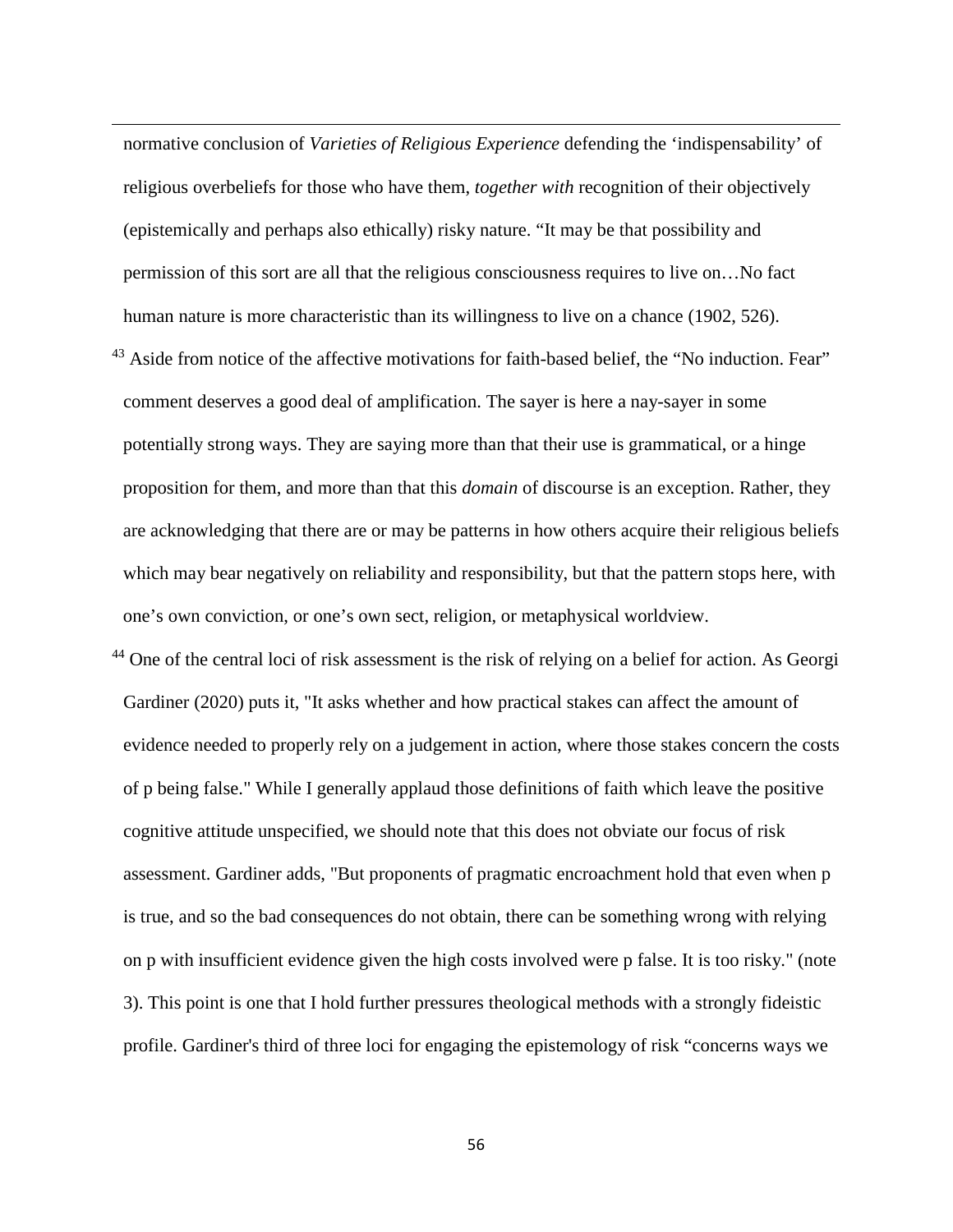are vulnerable as epistemic agents, particularly focusing on vulnerabilities stemming from social features [or social embeddedness] of epistemic agency." (np)

**.** 

<sup>45</sup> Howard-Snyder and McKaughan 2020a. Resilience is different from dogmatic denial of the weight of counter-evidence, and is has a primarily diachronic connotation, in contrast to the synchronic focus that we might worry an approach through proposition faith saddles us with. The diachronic aspect of commitment is apparent also in the fact that people often have "trajectories" in relationship to their early-acquired or "nurtured" beliefs. These trajectories should be treated in light of moral and intellectual growth, rather than as simply incompatible with faith's prescribed steadiness/resilience. There is much to be said for 'struggling' faith, and for the value of doubt along with the value of careful reflection more generally. So if B-C dualists or proponents of other religious accounts become overly prescriptive by characterizing genuine faith a matter of 'believing that,' it is subject to their prescription to seek "a better understanding of faith: one according to which faith is compatible with serious doubt, even belief-cancelling doubt; one that allows you to own your doubt, to struggle with it in all honesty, while you continue to practice with integrity." np

<sup>46</sup> Positive cognitive and conative attitudes are generally held to be elements in faith. This is enough to make propositional problematic, even if differences between believing in and believing that often glossed over. To insist that the cognitive attitude involved must be doxastic rather than sub-doxastic, seems to introduce an element that lacks the sought generality in a philosophical analysis of faith. Howard-Snyder and McKaughan (2020) further argue that riskiness and uncertainty should be distinguished. The exchange between these authors and Lara Buchak strongly recalls aspects an earlier exchange between Andrei Buckareff (2005) and John Bishop (2005), where Buckareff utilizes a belief/acceptance distinction in critiquing John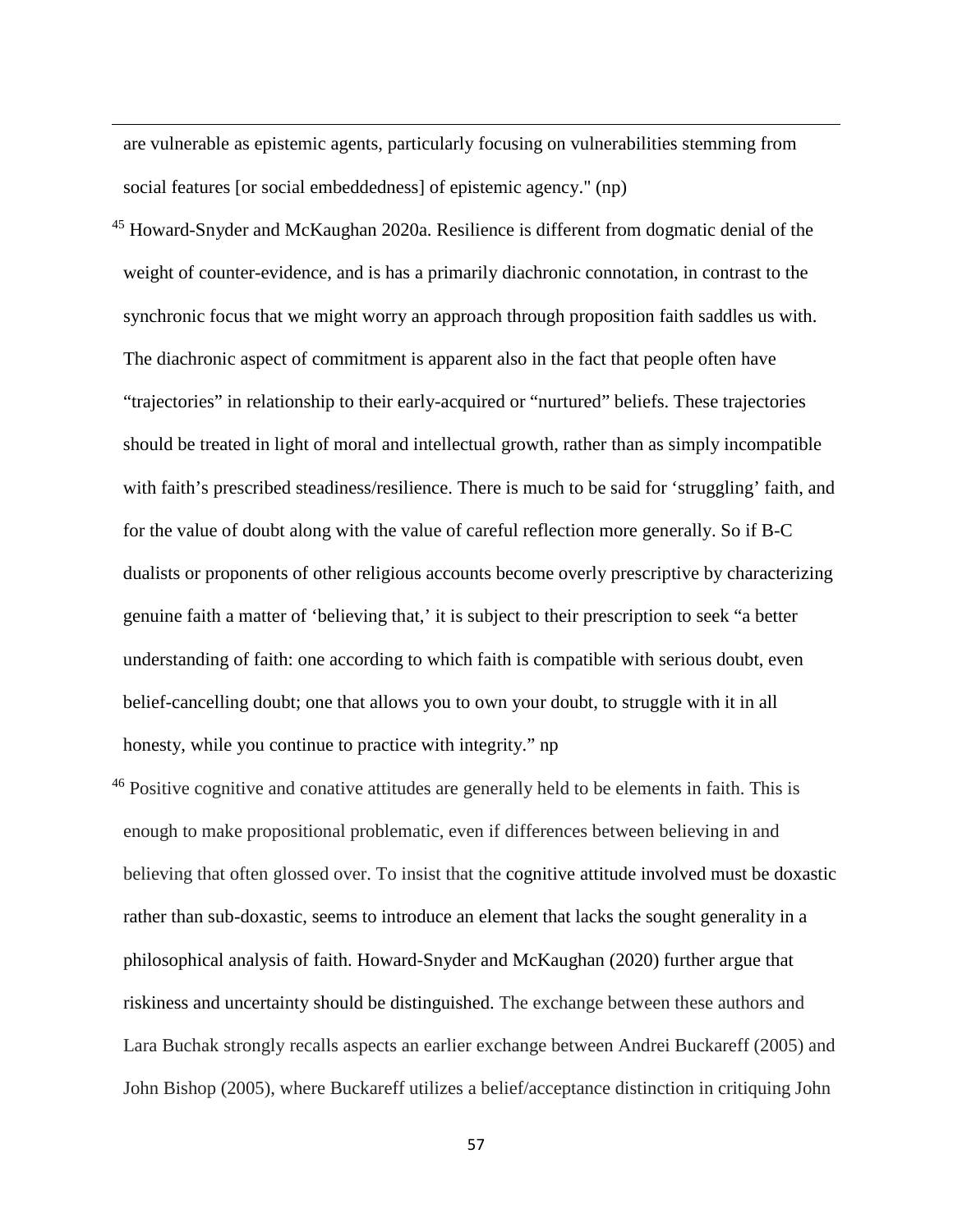Bishop account of "doxastic" faith ventures, while Bishop defends the possibility of believing by faith. Assent or acceptance, if we want to use these as more neutral terms, take multiple objects; the intentional mental state has many more, dependent upon social roles and the context of inquiry. C.S. Peirce was among the first to distinguish credence from belief, where he found that the distinction both illuminated differences between scientific realism and antirealism, and allowed attitudes other than belief proper to be proper within scientific practice. Somewhat ironically, however, it is credence, not belief, that in science is supposed to delineate a commitment sufficient for acceptance and pursuit, that is, a ground for practical reasoning.  $47$  The diachronic aspect of faith and of its resilience helps the authors to argue against the overprescriptive view of faith which prescribes that "*if you have enough doubt to cancel belief, then you can't have faith*." They alternatively support Markan faith, while criticizing as over-strong both the "belief-only" and "belief-plus" conceptions of the positive conative and cognitive attitudes involved in propositional faith. For instance, according to Belief-Plus, "you have faith in someone, as an *x*, only if you *believe* that they will come through as an *x*. No other type of attitude will do. Not seeming, not credence, not trust, not acceptance, not hope, not beliefless assuming. Only belief is allowed. The sheer implausibility of requiring that unique attitude-type counts against Belief-Plus, especially since other attitude-types can play any role that belief plays in faith."

**.** 

<sup>48</sup> Sands 2014, 147. We have seen how Mill, James, Kierkegaard, and Wittgenstein make a defense of the meaningfulness of fideistically-acquired beliefs, while qualifying their reasonableness by not ascribing the same kind of epistemic standing to them as to beliefs of an everyday or scientific nature, or for which the grounds are objective. Do we also see this humility with respect to the *epistemic* limits of faith-based belief with respect objective warrant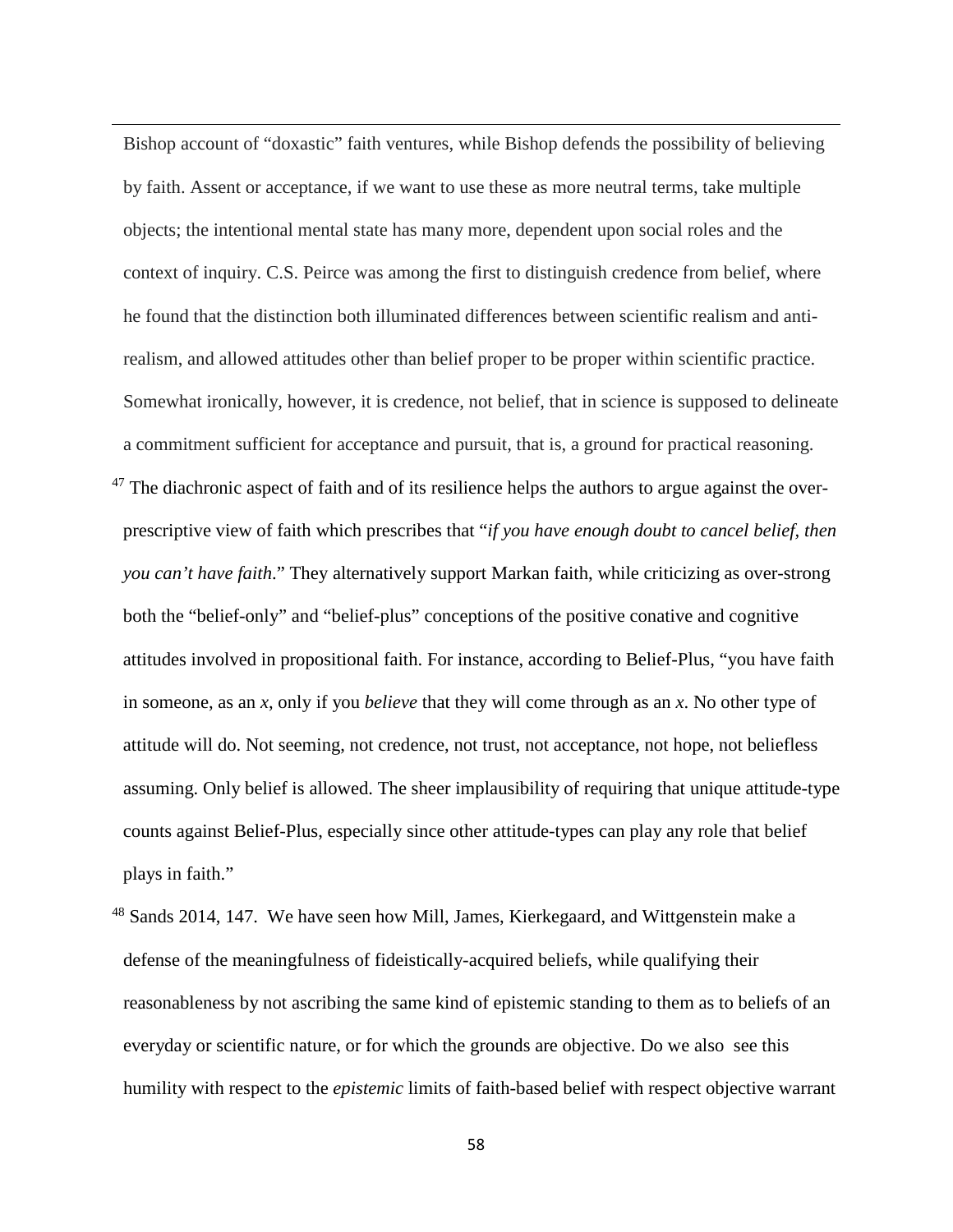or cogent argument, *a priori* or empirical, in John Henry Newman, whose account Duncan Pritchard describes as a strong influence over Wittgenstein's thinking about hinge propositions in *On Certainty*? I would argue that this is so, but I will restrict myself to just these three. Another question is whether it is true of what Pritchard describes as Newman's 'quasi fideism'? See Pritchard (2017) and this volume for Pritchard's account, and compare Michael Williams criticisms of quasi-fideism and hinge epistemology (this volume) more generally.

**.** 

- $49$  Compare OC 7: "Our acting' forms the background against which our language-games take shape. Our linguistic practices 'show' the background against which they appear. But the background shows things on which these linguistic practices depend: 'My *life* shows that I know, am certain, etc.'"
- <sup>50</sup> Jackson holds that "Faith's sensitivity to testimonial B-evidence more than C-evidence explains why community and personal interaction is so important to faith"; this also explains "why having a tight-knit religious community, a close relationship with God, and religious experiences are important aspects of religious faith" These points go together with her concession that, "while rational faith that p is consistent with C-evidence against p, it isn't consistent with any amount of C-evidence against p" (2019c, 11; 9). While I am not especially interested in the rational/non-rational/irrational issue with faith-based belief, the question arises as to whether the B-heavy reasoner would be *open* to recognizing safety failures or knowledge and justification defeaters if they were present, or whether they would always be given a theological explanation which defangs them.
- <sup>51</sup> See also McKaughan 2013 on the importance of *acknowledged* risk to the reasonableness of faith. While risk is still treated only as personal or existential risk in works whose main aim is religious apologetics, philosophy of luck and risk should bring in social dimensions of risk, and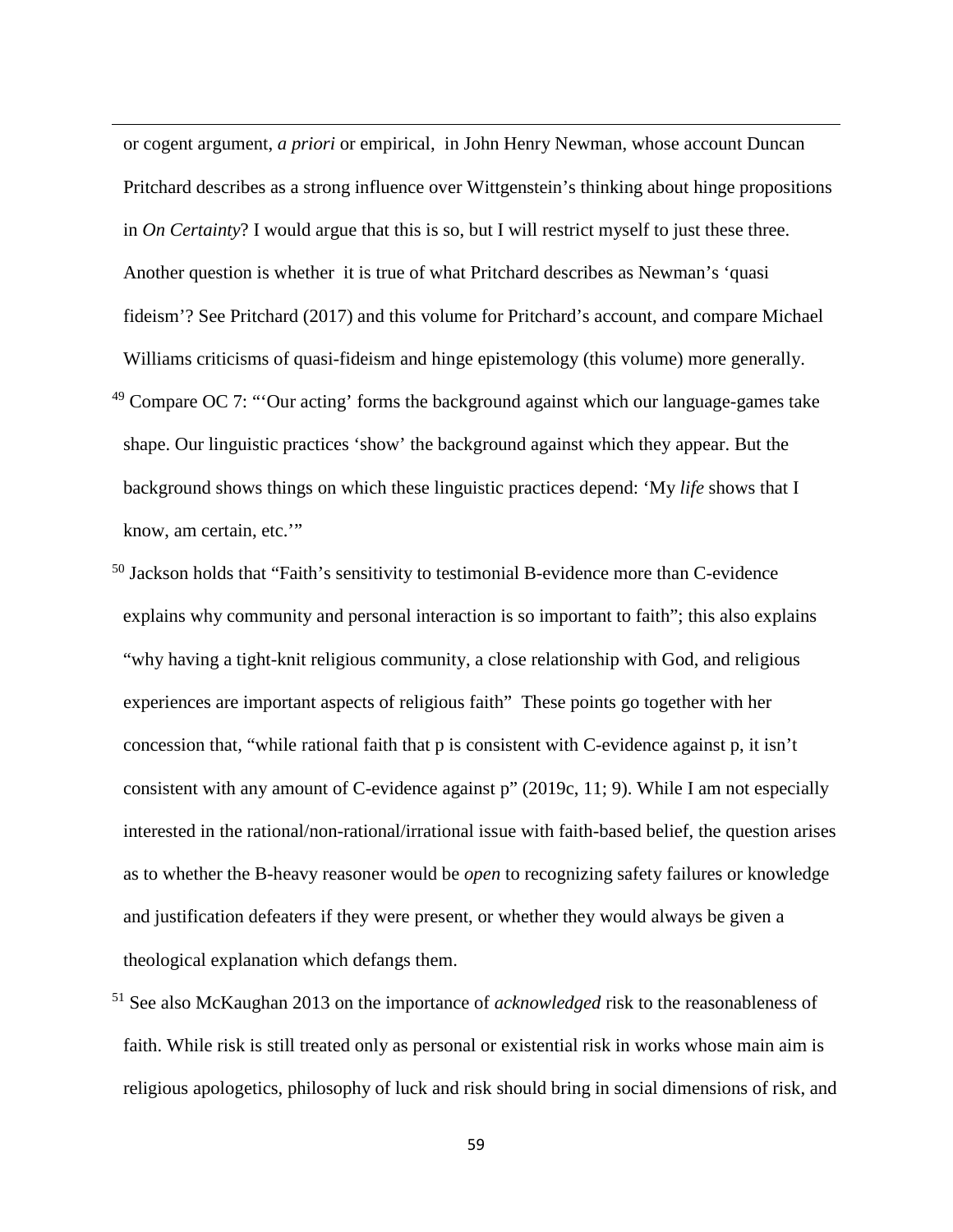concern with epistemic injustice towards others. See for example Gardiner (2020), who distinguishes risk and cost, and relates concern with epistemic injustice to each. In my own work I argue that moral risk similarly abounds when asymmetric traits are ascribed to religious insiders and outsiders on the basis of favoring one testimonial faith tradition over others.

**.** 

- $52$  Buchak does not make this concession, although she does allow that a general fallibilism is carried by the definition of faith as risky or evidentially underdetermined.
- <sup>53</sup> Another area of concern for Howard Snyder and McKaughan is what they see as Buchak's commitment to Closed: "Necessarily, if S maintains their faith that p, then S will be *closed* to looking at further evidence in the matter of p, in so far as it might bear on how S acts." The authors argue that Closed is likely false with respect at least to faith as personal relationship, and suggest that it equally false if one is thinking of faith as a character-trait, or the role of faith other domains of inquiry, such as the sciences. I share concerns of this general type about the treatment of faith by B-C dualists. The broader methodological point is put well by Howard-Snyder and McKaughan make a similar point: "In theorizing about faith or components that are partly constitutive of faith, don't be unnecessarily specific about what's required. If there is a given functional role that needs to be filled, often there are lots of suitable candidates that might play the needed role." np
- <sup>54</sup> So, when are faith ventures *censurably* risky, in the moral and not merely epistemic sense? Neither Wittgenstein nor many others (James, Kierkegaard) say much about it, but Bishop explains how moderate fideism constrains faith ventures. I want to insist the presumption that "the pattern stops here" is central also to where serious questions arise of epistemic justice to others (especially of the trait-ascriptions applied to religious outsiders), and of moral virtue and openness of dialogue.